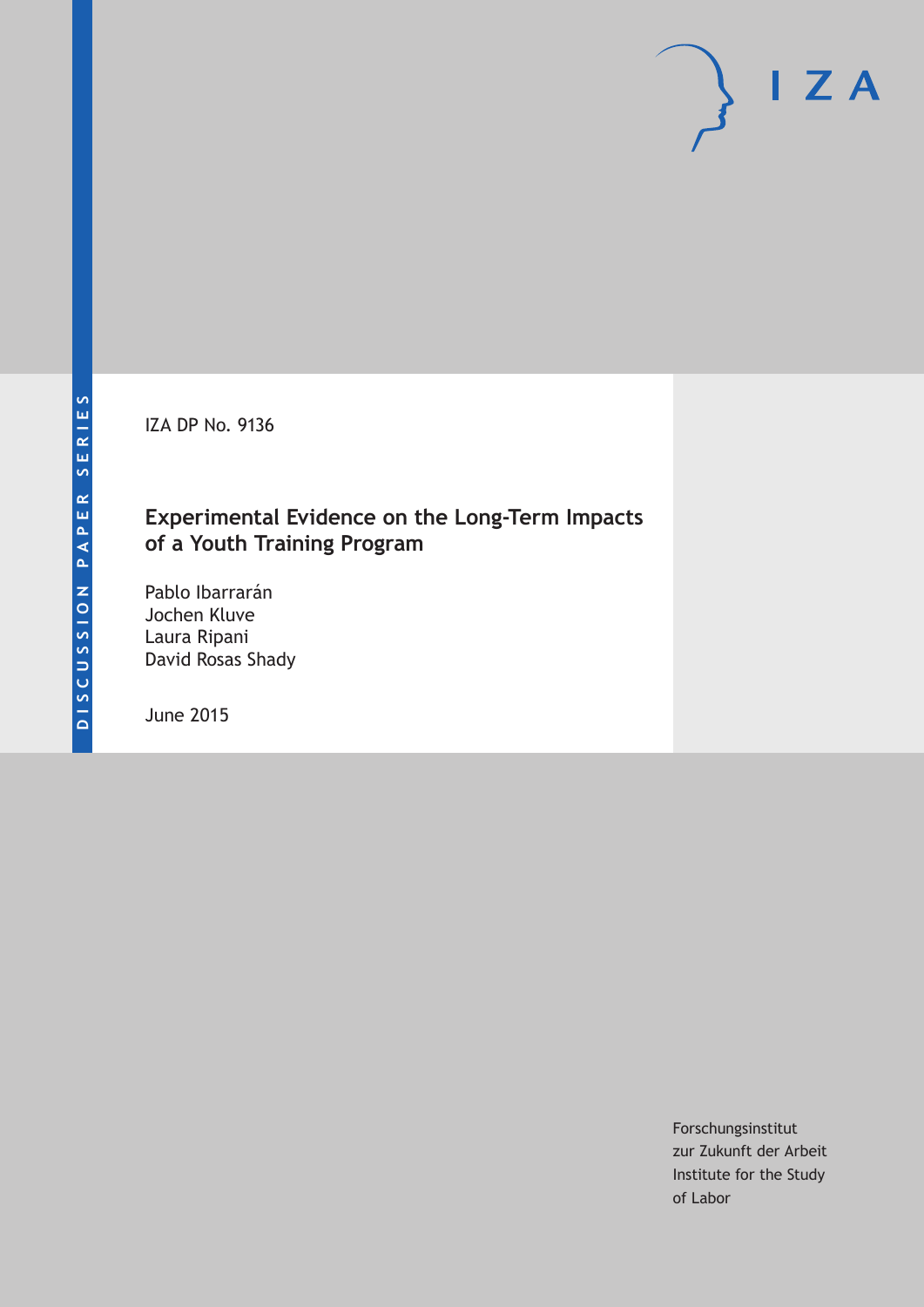# **Experimental Evidence on the Long-Term Impacts of a Youth Training Program**

### **Pablo Ibarrarán**

*Inter-American Development Bank and IZA*

### **Jochen Kluve**

*Humboldt-Universität zu Berlin, RWI and IZA*

### **Laura Ripani**

*Inter-American Development Bank*

### **David Rosas Shady**

*Inter-American Development Bank*

Discussion Paper No. 9136 June 2015

IZA

P.O. Box 7240 53072 Bonn Germany

Phone: +49-228-3894-0 Fax: +49-228-3894-180 E-mail: iza@iza.org

Any opinions expressed here are those of the author(s) and not those of IZA. Research published in this series may include views on policy, but the institute itself takes no institutional policy positions. The IZA research network is committed to the IZA Guiding Principles of Research Integrity.

The Institute for the Study of Labor (IZA) in Bonn is a local and virtual international research center and a place of communication between science, politics and business. IZA is an independent nonprofit organization supported by Deutsche Post Foundation. The center is associated with the University of Bonn and offers a stimulating research environment through its international network, workshops and conferences, data service, project support, research visits and doctoral program. IZA engages in (i) original and internationally competitive research in all fields of labor economics, (ii) development of policy concepts, and (iii) dissemination of research results and concepts to the interested public.

IZA Discussion Papers often represent preliminary work and are circulated to encourage discussion. Citation of such a paper should account for its provisional character. A revised version may be available directly from the author.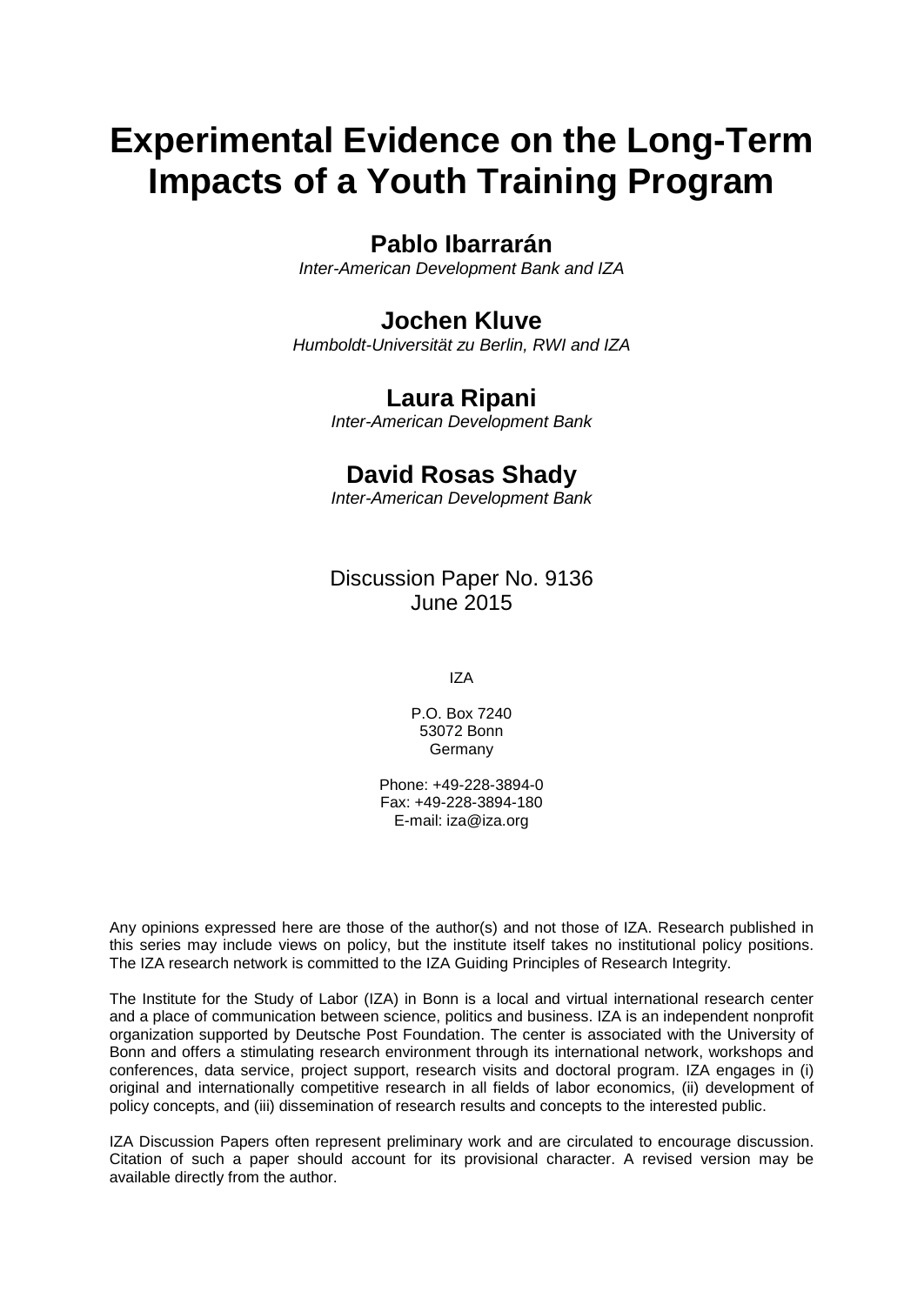IZA Discussion Paper No. 9136 June 2015

# **ABSTRACT**

## **Experimental Evidence on the Long-Term Impacts of a Youth Training Program[1](#page-2-0)**

This paper presents the results of a randomized controlled trial on the long-term impacts of a youth training program. The empirical analysis estimates labor market impacts six years after the training – including long-term labor market trajectories of young people – and, to the best of our knowledge, is the first experimental long-term evaluation of a youth training program outside the US. We are able to track a representative sample of more than 3,200 youths at the six-year follow-up. Our empirical findings document significant impacts on the formality of employment, particularly for men, and impacts for both men and women in Santo Domingo, the capital of the Dominican Republic. The long-term analysis shows that these impacts are sustained and growing over time. There are no impacts on average employment, which is consistent with the low unemployment in countries with high informality and no unemployment insurance. Looking at the local labor market context, the analysis suggests that skills training programs work particularly well in more dynamic local contexts, where there is actual demand for the skills provided.

JEL Classification: J24, J64, O15, O17

Keywords: long-term, impact evaluation, randomized controlled trial, Dominican Republic, youth training, labor market outcomes

Corresponding author:

Jochen Kluve Humboldt-Universität zu Berlin School of Business and Economics Spandauer Str. 1 10178 Berlin Germany E-mail: [jochen.kluve@hu-berlin.de](mailto:jochen.kluve@hu-berlin.de)

<span id="page-2-0"></span> $<sup>1</sup>$  This project is a collaborative effort involving many people. First, we want to recognize the support of</sup> Gavino Severino, director of the programs and projects executing unit at the Ministry of Labor in the Dominican Republic. We are especially thankful for the collaboration of Brígida García, advisor on the evaluation of the program, as well as to Douglas Hasbun from the Ministry of Labor. We acknowledge excellent comments and suggestions from Juan Miguel Villa Lora and Oscar Mitnik, as well as from participants of the 10<sup>th</sup> IZA/World Bank conference on employment and development and the 1<sup>st</sup> Impact Evaluation Workshop of the IDB's Labor Markets and Social Security Unit (LMK). Special thanks to Barbara Buchbinder and Camila Mejia Giraldo for their support and dedication to this project. The views expressed in this paper are those of the authors and should not be attributed to the Inter-American Development Bank or any other institution that the authors are affiliated with. This research has been supported by the Technical Cooperation ATN/OC-13955-DR "Long Term Impacts of the Youth and Employment Program" financed by the Social Fund of the Inter-American Development Bank. Jochen Kluve gratefully acknowledges financial support from the Leibniz Association within the Leibniz Competition project "The effectiveness of youth employment programs".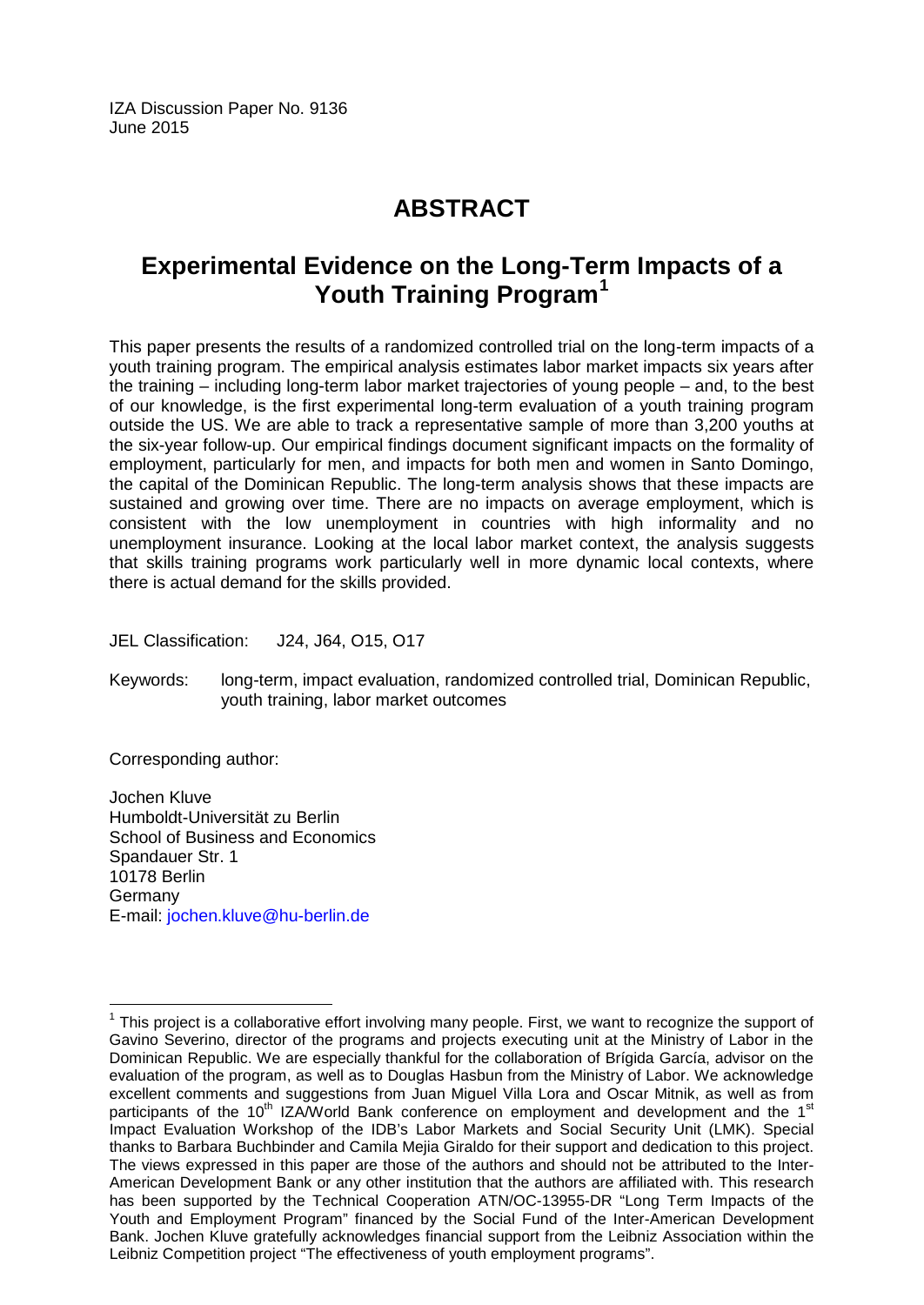#### 1. Introduction

Investments in human capital are decisive for the economic success of individuals in the labor market. In developed and developing countries alike, however, there are disadvantaged groups in need of support to upgrade, modernize or simply build their skills. The fact of being disadvantaged can arise for several reasons, such as lack of access to education, or dropping-out of education; a history or background of poverty; and/or being unemployed and looking for a job. Job training programs of various types have been implemented in many countries to address issues of skills shortages, to help jobseekers find jobs, and to increase individual productivity and labor earnings.

A large number of program evaluation studies over the last decades have addressed the effectiveness of these training programs in terms of increasing participant earnings and employment probability (for systematic overviews of the evidence see Heckman et al. 1999, Greenberg et al. 2003, Betcherman et al. 2004, Kluve 2010, Card et al. 2010). A key result emerging from the overall evidence is that the timing of measuring program impacts matters: short-term effects during the first year post-program are often small or even negative, reflecting the "lock-in" nature of a skills-enhancing treatment. With increasing time between the end of the program and measurement of the effects, the size of the effects and their positive significance generally tends to increase. Card et al. (2010) e.g. show that mediumand long-run estimates of training impacts are more likely to be positive and significant than the shorter term estimates. One caveat of this finding is, however, that the number of available long-run estimates is small, and that the "long-run" is typically defined only as impacts measured more than 24 months after the program. Thus, the importance of the pattern notwithstanding, this type of evidence also implies that our knowledge on long-term impacts remains quite limited.

In fact, only very few studies of long-term impacts of training programs exist, such that there is little knowledge regarding the question whether the human capital investment contained in these – typically post-secondary – training programs has any significant returns over an extended time horizon. Our paper contributes to filling this knowledge gap by investigating the long-term effects of a youth training program using a Randomized Controlled Trial (RCT). The empirical analysis is based on experimental data tracing 3,279 young people six years after random assignment. Our study is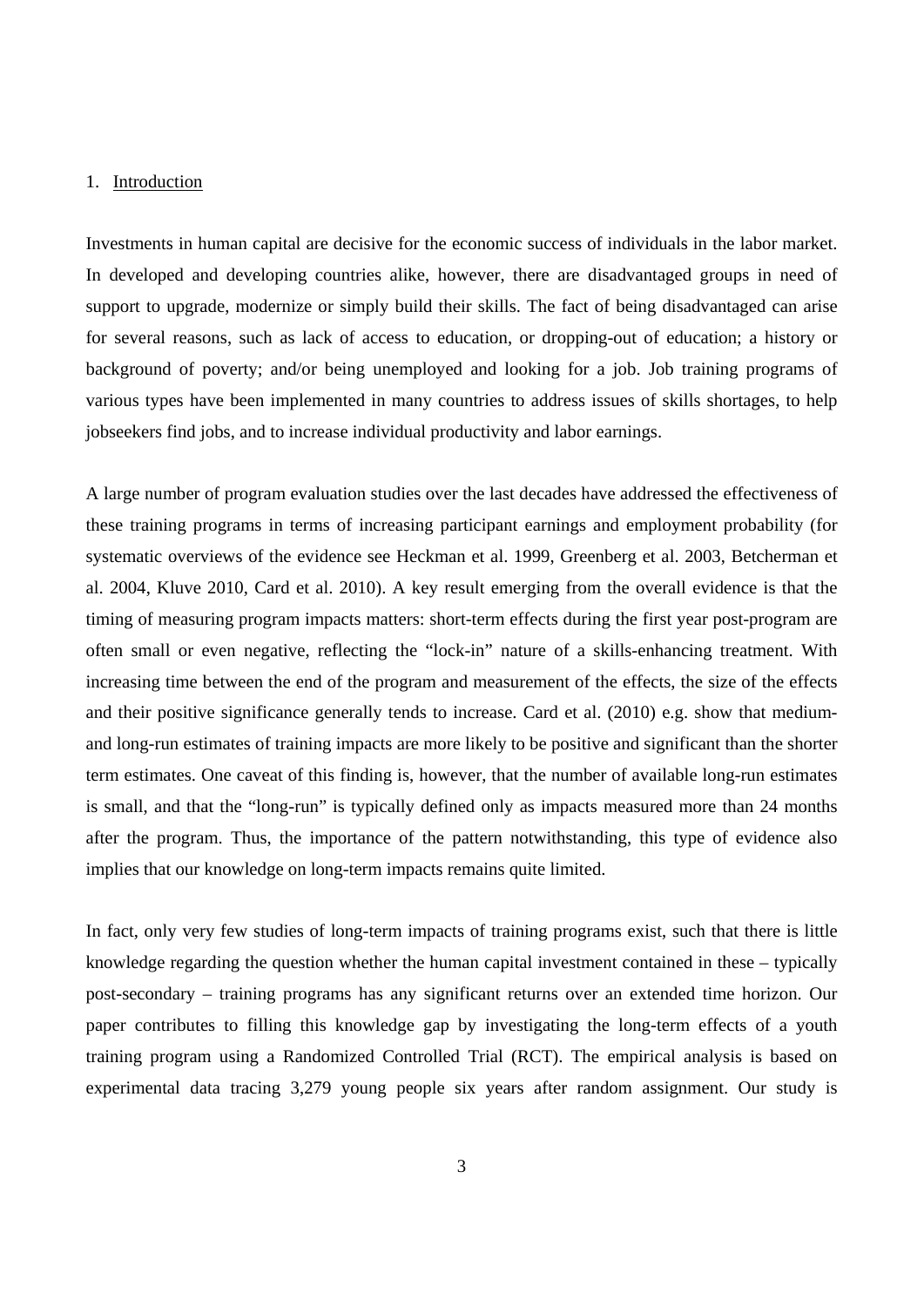implemented in the Dominican Republic and covers a cohort of the training program *Juventud y Empleo* (i.e. "youth and employment"). A previous cohort of the previous version of the program served to evaluate the short-term impacts also using an RCT (Card et al. 2011), and short-term results for the training cohort serving for our long-term experiment are presented in Ibarrarán et al. (2014). To the best of our knowledge, our paper is the first experimental long-term impact evaluation of a youth training program outside the US, where a series of large-scale experimental evaluations investigated the impacts of the National Supported Work Demonstration in the 1970s, JOBSTART in the 1980s, and Job Corps in the 1990s.

We show and discuss the representativeness of our sample at the long-term follow-up and present intention-to-treat, average treatment, and local average treatment effect estimates of program impacts. We find persistent effects on the formality of employment, in particular for men, but not on overall employment. Young individuals in Santo Domingo, the capital, also benefit significantly in terms of labor earnings. The empirical results therefore suggest that the skills investment of the program may not bring about large overall impacts, but it has a significant impact on the probability of being formal and on labor earnings in an urban labor market. Moreover, the positive impacts found for subgroups are sustained and growing over time.

The paper is organized as follows. Section 2 reviews the literature on long-term impacts of training programs. Section 3 describes the *Juventud y Empleo* program, gives a summary of the previous findings on short-term impacts, and explains the experimental design and the long-term data collection. The empirical results are presented in section 4. Section 5 concludes.

#### 2. Related literature

The evidence to date on the long-run effects of job training programs is quite limited and can be grouped into two types of studies. The first type of studies looks at job training programs in the US; these studies investigate impacts for the set of well-known US employment training programs that were evaluated using large-scale experimental designs. Evidence on long-term impacts has been produced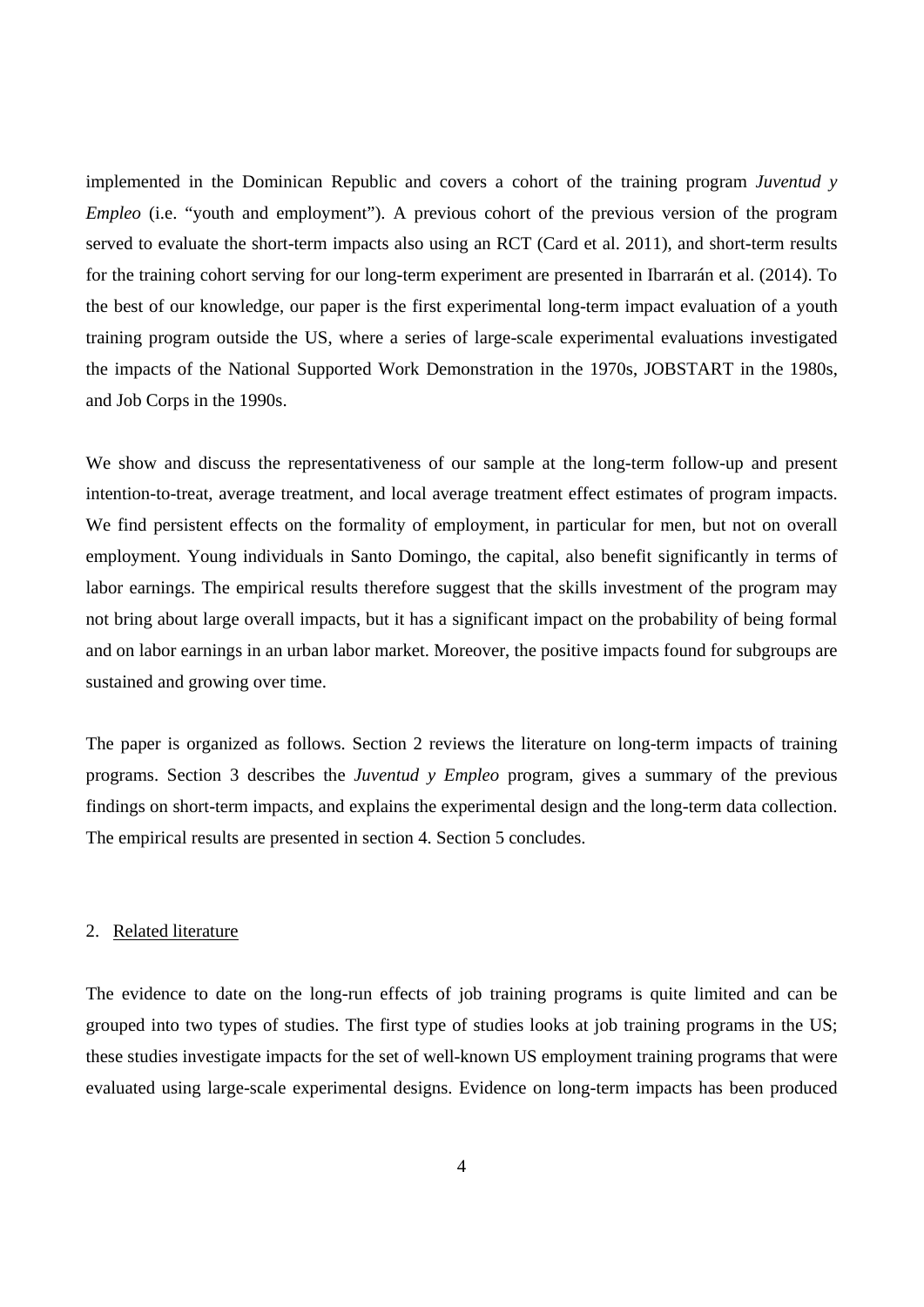for the National Supported Work experiment (Couch 1992), the JOBSTART demonstration (Cave et al. 1993), and Job Corps (Schochet et al. 2008, Flores-Lagunes et al. 2010). A second type of studies looks at the long-run effects of training for the unemployed in Germany; these studies are based on administrative data, use non-experimental identification strategies and specifically focus either on East Germany (Fitzenberger and Völter 2007) or West Germany (Lechner et al. 2011, Osikominu 2012).<sup>2</sup>

Couch (1992) uses Social Security data to track annual earnings for the treatment and control groups in the National Supported Work (NSW) demonstration for 8 years following the end of the program. The NSW provided subsidized employment opportunities – essentially work experience and on-the-job training – to individuals "severely handicapped in the labor market" and operated experimentally at 10 sites across the US from 1975 to 1979. The study finds significant earnings impacts (in the range of USD 400 – 500 p.a.) for Aid to Families with Dependent Children (AFDC) recipients during the period 4 to 8 years after treatment, but does not find any significant earnings effects for the youth target group (sample sizes are not reported for both target groups). That is, for the entire 8-year post-program period 1979-1986 the annual earnings impact estimates for young individuals are close to zero in size and always insignificant, indicating that the program did not help this group into a better position in the labor market.

The JOBSTART demonstration was implemented between 1985 and 1988 in 13 sites and specifically aimed at providing evidence on what works for low-skilled, economically disadvantaged young people (Cave et al. 1993). The evaluation was based on an experimental design and the eligible population comprised 17- to 21-year old, economically disadvantaged school dropouts with poor reading skills. Individuals in the treatment group participated in education and vocational training, and also received job placement assistance; the total average duration of program activities amounted to 400 hours (with wide variation, however, cf. Cave et al. 1993). The impact evaluation uses a sample of 1,941 youths who were surveyed in the short- and medium-term (12, 24, and 48 months after random assignment).

<sup>&</sup>lt;sup>2</sup> Note that our review of the related literature focuses specifically on long-run impact studies. There is a large number of impact evaluations of (youth) training programs in developing and developed countries that estimate short-run effects; these are contained and discused e.g in the reviews and meta-analyses provided by Heckman et al. (1999), Greenberg et al. (2003), Ibarrarán and Rosas (2009), Card et al. (2010), and Kluve (2010).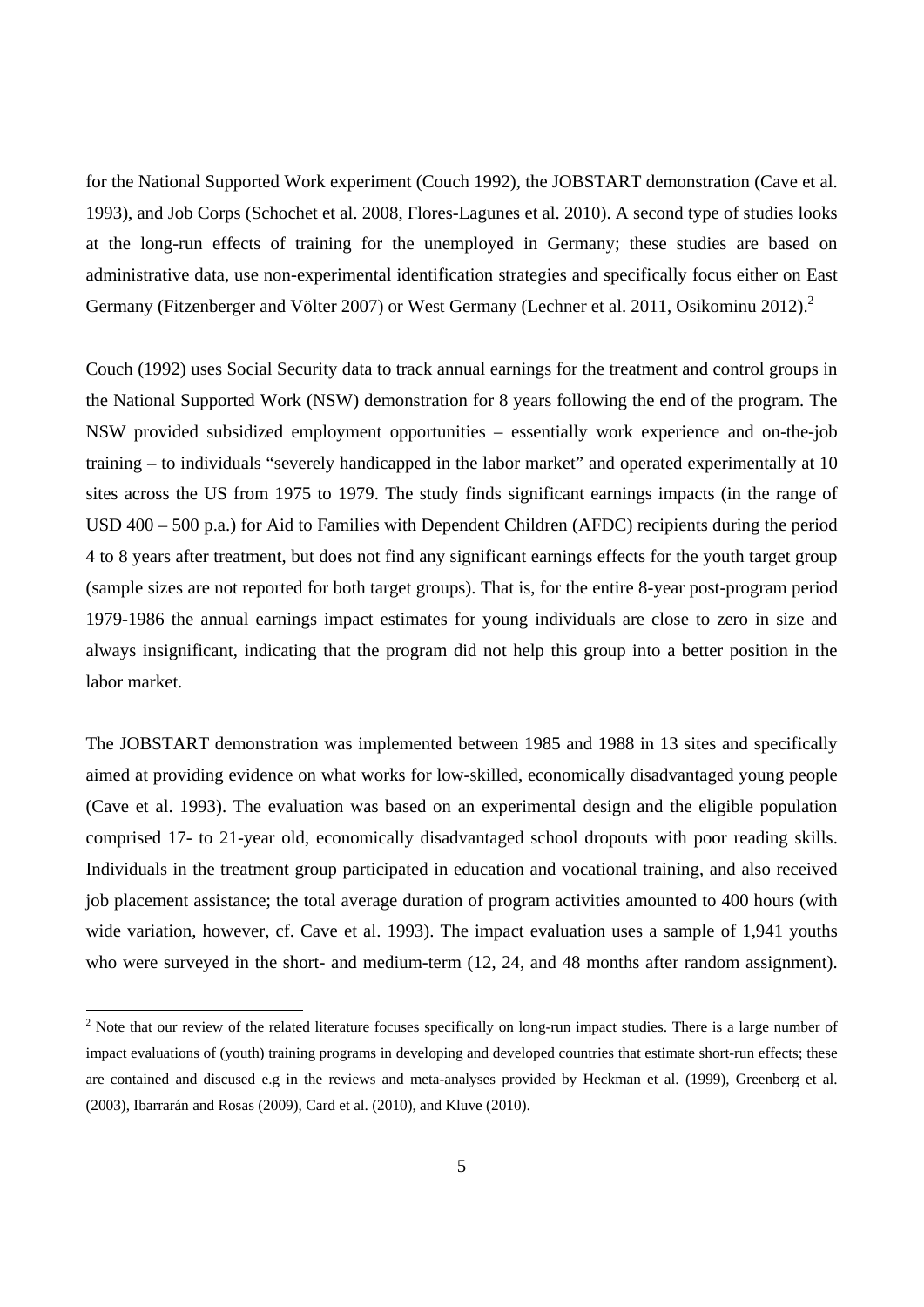Whereas educational outcomes – i.e. the rates of passing the General Educational Development (GED) examination or completing high school – were significantly improved through the program, labor market outcomes were not enhanced: after the expected "lock-in" effect in the first year, during which youths in the experimental group earned less on average than those in the control group, towards the end of the survey period treatment group average earnings "appeared to overtake those of controls […, but] the magnitude of these impacts was disappointing and they were not statistically significant according to the usual tests." (Cave et al. 1993)

The Job Corps program, first established in 1964, is similar to JOBSTART but more intensive: disadvantaged youths between the ages of 16 to 24 received academic education, vocational training, and a wide range of other services (including counseling, life skills training, and health education) during an average period of 8 months (again varying widely) in a residential setting (Schochet et al. 2008). In a final step, placement services are also provided. Similar to the studies discussed above, the National Job Corps study used a large-scale experimental design to rigorously assess the impacts of Job Corps. For a total sample of 11,131 eligible youths that applied to the program between November 1994 and December 1995 – 6,828 and 4,485 of which were randomly assigned to the treatment and control group, respectively – survey data were collected at baseline and at 12-, 30-, and 48-month follow-up interviews. The empirical results indicate negative earnings impacts during the first 5 quarters after random assignment (the "lock-in" phase), before treatment group youths catch up with the control group and display significantly higher earnings during the  $3<sup>rd</sup>$  and  $4<sup>th</sup>$  year after random assignment.<sup>3</sup> This significant medium-term impact found in the survey data up until month  $48$ disappears, however, when looking at the long-term impacts (years 5 to 8 after random assignment) on earnings and employment probability using annual Social Security records (Schochet et al. 2008). Hence, despite the intensity of the Job Corps intervention, the long-term impacts appear to be small. This finding, however, has to be interpreted against the counterfactual of the evaluation, which is given by a randomized-out control group of youths who to a large extent were offered and took part in alternative training programs (ibid.).

 $\overline{a}$ 

 $3$  This is not the case for all youths. Flores-Lagunes et al. (2010) find that Hispanic youth did not experience earnings gains like whites and blacks – despite similar increases in human capital – and show that this relates to the different (higher) levels of local labor market unemployment rates they face.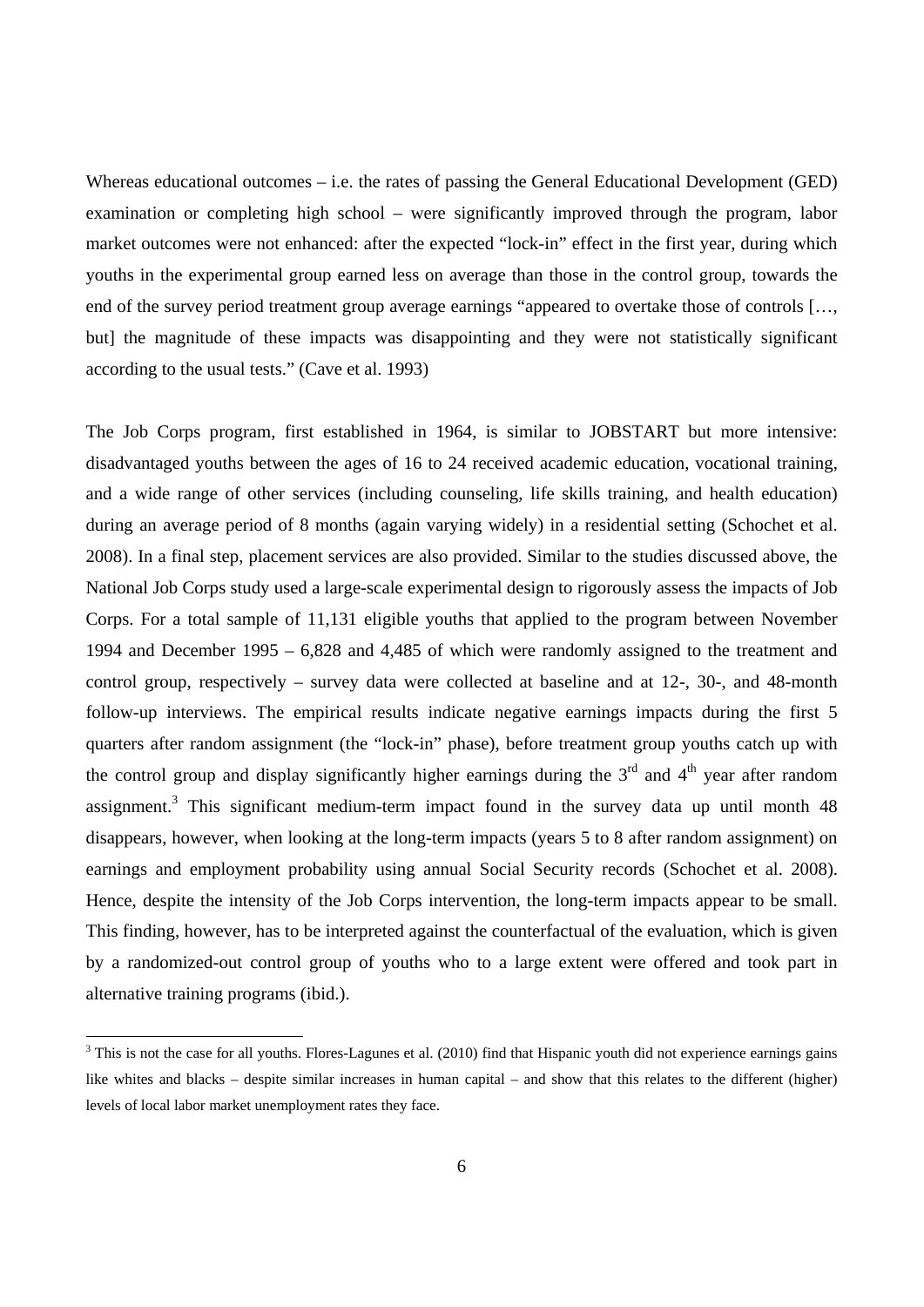Hotz et al. (2006) analyze the impacts of California's Greater Avenues to Independence program (GAIN) for up to 9 years after random assignment. A key part of the evaluation of the GAIN program is an assessment of the relative effectiveness of alternative strategies for designing welfare-to-work training programs; essentially, one approach focuses on human capital development through education and vocational training, and a second approach focuses on labor force attachment through job search assistance. Different from the studies discussed above that assess long-term training impacts for disadvantaged youths, GAIN targeted adults on welfare, and contained a mandatory component (see Hotz et al. 2006 for details). The analysis finds that in the long run the human capital development approach yields higher employment rates for participants than the labor force attachment approach. Overall, however, the long-run experimental impact estimates (7-9 years) on employment rates are statistically significant from zero only for one of the four counties analyzed.

This evidence on long-run impacts of training programs in the US is complemented by three studies for Germany (Fitzenberger and Völter 2007, Lechner et al. 2011, Osikominu 2012). The studies use administrative data based on specific cohorts each: inflows into unemployment during 1993 and 1994 (Fitzenberger and Völter 2007), inflows into training for the unemployed from January 1992 to June 1993 (Lechner et al. 2011), and inflows into unemployment within the period July 1999 to December 2001 (Osikominu 2012). Given the non-experimental nature of the data, all three studies use econometrically involved variants of identifying treatment effects under unconfoundedness, i.e. selection-on-observables strategies. The results are generally encouraging: Fitzenberger and Völter (2007) find significantly positive long-run impacts – up to 7.5 years after start of the program – on participants' employment probability for a comprehensive classroom training program. Lechner et al. (2011) estimate treatment effects for up to 8 years after the end of the program and find significantly positive employment impacts for the more comprehensive training programs; in particular, the authors argue that these programs are relatively intense by international standards. Osikominu (2012) considers impacts for up to 5 years after registering as unemployed, and also finds the longer programs to be effective in creating stable employment spells and higher earnings.

In sum, the evidence on long-term impacts of job training programs is therefore quite limited and inconclusive. On the one hand, there is a series of studies for Germany using non-experimental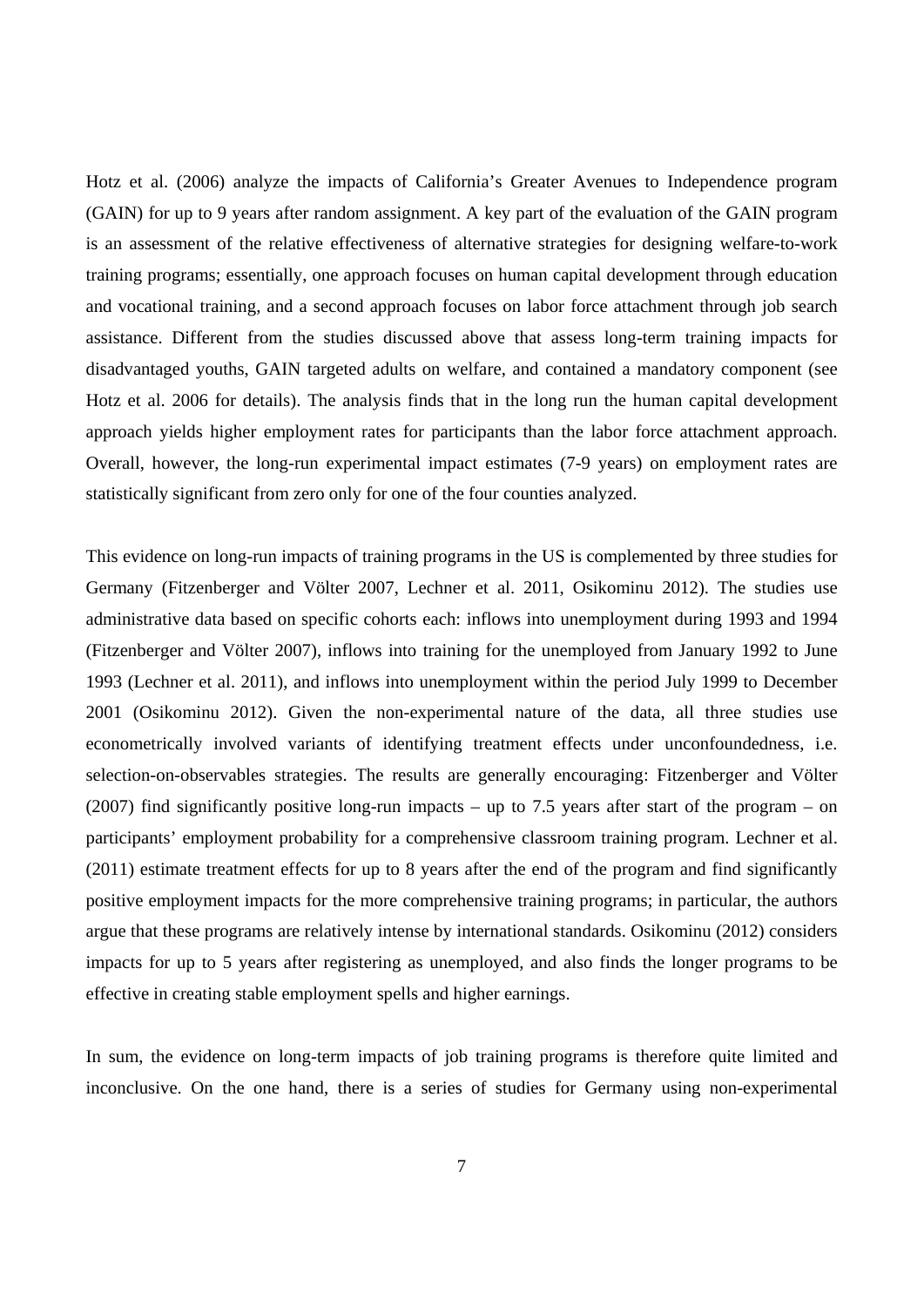identification strategies on specific cohorts of registered unemployed and generally finding that training programs – at least the more intensive ones – have positive long-term labor market outcomes. These programs are not targeting specific age groups among the unemployed. On the other hand, a series of large-scale experimental studies in the US looks at the long-run impacts of youth training programs, and generally finds that these programs at best have very small long-term earnings impacts. This led some authors at the time to conclude that despite the efforts that went into the experimental evaluations there is no known way to make training programs for disadvantaged youths work (Bloom et al. 1997).

Our paper contributes to this debate by producing new evidence on the long-run impacts of a job training program. The intervention itself is less intensive than many training programs in developed countries, but constitutes a sizeable human capital input combining classroom training and on-the-job training for disadvantaged youths (see below). The key advantages of our study are that we can rely on experimental data, that we succeed in tracing a representative and comparatively large sample at the 6 year follow-up, that it is the first such study in a developing country (and, effectively, the first such study outside the US, and since the 1990s), and that we add new insights to a research question on which – as this section has shown – very little knowledge exists.

#### 3. The *Juventud y Empleo* Program: random assignment and data collection

Youth labor market insertion represents a challenge for the majority of Latin American and Caribbean (LAC) countries. According to ILO (2014), one out of five young individuals are neither working nor studying, and among those who are employed more than half are in the informal sector. To address this situation, LAC governments have a long tradition of implementing programs that offer short-term job training services to youths living in urban areas. These programs are supposed to offer training that responds to the skills needs of the productive sector (Ibarraran and Rosas 2009, Gonzalez et al. 2012). The interventions combine technical skills training (of approximately three months) in lower-skilled professions with a subsequent internship period to provide on-the-job work experience (of around three months). The majority of the programs also comprise a short component of soft skills training.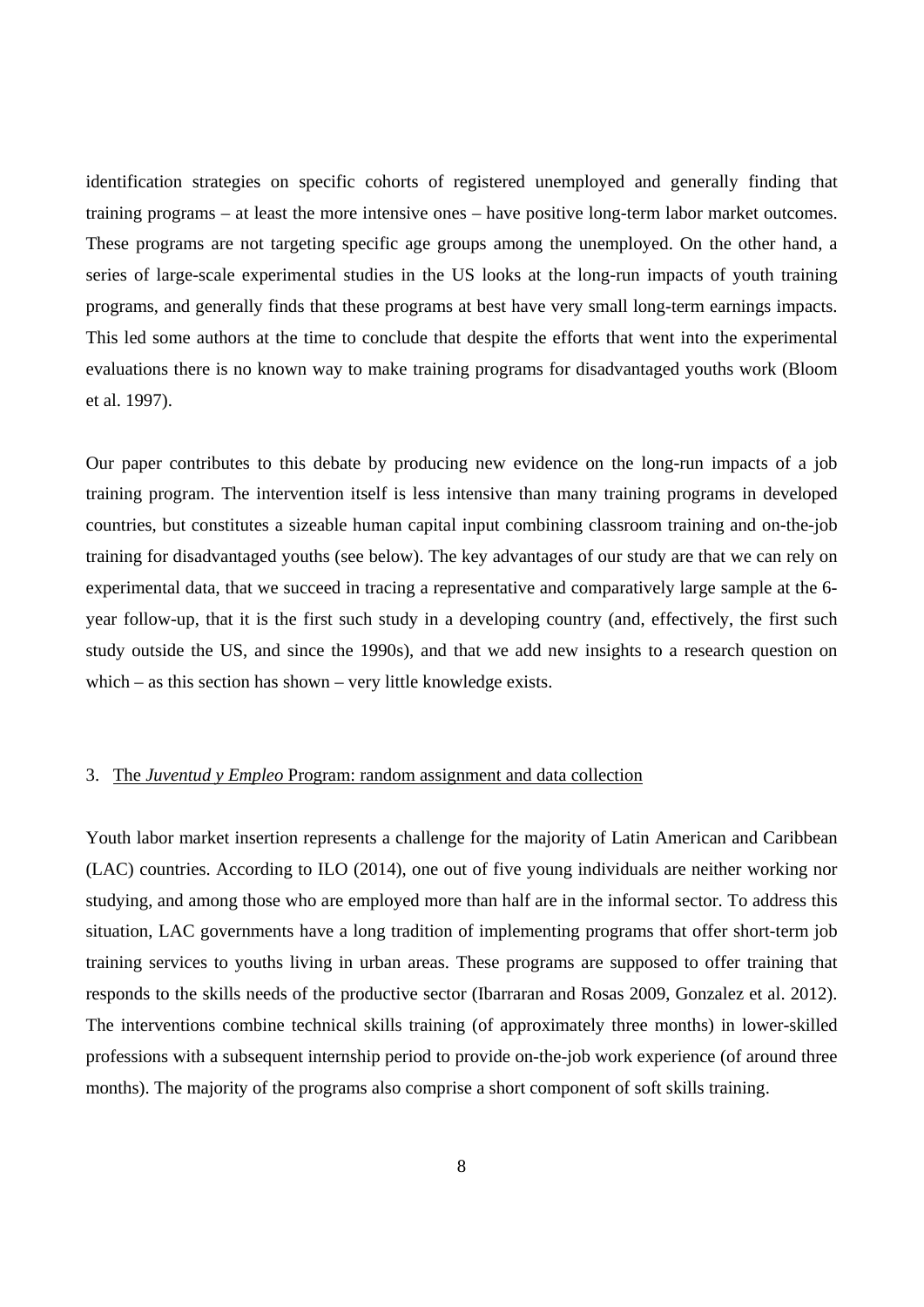There is some evidence about the short-term impacts of these training interventions. In general, the existing impact evaluations find zero or modest impacts on overall employment, but positive impacts on job quality (formal employment) and earnings. Also, the evidence suggests large heterogeneity in results by gender (Ibarrarán and Rosas 2009, Urzúa and Puentes 2010, Gonzalez et al. 2012). These results differ from those for similar programs in developed countries, where, first, youth training programs rarely show any positive impacts at all, and second, impact estimates generally do not differ by gender (Card et al. 2010).

Since 2001, the Dominican Republic has been implementing one of the previously described programs, which is named *Juventud y Empleo* ("youth and employment"). The Juventud y Empleo program has been rigorously evaluated in the past, because it considered an experimental design since its inception (Card et al. 2011). This emphasis on rigorous impact evaluation is striking in LAC, since few randomized controlled trials to evaluate social policies or labor programs exist. Also, the program has been characterized by using the findings from earlier evaluations to introduce improvements in its conceptual and operative design.

Juventud y Empleo targets youths between 16 to 29 years of age that are living in poor neighborhoods and that are not attending school. Other targeting criteria are that they should have, at most, incomplete high school education; and they should be unemployed, under-employed or occupationally inactive at the moment of the registration in the program; and hold a Dominican identity card. The program offers skills training courses that last 225 hours: 150 hours devoted to teach a wide range of low-skill qualifications, such as administrative assistant, hair stylist, or mechanic; and 75 hours devoted to improve the soft skills of participants (mainly, work habits and self-esteem). Courses are followed by a three-month period internship in a private firm. Both the registration of beneficiaries and the identification of firms are the responsibility of private training institutions (*Centros Operativos del Sistema*, COS) that have been previously approved by the national training institution (INFOTEP for its acronym in Spanish). Participants receive a monetary stipend of around US\$3 per day from the government during both phases of the program. They also receive an insurance against workplace accidents.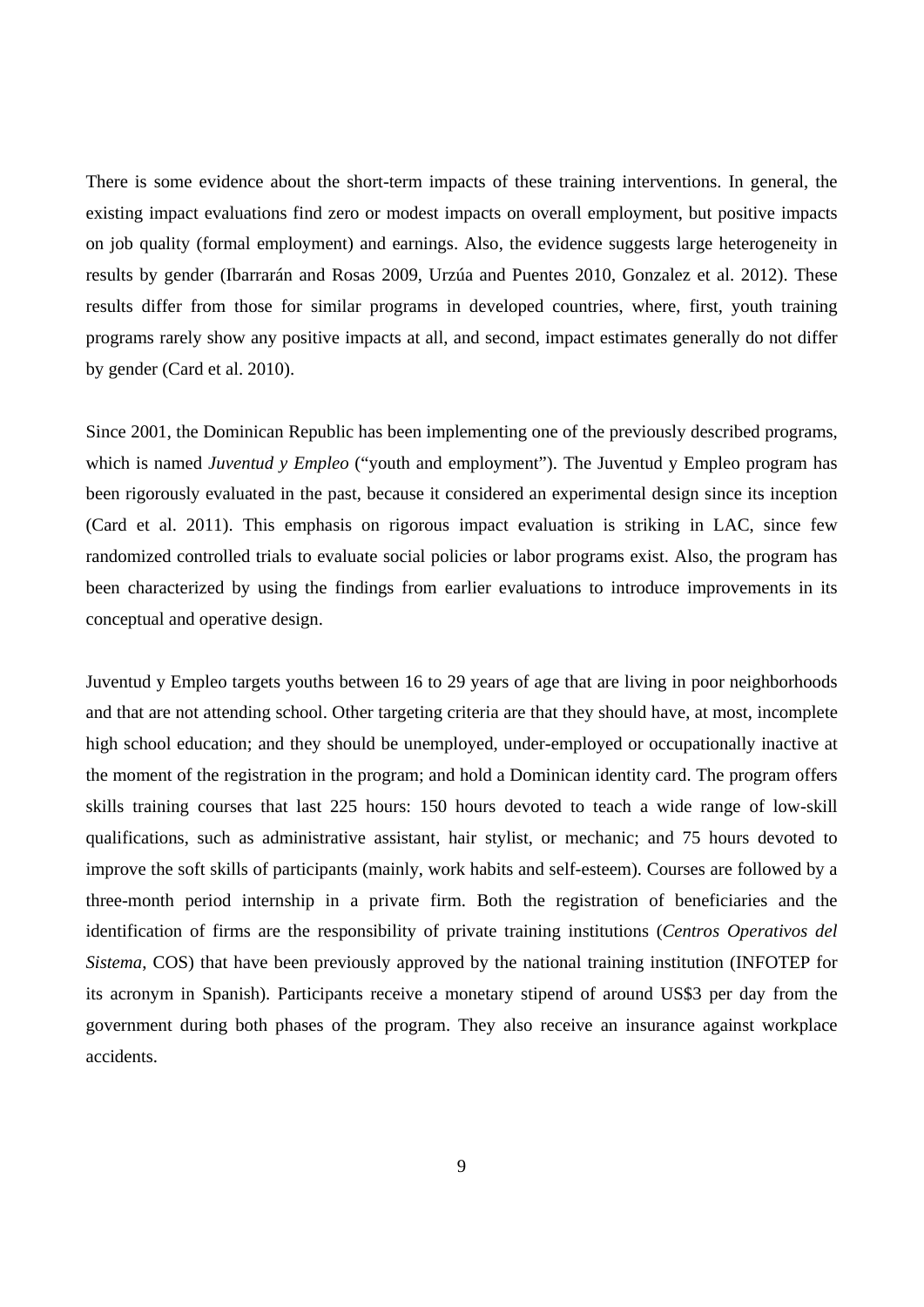#### 3.1 Previous evaluations

Juventud y Empleo is the first labor training program with an experimental impact evaluation in LAC. Card et al. (2011) estimate program effects using a sample of youth that applied to the program in 2004. Follow-up data were collected in 2005, approximately 10-14 months after trainees had finished the program. No impacts on employment but a modest positive impact on wages and formality for men were found. The evaluation had a relatively small sample and a few other limitations. In particular, compliance was imperfect: 17.4 per cent of youths randomly assigned to training did not show up for the course. Moreover, the no-show behavior was selective and the study did not collect follow-up data for the no-show group. In addition, 36.7 per cent of youths originally assigned to the control group were re-assigned to the treatment group to replace the no-shows. Whereas, clearly, such a replacement procedure can be implemented rigorously by randomly assigning control group units as replacements – as we do in the current study (see section  $3.2$ ) – in that first evaluation the training institutions were allowed to choose the replacements, and they did so in a selective manner (Card et al. 2011).

A second evaluation of the program was performed by Ibarrarán et al. (2014), again focusing on shortterm effects of the program, but using a later cohort of participants. Specifically, the cohort under study in the second evaluation comprises youths who registered in the COS training centers in 2008, and follow-up data were collected between November 2010 and February 2011, some 18-24 months after participants had finished their course. In light of the experiences made in the first evaluation, the study is based on an improved procedure of random assignment and data collection that also forms the basis of our analysis (section 3.2).

The results of the evaluation are mixed; as in the first study, program impacts on overall employment are negligible but there is an impact on job quality for men. Specifically, the impact on the probability of formal employment for males is a 17 per cent increase. Moreover, the study finds a positive impact of 7 per cent on monthly earnings, conditional on being employed. Both of these impacts are stronger in Santo Domingo, the capital. Looking at secondary outcomes, the study finds positive impacts on participants' perceptions and expectations about the future, particularly for women. The program also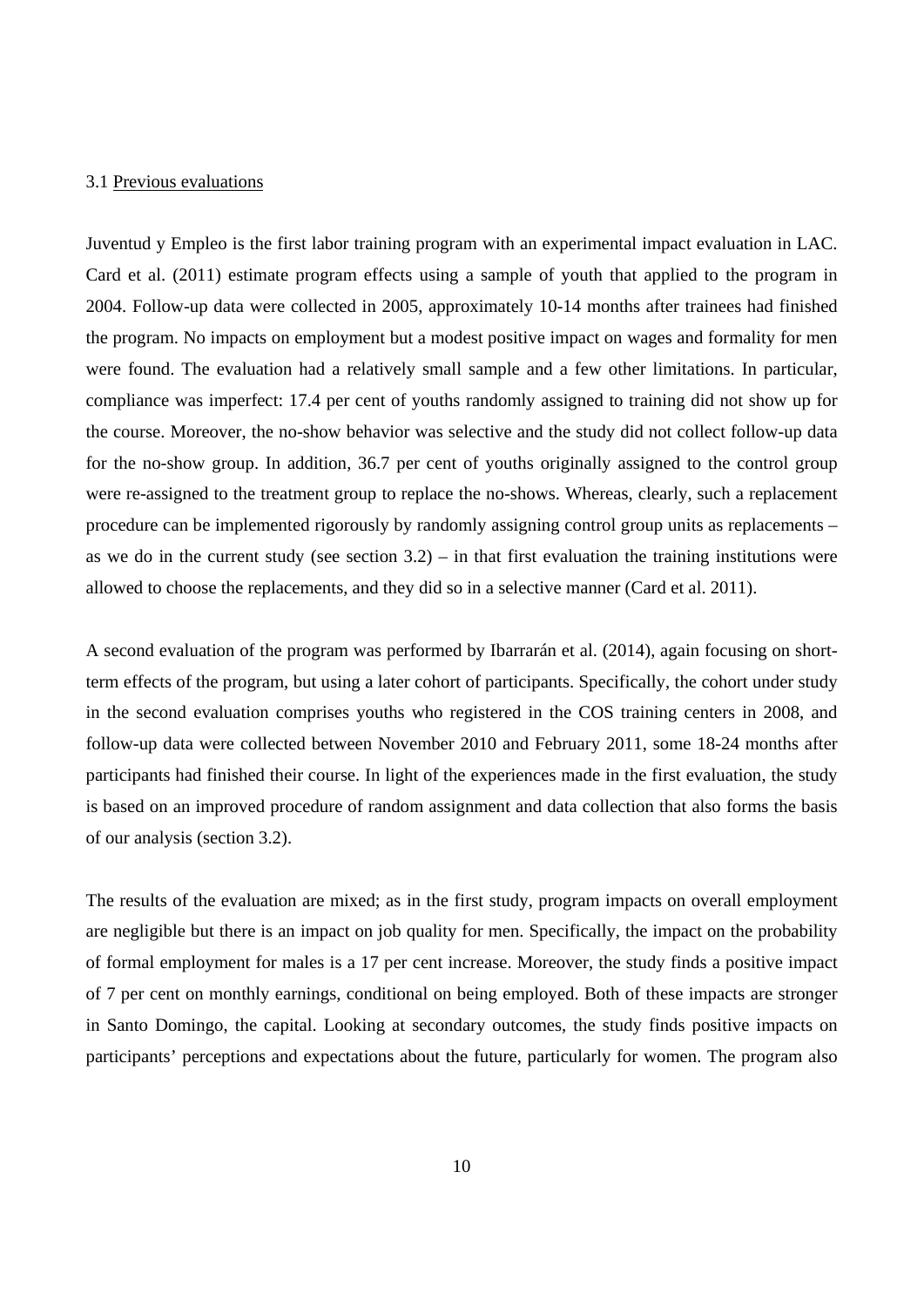has an impact on the development of soft skills, mainly in the following dimensions: leadership skills, persistency of effort, and conflict resolution (Ibarrarán et al. 2014).

Despite the fact that the second evaluation managed to solve the methodological problems of the first impact study, estimates of the short-term effects only provide limited information on the program's effectiveness. First, it is imperative to investigate whether the overall relatively modest effects as well as the stronger effects for some subgroups are sustained in the long run. Second, this is particularly interesting against the background of the generally disappointing results on long-term impacts for youth training programs in developed countries (recall section 2). And third, it is important to assess long-term impacts specifically in LAC, since the series of youth training programs in the region has been generally perceived as a success, even though this conclusion is derived from short-term impact estimates only.

#### 3.2 Random assignment and survey implementation

The evaluation design of the Juventud y Empleo program is strongly linked to its targeting method. In the first stage, for each training course they offer, the COS training centers identify 35 young people that meet the eligibility criteria described above. In the second stage, the Juventud y Empleo Program Coordination Unit (PCU; *Unidad Coordinadora de Programas*) receives the information about the youths that registered for the course from the COS training centers and proceeds to verify that none of the applicants has registered before. In the third step, the program runs a lottery in which each of the 35 youths is randomly assigned to one of two groups. The first one is formed by 20 youths who are invited to attend the training course and the second one by 15 youths who are assigned to the control group; their identification numbers are locked in order to guarantee that they will not be registered again in the case of any other attempt.

If any of the 20 youths assigned to the treatment group gives no response when called to attend the course or if they drop out before the tenth day of classes, the COS may replace up to 5 slots with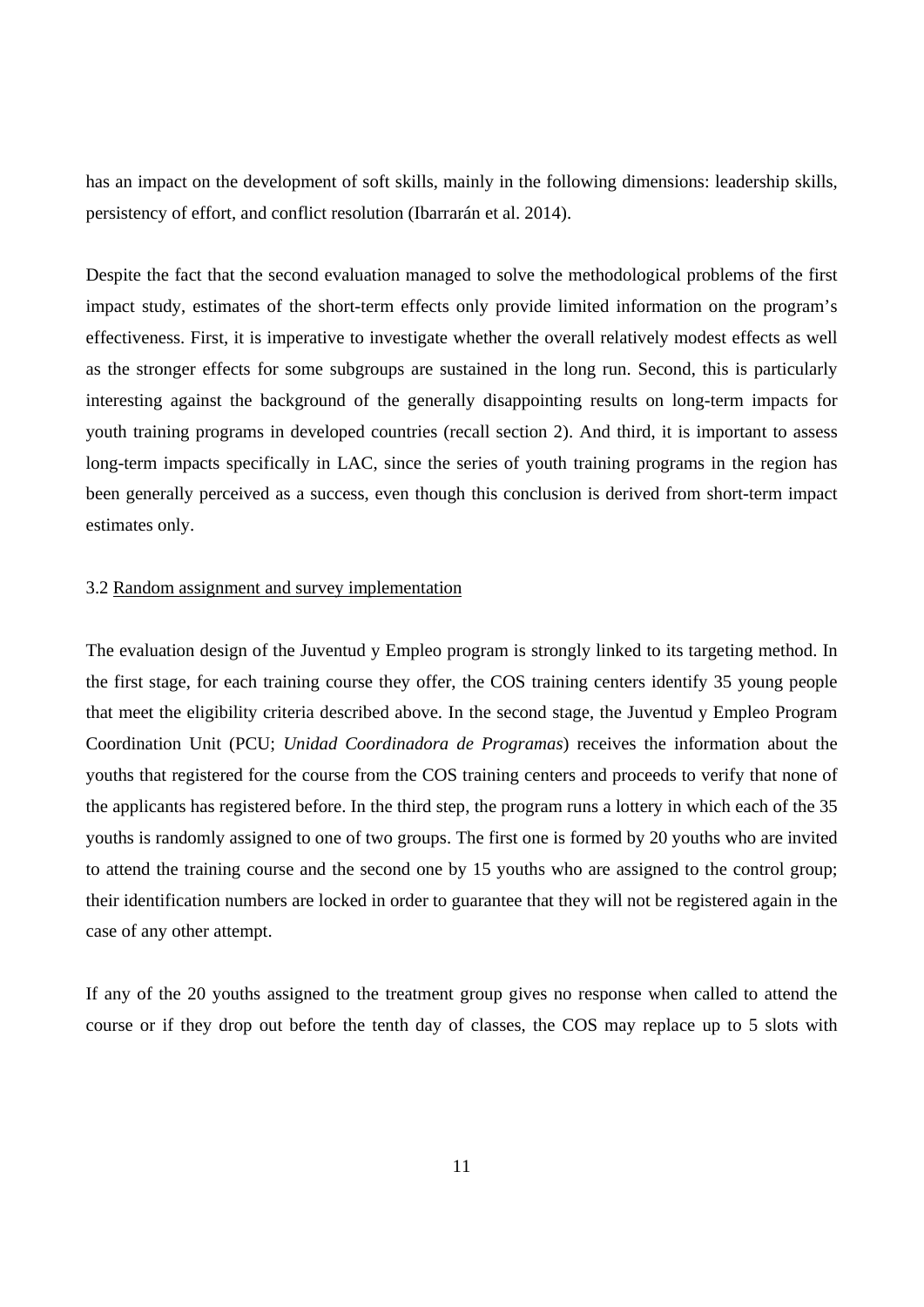youths from the control group. This group of five people is again randomly selected out of the 15 in the control group by the PCU, who provides the names of the up to five replacements directly to the  $\cos$ <sup>4</sup>. Hence, given this procedure and the initial configuration of random assignment to treatment and control groups, we can define four groups in the data: (A) the *beneficiaries*: those who were randomly assigned to the treatment group and actually attend and complete the course, (B) the *no-shows*: those who were randomly assigned to the treatment group but fail to show up or fail to complete at least two weeks of the course, (C) the *replacements*: those who were randomly assigned to the control group and then randomly chosen to replace no-shows in the training course, (D) the *controls*: those who were randomly assigned to the control group.

The data for the long-term impact evaluation were collected in three waves, one baseline survey at random assignment in 2008 and two follow-up surveys: the short-term follow-up survey between November 2010 and February 2011 (18 to 24 months after graduating from the program), and the longterm follow-up survey between September and December 2014 (six years after the treatment). Both follow-up surveys were administered using comprehensive face-to-face interviews (the full questionnaires are available upon request). It has to be emphasized that substantial effort went into tracking youths at the long-term follow-up, using all resources available (family, friends, neighbors) to establish contact and make possible the interview. 5

l

<sup>&</sup>lt;sup>4</sup> This procedure solves a problem that is not uncommon in randomized trials of training or similar programs: typically some share of the units assigned to the treatment group may not show up or drop out very early, while at the same time strong incentives may exist to fill all available slots (e.g. if the program implementing institution is paid to serve a certain number of people). It is then crucial to avoid a non-random process of filling-up the free slots with control group units, e.g. as happened in the first Juventud y Empleo study, when the training institutions themselves selected the replacements, biasing both treatment and control groups (Card et al. 2011). A related approach is the "waitlist" procedure used e.g. in Hirshleifer et al. (2014), in which eligible units are assigned to treatment group, control group or waitlist, and implementing institutions can replace no-shows choosing units from the waitlist. While the waitlist units are excluded from the analysis (as their selection into training is non-random), the advantage of the procedure is that it maintains a valid control group. Our procedure has the additional advantage that also the replacements can be included in the analysis, since they are randomly drawn from the control group – this was feasible because, if replacements were needed, it could be put into practice very quickly at the COS training course level (i.e. the cell of 35 eligible youths).

<sup>&</sup>lt;sup>5</sup> Data collection proceeded using several incentives and instruments for quality assurance. For instance, external advisors were hired to supervise the field experiment, and the data processing system was implemented using the Computer Assisted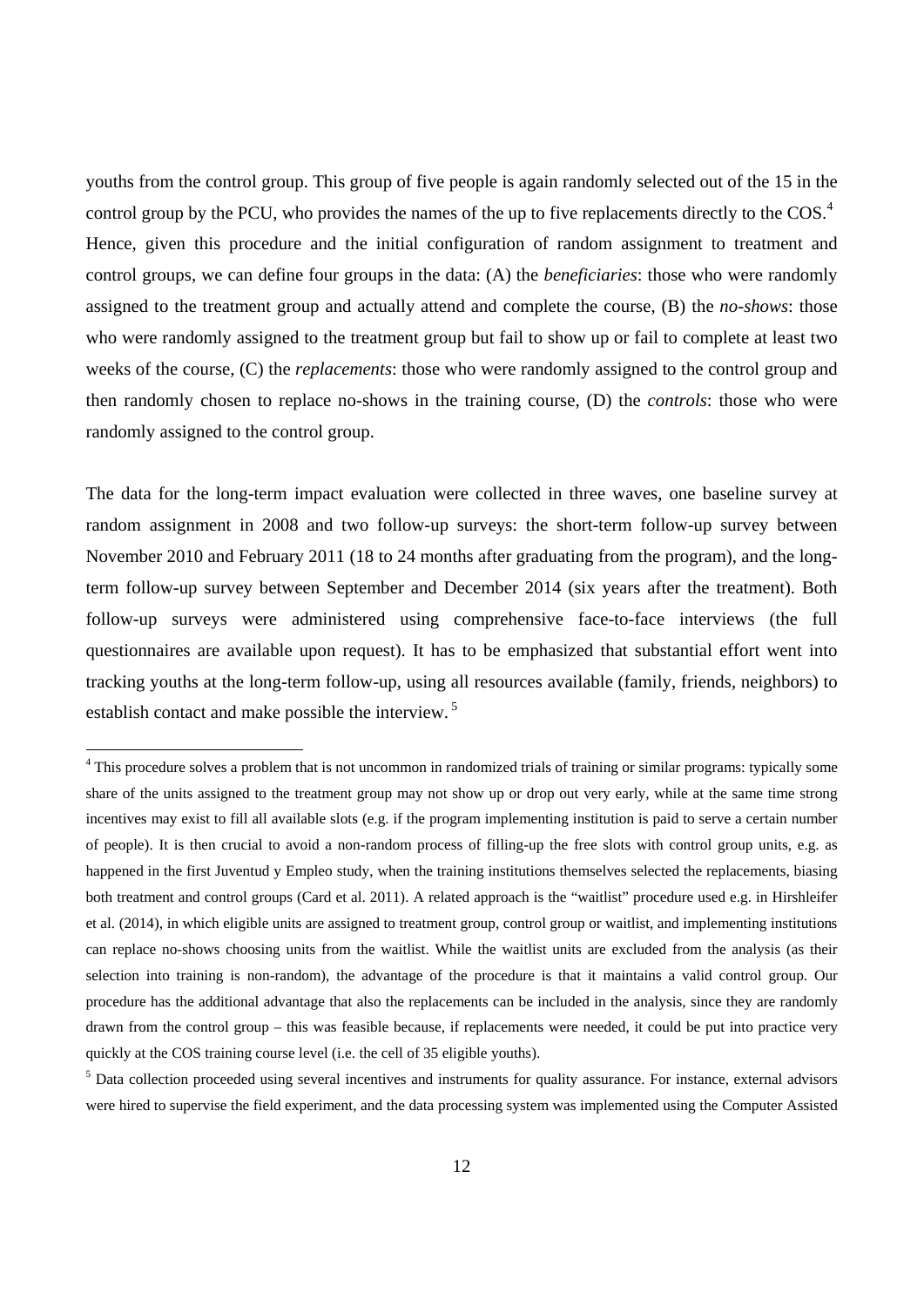At baseline in the year 2008, 10,309 eligible applicants were randomly assigned to 5,914 treated and 4,395 control units. Following the (expected) occurrence of no-shows and the replacement procedure delineated above, the eventual distribution of the entire baseline sample into the four groups was as follows: (A) 4,937 beneficiaries, (B) 977 no-shows, (C) 977 replacements, (D) 3,418 controls. The short-term follow-up targeted a random sample of 5,000 out of the 10,309 young people who had initially registered.<sup>6</sup> This target sample had 3,250 individuals from the treatment group and 1,750 from the control group. From this sample, 4,033 individuals were found and interviewed, 2,626 of the treatment group and 1,407 of the control group (Ibarrarán et al. 2014). These formed the target sample for our long-term follow-up in 2014: From the 4,033 individuals interviewed in 2010, 3,279 were found and have complete surveys: 2,163 individuals in the treatment group and 1,116 in the control group (as initially assigned). In sum, in both follow-up surveys about 80 percent of the sample were located at their households, and this percentage was balanced between treatment and control groups.

If  $Z_i$  represents the random assignment of each youth *i* ( $Z_i = 1$  assigned to the treatment group and  $Z_i =$ *0* assigned to the control group) and  $D_i$  the final treatment status ( $D_i = I$  attended the course and  $D_i = 0$ do not), Table 1 shows the distribution of the long-term follow-up between the four groups in 2014.

Field Editing (CAFÉ) methodology. A system of double entry was used in 20 per cent of the cases to ensure that the CAFÉ methodology was working as expected. Finally, monetary incentives of RD\$600 (around 15 dollars) per respondent were offered in order to minimize attrition.

 $6$  The sample size was set at 5,000 to detect an 8 percent increase in income with a power of 0.8 and an attrition of 30 percent of the sample.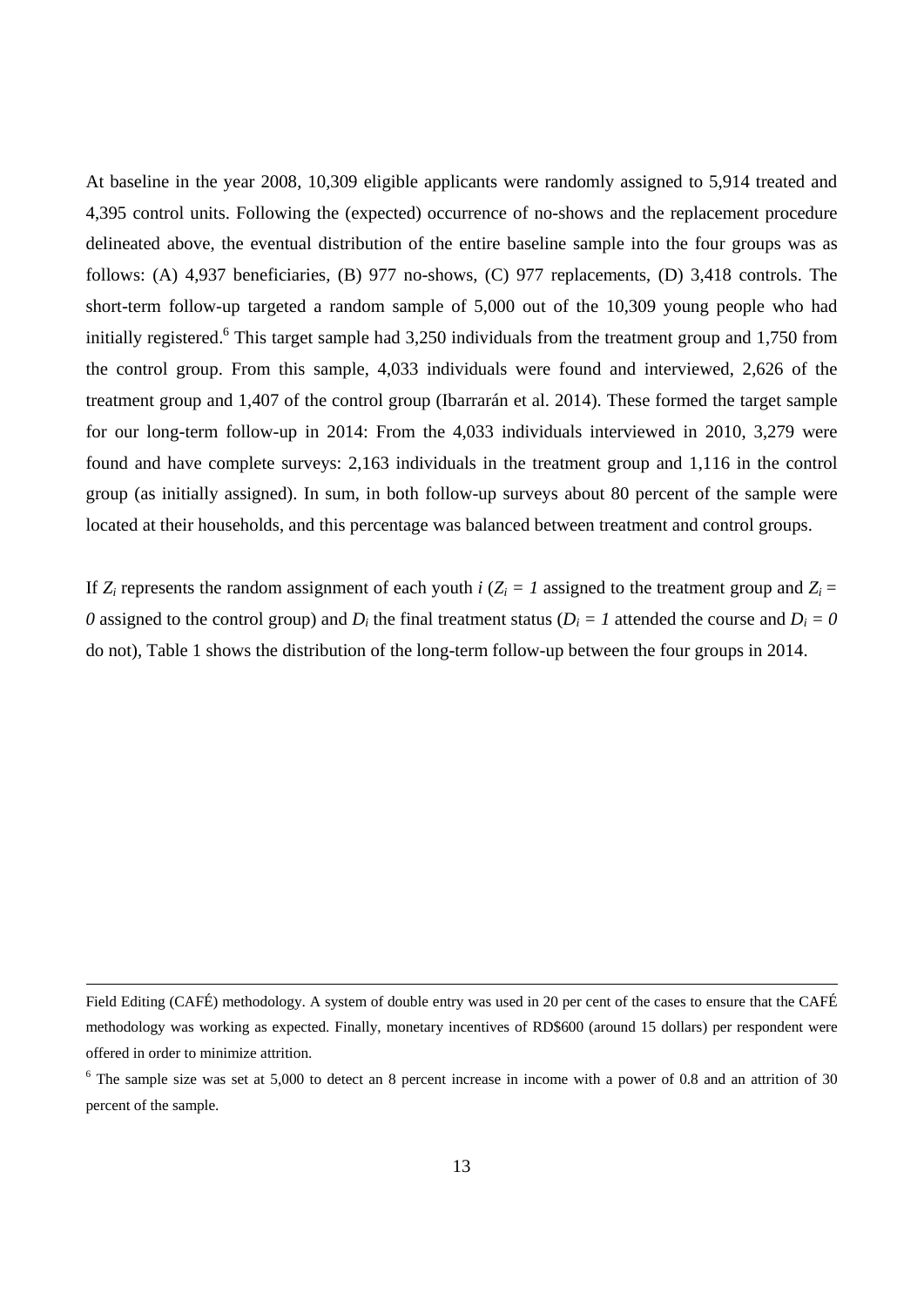|                        | Selected in the Lottery, $Z_i = 1$ | Not selected in the Lottery, $Z_i=0$ |
|------------------------|------------------------------------|--------------------------------------|
| Participated in the    | Group A: Beneficiaries,            | Group C: Replacements,               |
| program, $D_i=1$       | $N=1,901$                          | $N = 438$                            |
| Did not participate in | Group B: No-shows,                 | Group D: Controls,                   |
| the program, $D_i=0$   | $N = 262$                          | $N=678$                              |

**Table 1. Participants by lottery assignment and treatment status, long-term follow-up sample** 

Sources: 2014 long-term follow-up survey.

#### 3.3 Identification strategy and data

Given the randomized experiment described above, the first step in our analysis is to estimate the causal effect of  $Z_i$  on labor market outcomes using an Intention to Treat (ITT) analysis, i.e. a linear regression of the outcome on  $Z_i$ . This approach uses the full sample of treatment (A and B) and control group units (C and D). Since youths in the replacements group were eventually randomly selected to take part in the course, we also estimate Average Treatment on the Treated (ATT) effects that compare the combination of the groups A and  $C$  – both of which effectively received the treatment – with the group D as control group (i.e. the "pure" randomized-out control units). In both cases, the regressions include fixed effects for training institutions COS, and robust standard errors are computed using clusters defined by the course within which randomization took place. Finally, we also estimate the Local Average Treatment Effects (LATE), in which participation is instrumented by randomization status.

Ibarrarán et al. (2014) show that the complete cohort  $(N=10,305)^7$  as well as both the target sample  $(N=5,000)$  and the realized sample  $(N=4,033)$  at short-term follow-up are balanced in baseline characteristics of the treatment and control groups. Table 2 validates the long-term follow-up and

<sup>&</sup>lt;sup>7</sup> The complete cohort of 10,305 individuals comes from the original randomization group of 10,309, but taking out four individuals that did not have identification numbers.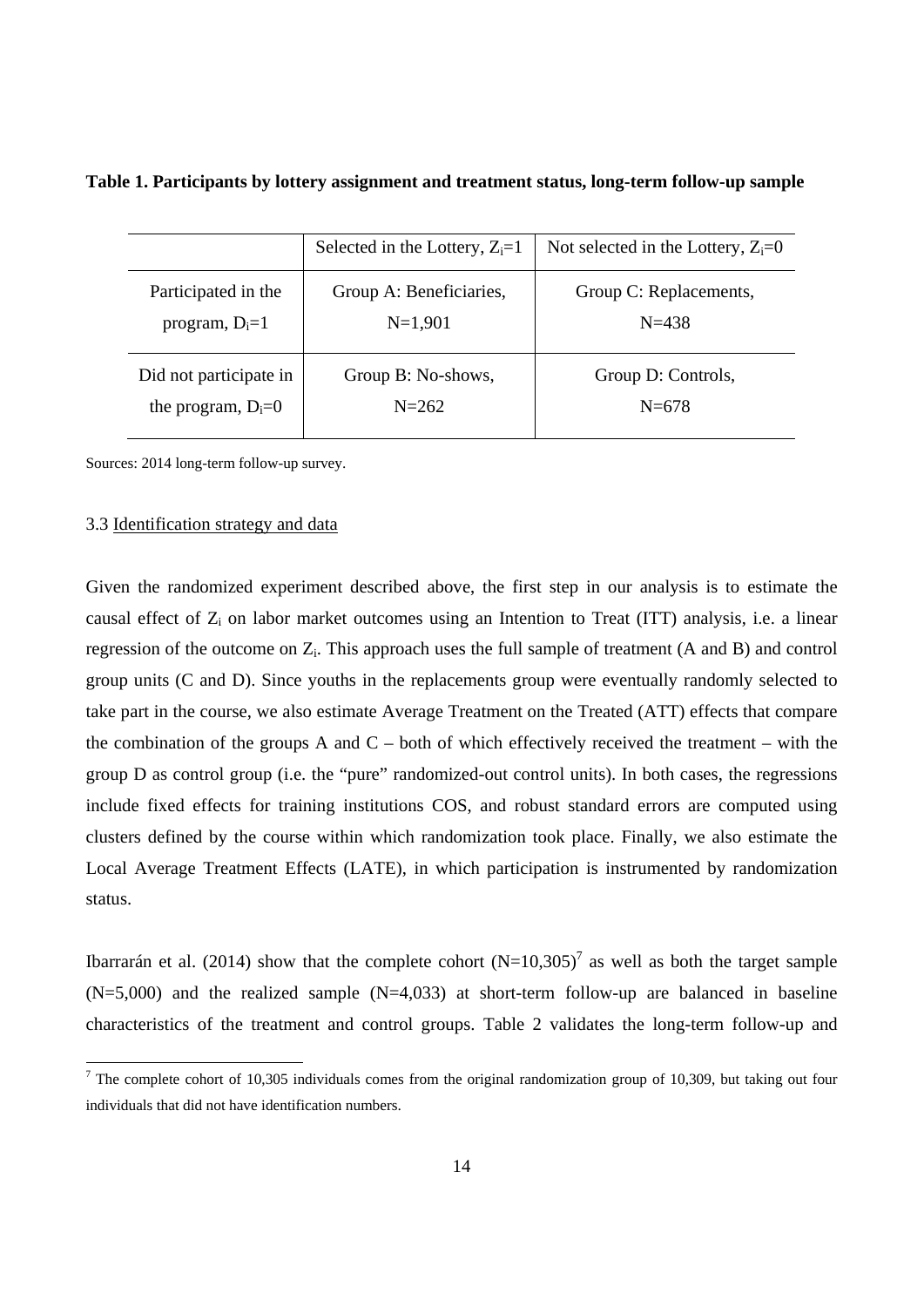shows that, at baseline, there are no significant differences between the long-term follow-up sample  $(N=3,279)$  and the rest of the sample  $(N=7,026)$ . As shown, the characteristics of the sample that we track in 2014 are statistically equivalent to the rest of the 2008 training cohort. The same holds if we focus on differences at baseline between the 2014 sample and the rest of the sample within the treatment and control groups.<sup>8</sup>

After having shown that the long-term follow-up sample is representative of the complete cohort, we proceed to show that, within the 2014 sample, there is balance in the characteristics of treated and control youths (as defined by the lottery) as well as between participants and non-participants. That is, using the definition of the four groups presented above, Table 3 shows the mean characteristics for each of the groups defined by the assignment/participation matrix (Table 1), as well as for the groups defined by the lottery (AB vs CD) and by participation (AC vs D). The results show that balance is maintained in the 2014 sample. In the first comparison (based on the results of the lottery) there is only one unbalanced variable out of 25, and in the second comparison (based on participation) there are only two unbalanced variables (but only at the 10% significance level). In sum, these tables show that the long-term follow-up data are representative of the whole cohort, and that the data are balanced between the four subgroups defined by lottery assignment and participation, essentially also validating the replacement procedure.

 $8$  The tables showing the descriptive statistics within treatment and control groups at baseline for the 2014 sample and the rest are available upon request. They find the same results in terms of balancing as the overall sample shown in table 2. As a robustness check, and additional validation of the long-term follow-up sample, we re-estimated the regressions for the shortterm analysis in Ibarrarán et al. (2014) restricting the sample to the 3,279 observations with complete long-term data in 2014, and the results remain essentially unchanged.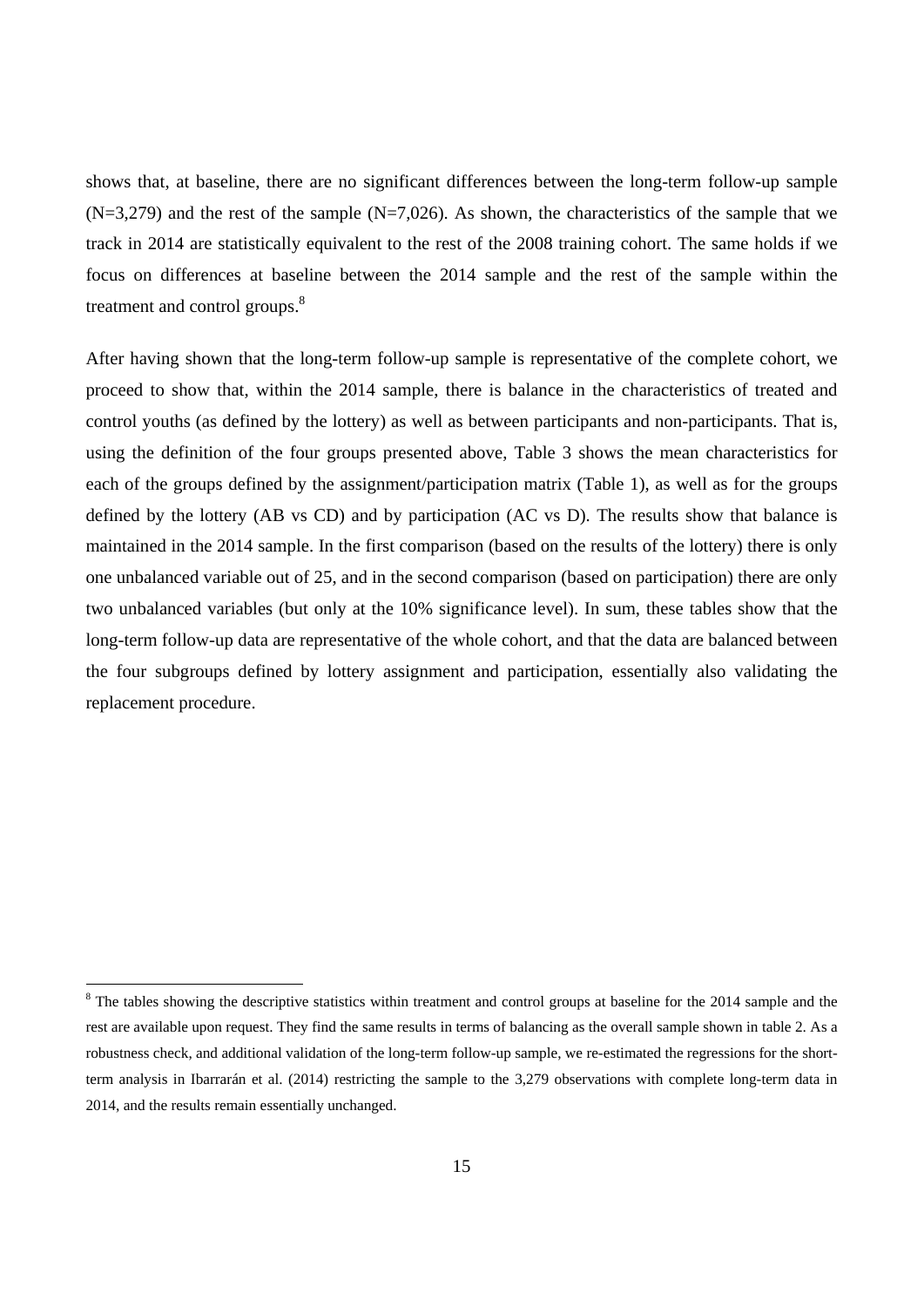**Table 2. Representativeness of the long-term follow-up sample, characteristics at baseline** 

|                                     |          | Mean     |         |
|-------------------------------------|----------|----------|---------|
|                                     | Sample   | Sample   | P-value |
|                                     | $2014=0$ | $2014=1$ |         |
| Age                                 | 21.54    | 21.51    | 0.61    |
| Age 16-19                           | 0.35     | 0.35     | 1.00    |
| Age 20-24                           | 0.43     | 0.44     | 0.49    |
| Age $>24$                           | 0.22     | 0.21     | 0.41    |
| % Women                             | 0.63     | 0.62     | 0.41    |
| % Married                           | 0.03     | 0.03     | 0.70    |
| Number of people in HH              | 4.36     | 4.53     | 0.00    |
| Number of children                  | 0.70     | 0.70     | 0.88    |
| % Currently attending school        | 0.22     | 0.24     | 0.03    |
| Fraction with prior work experience | 0.16     | 0.17     | 0.46    |
| Worked during last 2 years          | 1.79     | 1.79     | 0.79    |
| Rosenberg                           | 23.93    | 23.98    | 0.59    |
| Urban areas                         | 0.90     | 0.88     | 0.04    |
| Lives in Santo Domingo              | 0.25     | 0.23     | 0.02    |
| Receives remittances                | 1.89     | 1.90     | 0.43    |
| Owns home                           | 0.06     | 0.06     | 0.20    |
| Concrete, brick or wood walls       | 0.97     | 0.97     | 0.54    |
| Concrete or zinc ceilings           | 1.00     | 1.00     | 0.22    |
| Cement, ceramic or wood floors      | 0.98     | 0.98     | 0.94    |
| % connected to aqueduct             | 0.50     | 0.49     | 0.39    |
| % Proper sanitation                 | 0.99     | 0.99     | 0.31    |
| % Garbage collection                | 0.83     | 0.85     | 0.07    |
| % Refrigerator                      | 0.71     | 0.72     | 0.41    |
| % TV                                | 0.88     | 0.88     | 0.76    |
| % Wash Machine                      | 0.72     | 0.72     | 0.61    |
| % Car                               | 0.14     | 0.15     | 0.30    |
| % AC                                | 0.02     | 0.02     | 0.99    |
| % Computer                          | 0.09     | 0.08     | 0.59    |
| % Electricity Generator             | 0.08     | 0.09     | 0.75    |
| Observations                        | 7,026    | 3,279    | 10,305  |

Sources: Long-term follow-up survey, baseline survey.

Notes: The "Sample 2014=1" group denotes the long-term follow-up sample available for our analysis. The "Sample2014=0" group comprises the remaining observations from the full cohort of 10,305 youths that formed part of the random assignment in 2008.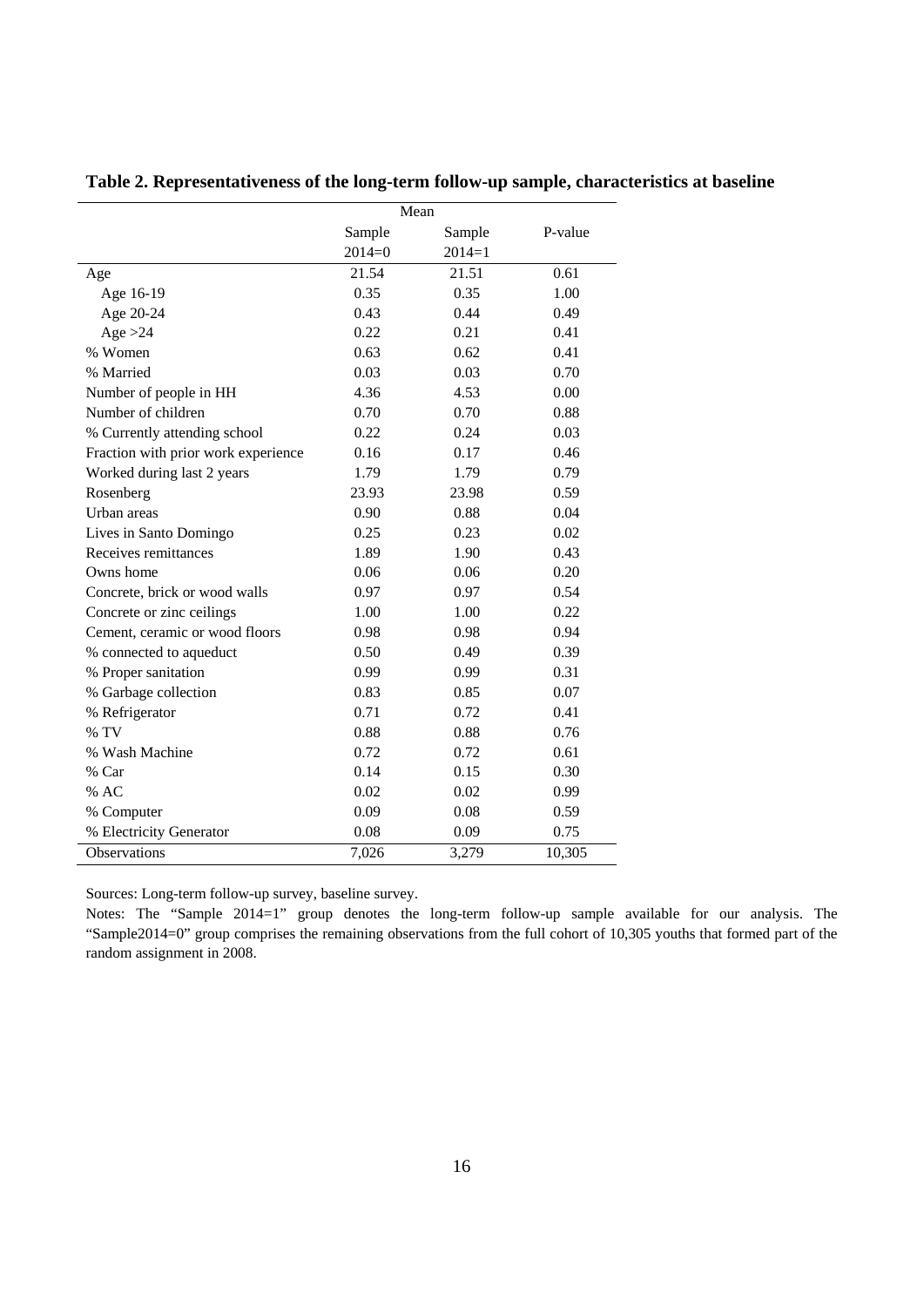|                                 |       |          | P-value     |           |       |       |       |       |       |
|---------------------------------|-------|----------|-------------|-----------|-------|-------|-------|-------|-------|
| Characteristic                  | A     | $\bf{B}$ | $\mathbf C$ | ${\bf D}$ | AB    | CD    | AC    | AB/CD | AC/D  |
| Age                             | 21.99 | 22.27    | 21.79       | 22.03     | 22.03 | 21.94 | 21.96 | 0.470 | 0.604 |
| Age 16-19                       | 0.19  | 0.19     | 0.22        | 0.22      | 0.19  | 0.22  | 0.20  | 0.050 | 0.170 |
| Age 20-24                       | 0.53  | 0.54     | 0.54        | 0.50      | 0.53  | 0.52  | 0.53  | 0.292 | 0.116 |
| Age $>24$                       | 0.27  | 0.27     | 0.24        | 0.28      | 0.27  | 0.26  | 0.27  | 0.555 | 0.601 |
| % Women                         | 0.62  | 0.65     | 0.59        | 0.63      | 0.63  | 0.61  | 0.62  | 0.511 | 0.645 |
| % Married                       | 0.24  | 0.24     | 0.25        | 0.23      | 0.24  | 0.23  | 0.24  | 0.603 | 0.360 |
| Number of people in HH          | 4.50  | 4.49     | 4.45        | 4.64      | 4.50  | 4.56  | 4.49  | 0.341 | 0.071 |
| Number of children              | 0.69  | 0.80     | 0.63        | 0.73      | 0.70  | 0.69  | 0.68  | 0.783 | 0.230 |
| Currently attending school      | 0.25  | 0.21     | 0.24        | 0.24      | 0.24  | 0.24  | 0.25  | 0.898 | 0.823 |
| Incomplete elementary           | 0.19  | 0.21     | 0.18        | 0.20      | 0.19  | 0.19  | 0.19  | 0.938 | 0.493 |
| Complete elementary             | 0.05  | 0.04     | 0.04        | 0.06      | 0.05  | 0.05  | 0.05  | 0.874 | 0.573 |
| Incomplete high school          | 0.58  | 0.56     | 0.55        | 0.58      | 0.58  | 0.57  | 0.57  | 0.612 | 0.892 |
| Complete high school            | 0.04  | 0.03     | 0.04        | 0.03      | 0.03  | 0.03  | 0.04  | 0.966 | 0.295 |
| More than high school           | 0.00  | 0.00     | 0.00        | 0.00      | 0.00  | 0.00  | 0.00  | 0.401 | 0.235 |
| Missing education               | 0.04  | 0.04     | 0.04        | 0.03      | 0.04  | 0.04  | 0.04  | 0.991 | 0.750 |
| No data on education            | 0.10  | 0.12     | 0.14        | 0.10      | 0.10  | 0.12  | 0.11  | 0.202 | 0.651 |
| Prior work experience           | 0.17  | 0.19     | 0.16        | 0.16      | 0.17  | 0.16  | 0.17  | 0.365 | 0.603 |
| Currently employed              | 0.04  | 0.04     | 0.06        | 0.04      | 0.04  | 0.05  | 0.04  | 0.224 | 0.912 |
| Currently salaried worker       | 0.01  | $0.01\,$ | $0.02\,$    | $0.02\,$  | 0.01  | 0.02  | 0.01  | 0.225 | 0.241 |
| Currently unemployed            | 0.52  | 0.55     | 0.50        | 0.51      | 0.53  | 0.51  | 0.52  | 0.417 | 0.810 |
| ICV Score $(0 \text{ to } 100)$ | 62.66 | 62.70    | 63.25       | 62.29     | 62.66 | 62.66 | 62.77 | 0.993 | 0.288 |
| Rosenberg                       | 24.00 | 23.89    | 24.09       | 23.73     | 23.99 | 23.87 | 24.02 | 0.385 | 0.075 |
| Urban areas                     | 0.89  | 0.87     | 0.86        | 0.90      | 0.88  | 0.88  | 0.88  | 0.944 | 0.117 |
| Lives in Santo Domingo          | 0.31  | 0.30     | 0.28        | 0.32      | 0.31  | 0.31  | 0.31  | 0.662 | 0.603 |
| Receives remittances            | 0.11  | 0.08     | 0.10        | 0.11      | 0.10  | 0.11  | 0.10  | 0.806 | 0.551 |
| Observations                    | 1,901 | 262      | 438         | 678       | 2163  | 1,116 | 2,339 |       |       |

**Table 3. Baseline characteristics of subgroups defined by lottery assignment and participation: long-term follow-up sample** 

Sources: Long-term follow-up survey.

Notes: Groups as defined by lottery assignment and participation:  $A =$  beneficiaries,  $B =$  no-shows,  $C =$  replacements,  $D =$ controls. See also section 3.2 and Table 1. AB = treatment group according to random assignment,  $CD =$  control group according to random assignment; these groups are used to identify ITT program effects. AC = all youths that actually received the treatment, AC vs. D used to identify ATT program effects.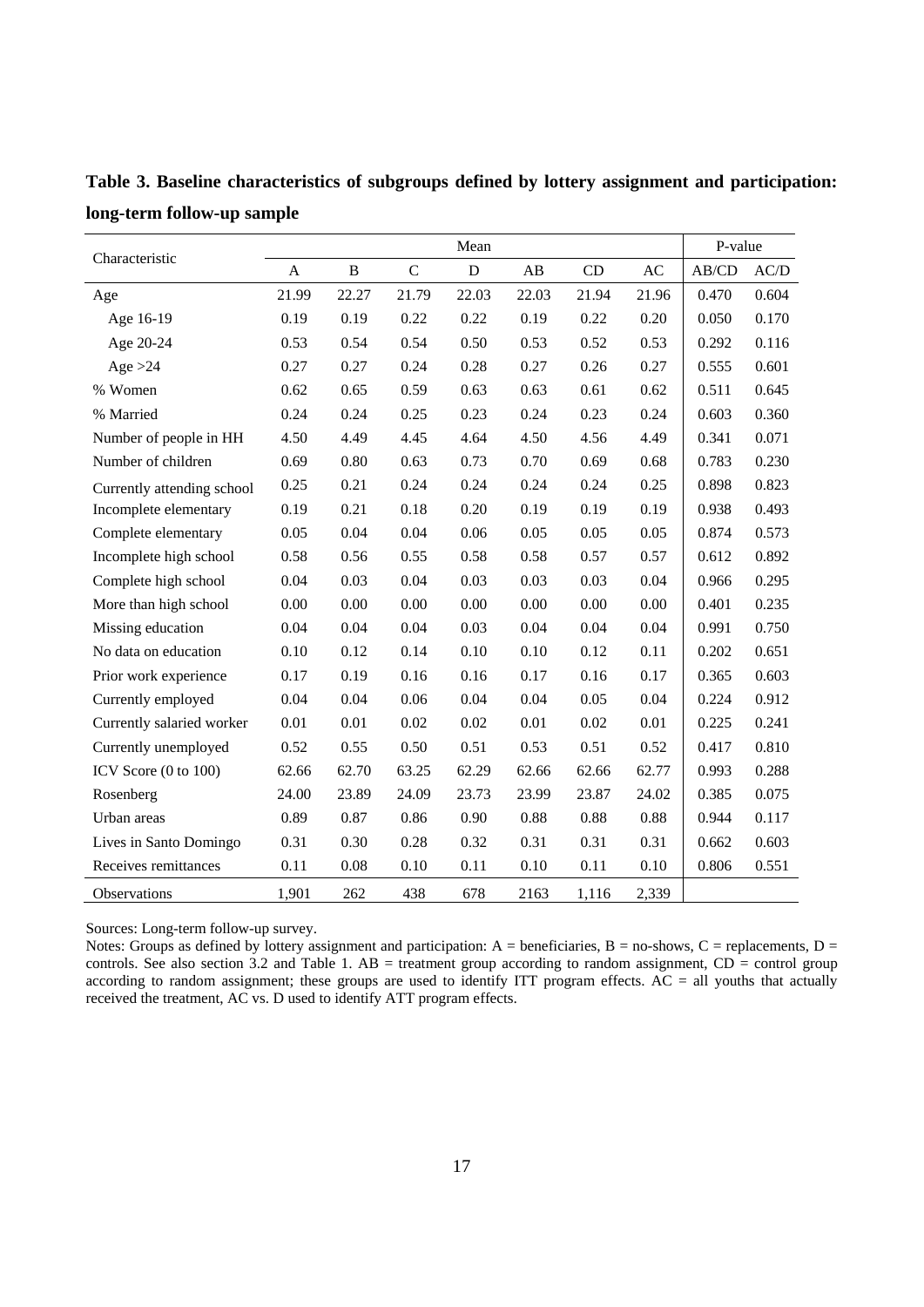Table 4 displays sample characteristics and raw outcomes at the time of the long-term follow-up in 2014. Again, we group the data based on the subgroups defined above, to illustrate the summary statistics in relation to the two alternative identification strategies: the first based on the results from the lottery (AB vs CD, the ITT), and the second considering actual participation in the program (AC vs D, the ATT). Table 4 shows that the age at the time of the long-term follow-up is 28 years on average, so the group is at the higher end of the youth age range (if we consider youths as individuals that are between 15 and 29 years of age), entirely in line with the timing of the survey six years after random assignment.

Half of the sample is married (in contrast with 20 per cent at baseline), and about 32 per cent are heads of household. Looking at gender separately, the respective probabilities for men and women to be married at the long-term follow-up are 0.41 and 0.56, and to be head of household the probabilities are 0.42 for men and 0.25 for women. In terms of demographics, the only statistically significant difference is in marital status, and this is due to a higher share of males being married in the treatment group: those males assigned to participate in the program (AB) and those that completed the program (AC) were more likely to be married in 2014 than those in the control group. A plausible mechanism for this result is the positive impacts in terms of quality of employment (which will be explored below) that may in turn impact positively the probability of getting married.

Looking at raw outcomes, overall there is little indication of statistically significant differences in the comparison of the groups assigned to treatment vs. assigned to control, and actual participation vs. control. The average employment rate is 73 per cent, with no statistically significant differences across those randomly assigned to training (AB vs CD) or across treatment participants and controls (AC vs D). The employment rate is higher for men than for women, and it is overall substantially higher than at the short-term follow-up in 2010 (when it was around 62 per cent). In part this can be explained already by an upward sloping employment-age profile that would be expected in general; and specifically against the background of high levels of informality in the Dominican labor market, generating pressure on youths to look for work. We will explore these employment patterns further when we look at the long-term labor market trajectories of the treatment and control groups in section 4.2.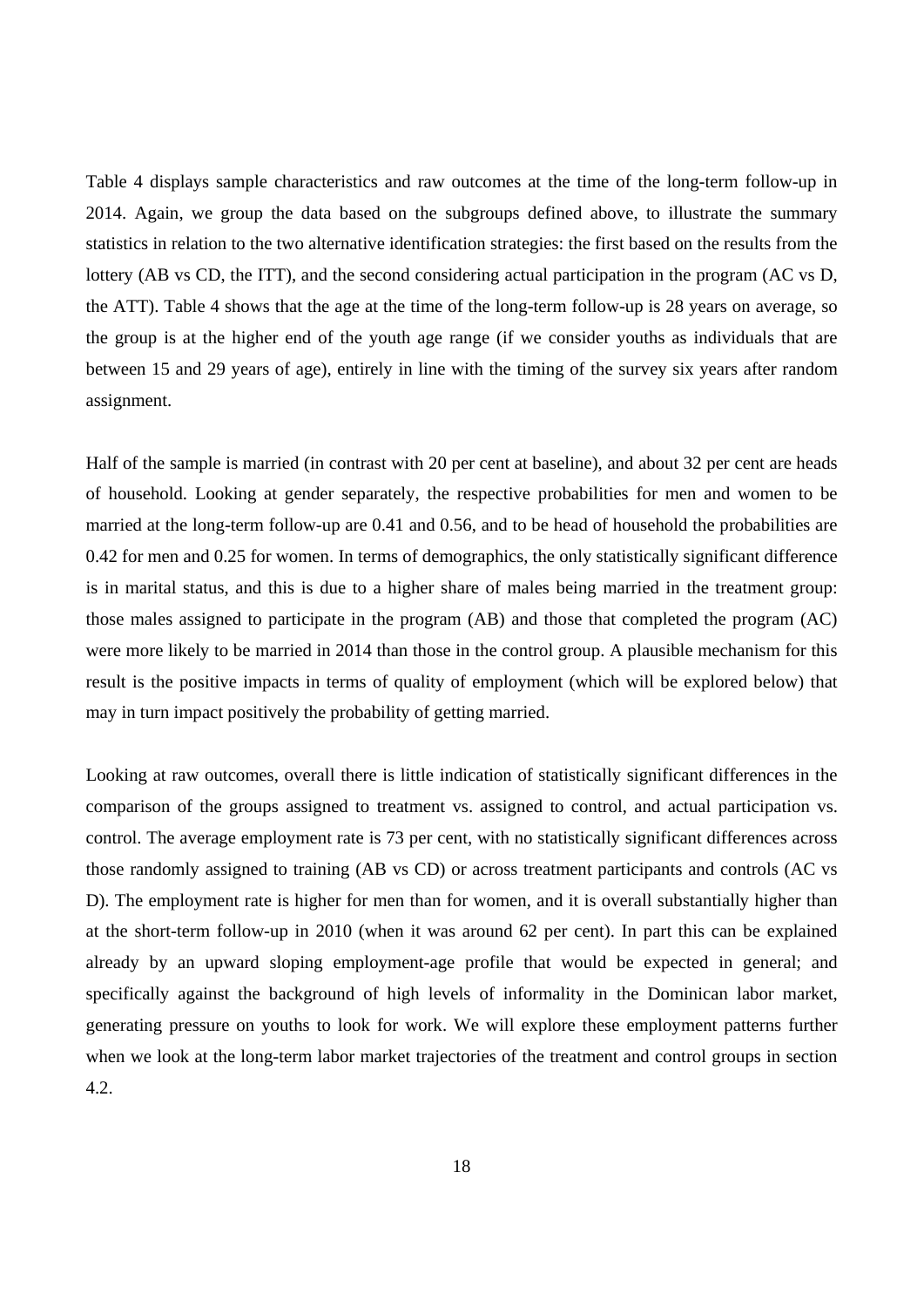Regarding the characteristics of employment, almost 90 per cent of young individuals work in services, and the average tenure on the job is about 20 months (with a slightly longer tenure for those selected in the lottery). About 56 per cent have a permanent job (but only 21 per cent have a written contract), 44 per cent are salaried workers and 22 per cent work at large firms. About half of the workers express their desire to change their current job, but only 19 per cent were seeking for another job at the time of the survey. Average monthly labor income (calculated with zero earnings for those not working) is RD\$5,300, the equivalent of USD\$120.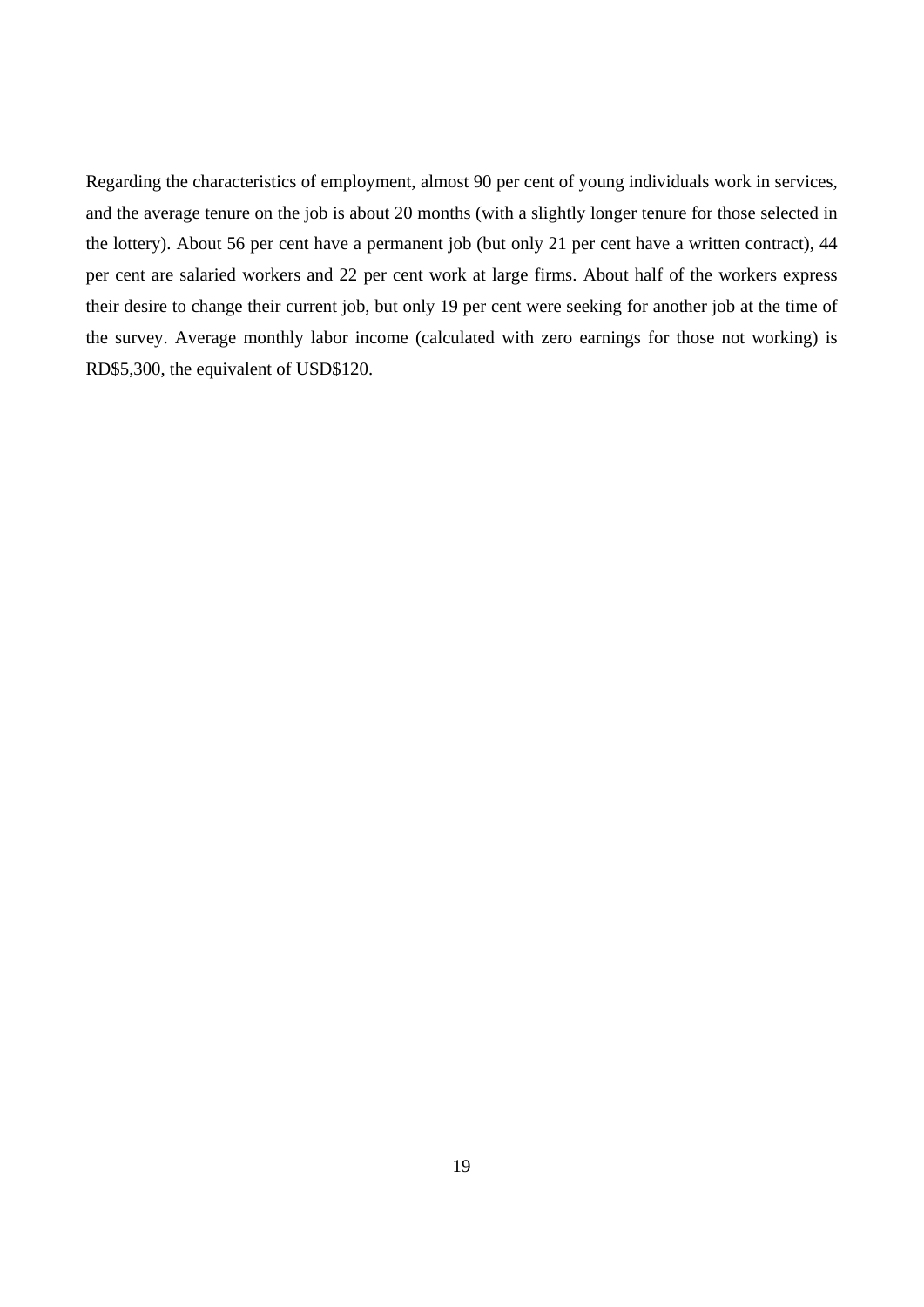|                                  |         | Mean    |         | P-value |       |       |
|----------------------------------|---------|---------|---------|---------|-------|-------|
| Characteristic/Outcome           | AB      | CD      | D       | AC      | AB/CD | AC/D  |
| Age                              | 27.93   | 27.94   | 28.00   | 27.89   | 0.94  | 0.48  |
| % Women                          | 0.62    | 0.63    | 0.63    | 0.62    | 0.48  | 0.37  |
| % Head of Household (all)        | 0.34    | 0.30    | 0.35    | 0.31    | 0.04  | 0.03  |
| % Head of Household (women)      | 0.26    | 0.25    | 0.28    | 0.25    | 0.52  | 0.53  |
| % Head of Household (men)        | 0.46    | 0.40    | 0.50    | 0.40    | 0.03  | 0.01  |
| % Married                        | 0.50    | 0.50    | 0.49    | 0.50    | 0.97  | 0.40  |
| % Currently attending school     | 0.20    | 0.22    | 0.20    | 0.22    | 0.25  | 0.34  |
| Years of education               | 11.48   | 11.53   | 11.29   | 11.60   | 0.66  | 0.01  |
| Employed (women)                 | 0.66    | 0.65    | 0.64    | 0.65    | 0.41  | 0.61  |
| Employed (men)                   | 0.86    | 0.86    | 0.87    | 0.85    | 0.80  | 0.52  |
| Employed (all)                   | 0.74    | 0.72    | 0.72    | 0.73    | 0.34  | 0.82  |
| Agriculture and mining           | 0.02    | 0.02    | 0.01    | 0.02    | 0.57  | 0.45  |
| Industry                         | 0.10    | 0.08    | 0.11    | 0.08    | 0.05  | 0.01  |
| <b>Services</b>                  | 0.88    | 0.90    | 0.87    | 0.90    | 0.04  | 0.03  |
| Duration of current job (months) | 21.03   | 18.67   | 20.52   | 19.26   | 0.03  | 0.34  |
| Permanent job                    | 0.57    | 0.56    | 0.55    | 0.57    | 0.65  | 0.28  |
| Employed at large firms          | 0.21    | 0.22    | 0.22    | 0.22    | 0.39  | 0.87  |
| Salaried workers                 | 0.44    | 0.44    | 0.42    | 0.45    | 0.75  | 0.25  |
| Unpaid workers                   | 0.01    | 0.01    | 0.01    | 0.01    | 0.40  | 0.88  |
| Self-employed                    | 0.22    | 0.22    | 0.22    | 0.22    | 0.77  | 0.87  |
| Workers w/labor risk insurance   | 0.11    | 0.13    | 0.11    | 0.13    | 0.11  | 0.07  |
| Workers w/ health insurance      | 0.25    | 0.28    | 0.24    | 0.28    | 0.12  | 0.02  |
| Workers w/written contract       | 0.20    | 0.21    | 0.19    | 0.22    | 0.34  | 0.13  |
| Weekly worked days               | 5.72    | 5.75    | 5.79    | 5.72    | 0.59  | 0.34  |
| Weekly worked hours              | 29.31   | 28.42   | 28.85   | 28.85   | 0.35  | 1.00  |
| Wants to work more hours         | 0.47    | 0.47    | 0.47    | 0.47    | 0.70  | 0.83  |
| Wants to change current job      | 0.55    | 0.52    | 0.53    | 0.54    | 0.08  | 0.78  |
| Workers seeking another job      | 0.21    | 0.19    | 0.20    | 0.19    | 0.21  | 0.79  |
| Monthly wage (Dominican peso)    | 5357.84 | 5285.06 | 4999.80 | 5417.94 | 0.75  | 0.12  |
| Hourly wage (Dominican peso)     | 37.44   | 39.78   | 34.57   | 40.16   | 0.46  | 0.14  |
| <b>Observations</b>              | 2,163   | 1,116   | 678     | 2,339   | 3,279 | 3,017 |

**Table 4. Sample characteristics and raw outcomes at long-term follow-up** 

Source: 2014 long-term follow-up survey.

Notes: Outcomes are not conditional on employment status.

a: Large firms are those that employ 51 or more employees.

b: One Dominican Peso = 0.0228 US Dollar (November 2014)

Groups as defined by lottery assignment and participation:  $A =$  beneficiaries,  $B =$  no-shows,  $C =$  replacements,  $D =$ controls. See also section 3.2 and Table 1.  $AB$  = treatment group according to random assignment,  $CD$  = control group according to random assignment; these groups are used to identify ITT program effects.  $AC = all$  youths that actually received the treatment, AC vs. D used to identify ATT program effects.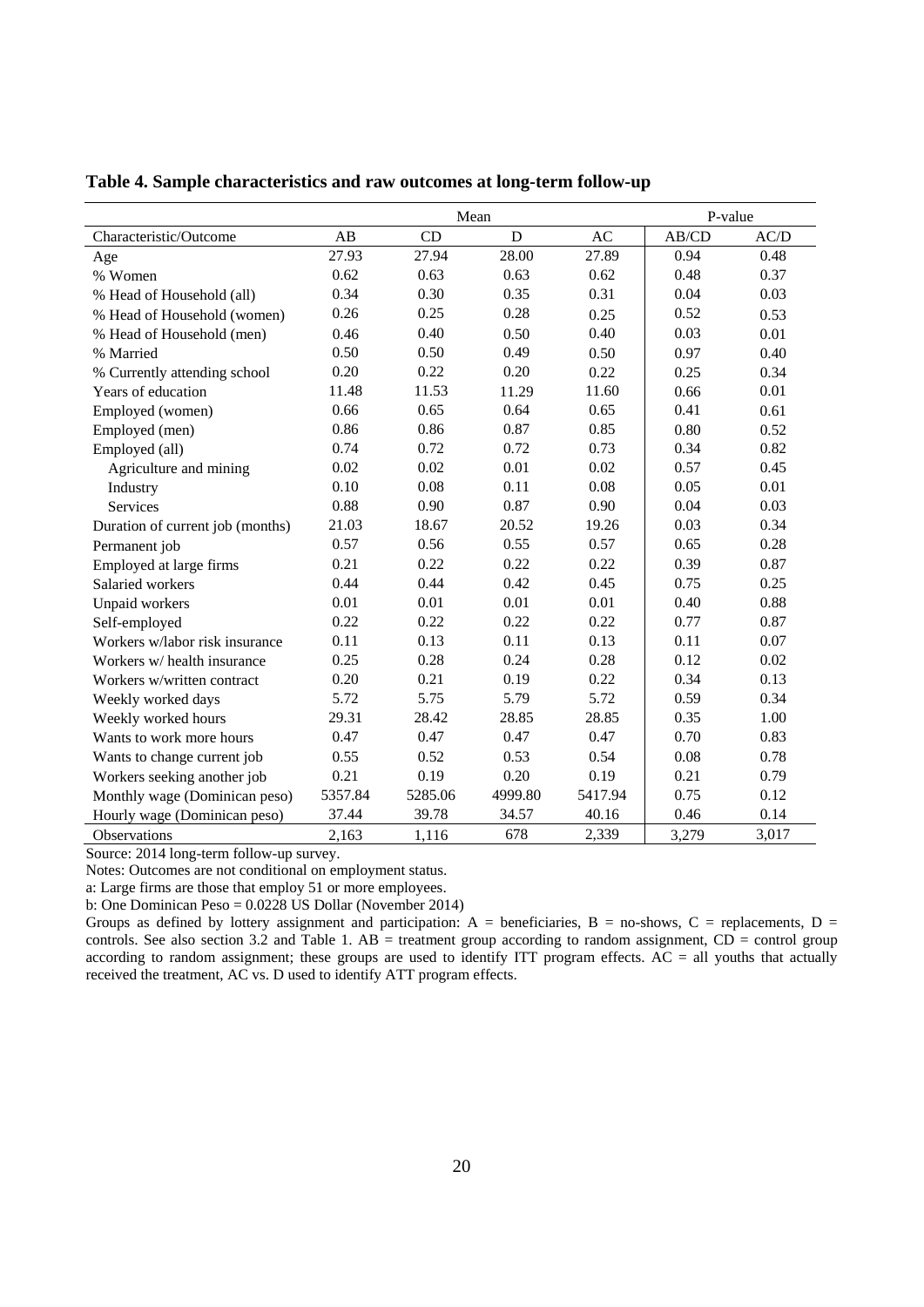#### 4 Empirical results

#### 4.1 Long-term impacts

 $\overline{a}$ 

Tables 5 through 7 present the long-term impact estimates of the Juventud y Empleo job training program on labor market outcomes, using the experimental design described in the previous section. It is important to recall that the sample is representative for the young people that this program serves, and that the large sample size at the six-year long-term follow-up and the virtue of random assignment allows to provide precise estimates of the intervention effects. It is also worth noting that Juventud y Empleo is not a pilot program, but has been running for more than a decade as a publicly funded active labor market program in the Dominican Republic.

The results tables 5 and 6 (displaying ITT and ATT estimates, respectively) show several patterns. First, the overall average impacts on employment and earnings in the long-run remain close to zero in size and insignificant. Second, there is heterogeneity in the impact estimates, indicating, in particular, significant treatment-control differences for several stratifications of the sample population by sociodemographic characteristics. One key result is that there is a positive long-term impact of the program on the quality of employment for men, as measured by the job characteristic "employed with health insurance" (7.8 percentage points, i.e. an impact of 25 per cent). This finding implies a sustained positive impact on formality that is consistent with and continues what was found in the short-run evaluation: in the first follow-up the impact was significant and of smaller magnitude (17 per cent).

The long-term impact is largest in Santo Domingo, where there is also an important impact for women. The overall point estimate of 7.3 percentage points in Santo Domingo, representing an impact of 31 per cent, is higher in the case of men (11.8 percentage points) than for women (6.3 percentage points), though in relation to the mean outcomes of controls (19.1 for females, 33.3 for males) the per cent increase is similar. In Santo Domingo, there is also a positive effect on the probability of having a

<sup>&</sup>lt;sup>9</sup> Having a job with health insurance or written contract are considered here as proxies of formality. Given the high informality rates in the Dominican Republic, having a formal job makes a very big difference in the career path of young people.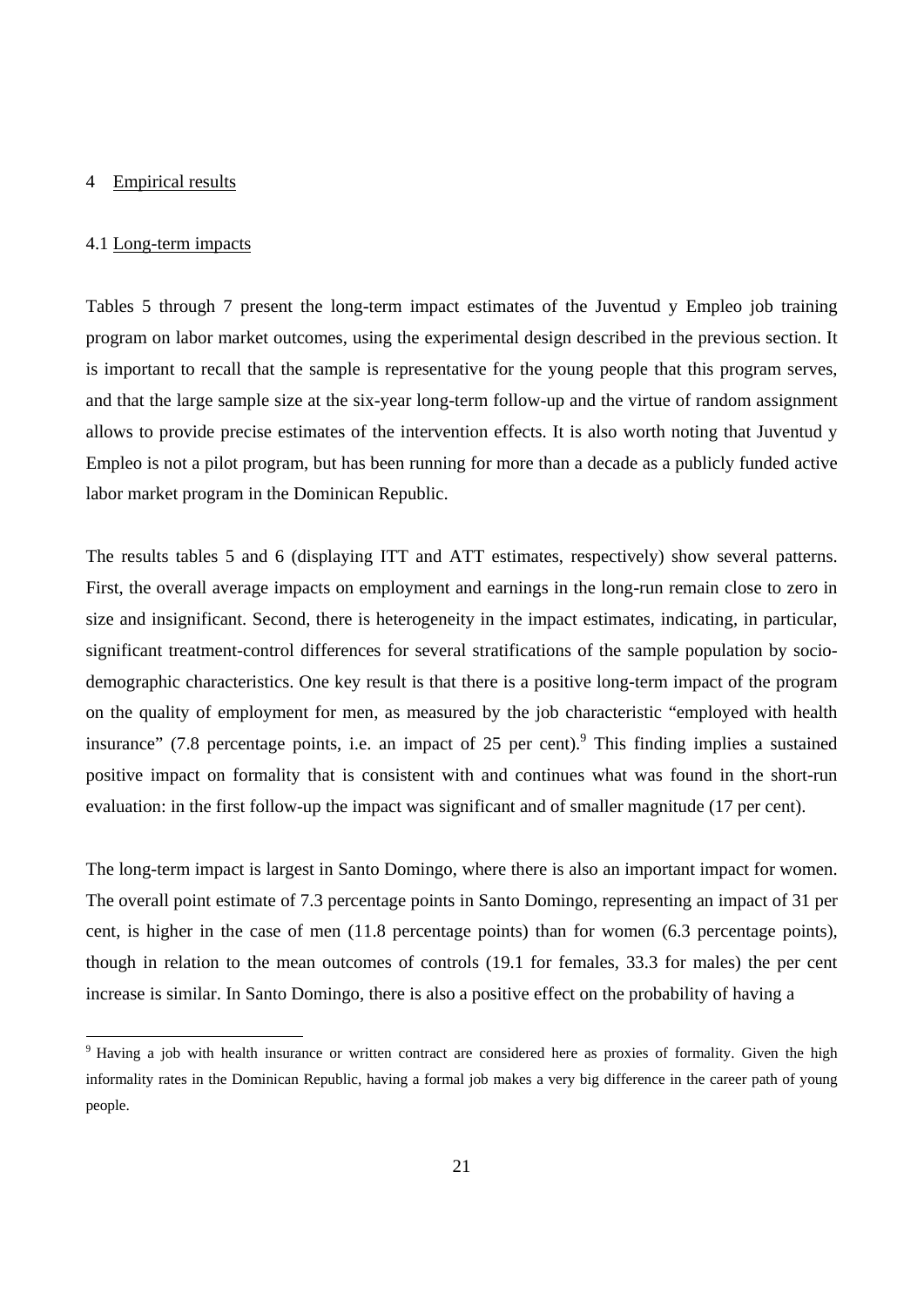|                                | (1)                | (2)                | (3)                | (4)                | (5)                       | (6)                     | (7)                | (8)                |
|--------------------------------|--------------------|--------------------|--------------------|--------------------|---------------------------|-------------------------|--------------------|--------------------|
| Outcome                        | All                | Women              | Men                | Santo<br>Domingo   | Santo<br>Domingo<br>women | Santo<br>Domingo<br>Men | Age 16-21          | Age $>21$          |
| Employed                       | $-0.0143$          | $-0.0162$          | 0.0028             | 0.0250             | 0.0345                    | 0.0203                  | $-0.0035$          | $-0.0256$          |
|                                | (0.0152)           | (0.0222)           | (0.0192)           | (0.0315)           | (0.0423)                  | (0.0453)                | (0.0224)           | (0.0239)           |
| Mean control group             | 0.740              | 0.665              | 0.860              | 0.719              | 0.658                     | 0.838                   | 0.739              | 0.741              |
| Employed with health insurance | 0.0256             | 0.0001             | $0.0802***$        | $0.0732***$        | $0.0625*$                 | $0.1176*$               | 0.0227             | 0.0178             |
|                                | (0.0158)           | (0.0201)           | (0.0278)           | (0.0276)           | (0.0326)                  | (0.0632)                | (0.0249)           | (0.0228)           |
| Mean control group             | 0.254              | 0.220              | 0.309              | 0.240              | 0.191                     | 0.333                   | 0.295              | 0.210              |
| Employed with written contract | 0.0173             | 0.0110             | 0.0383             | $0.0441*$          | 0.0318                    | 0.0744                  | 0.0211             | 0.0033             |
|                                | (0.0141)           | (0.0176)           | (0.0259)           | (0.0246)           | (0.0296)                  | (0.0523)                | (0.0219)           | (0.0197)           |
| Mean control group             | 0.200              | 0.163              | 0.258              | 0.196              | 0.164                     | 0.256                   | 0.232              | 0.164              |
| Monthly earnings               | $-99.7006$         | 82.1841            | $-91.8111$         | 299.6451           | 913.9499**                | $-292.7177$             | 44.4220            | $-312.0953$        |
|                                |                    |                    |                    |                    |                           |                         |                    |                    |
| Mean control group             | (222.9148)<br>5358 | (221.2317)<br>3772 | (477.2564)<br>7888 | (391.4541)<br>5519 | (371.6096)<br>3692        | (935.1086)<br>9031      | (311.1643)<br>5549 | (337.2968)<br>5145 |
| Ln Monthly earnings            | 0.0166             | $-0.0081$          | 0.0631             | $-0.0333$          | 0.0234                    | $-0.0633$               | 0.0631             | $-0.0290$          |
|                                | (0.0396)           | (0.0600)           | (0.0542)           | (0.0817)           | (0.1259)                  | (0.1064)                | (0.0554)           | (0.0616)           |
| Mean control group             | 8.701              | 8.498              | 8.930              | 8.784              | 8.531                     | 9.111                   | 8.743              | 8.654              |
| Labor force participation      | $-0.0030$          | $-0.0049$          | 0.0060             | 0.0287             | 0.0398                    | 0.0119                  | 0.0041             | $-0.0100$          |
|                                | (0.0115)           | (0.0182)           | (0.0101)           | (0.0205)           | (0.0305)                  | (0.0173)                | (0.0161)           | (0.0176)           |
| Mean control group             | 0.883              | 0.832              | 0.963              | 0.877              | 0.831                     | 0.966                   | 0.879              | 0.887              |
| <b>Observations</b>            | 3,279              | 2,041              | 1,238              | 1,020              | 677                       | 343                     | 1,729              | 1,549              |

**Table 5. Long-term impacts of the "Juventud y Empleo" training program on labor market outcomes: ITT** 

Notes: Regressions use the full sample of groups A and B (treated) and C and D (controls). All specifications control for training institutions (COS) and region (10 "regiones"). Standard errors in parentheses. Significance levels are indicated by \*10%, \*\*5%, and \*\*\*1%.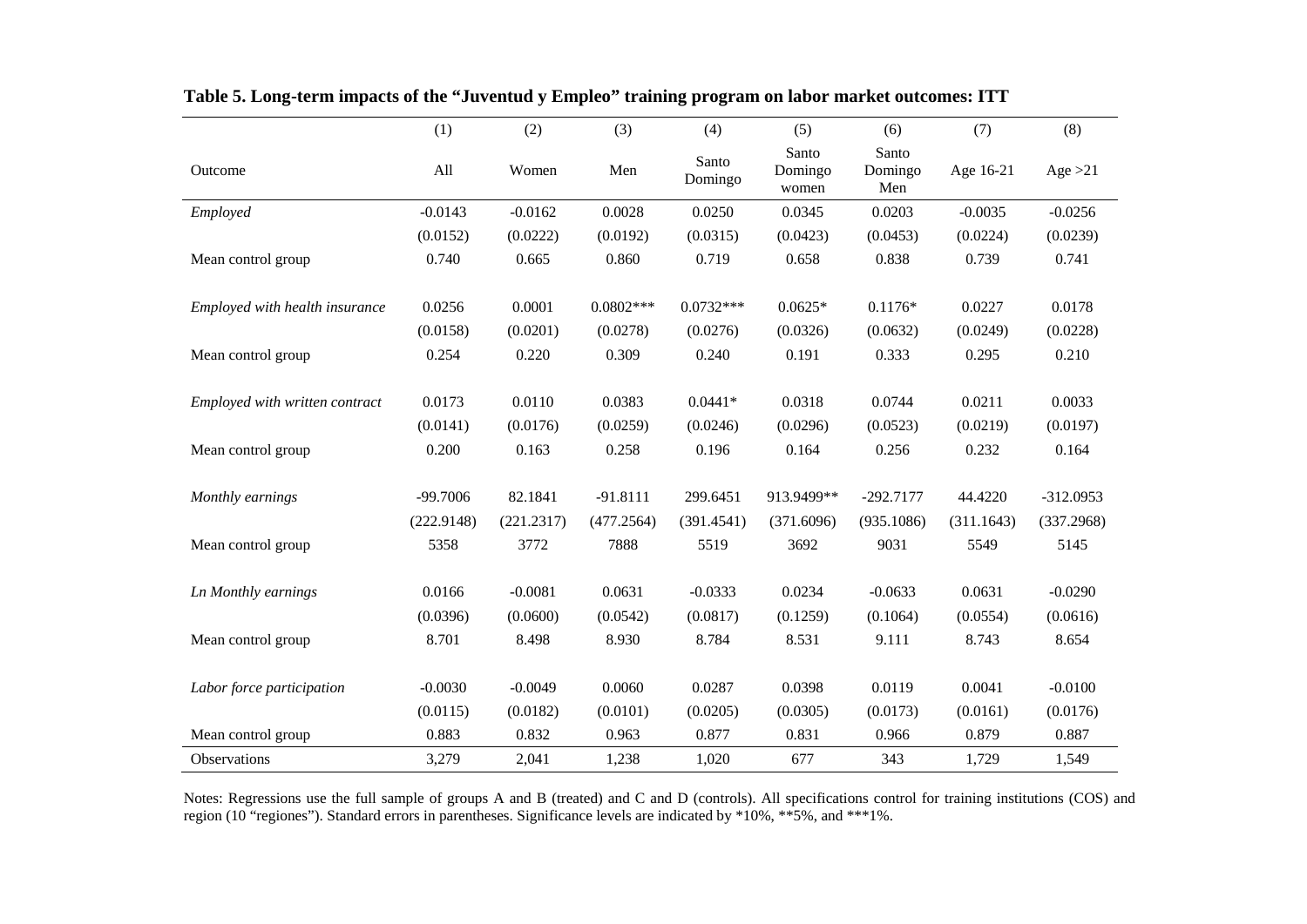|                                | (1)        | (2)        | (3)         | (4)              | (5)                       | (6)                     | (7)        | (8)        |
|--------------------------------|------------|------------|-------------|------------------|---------------------------|-------------------------|------------|------------|
| Outcome                        | All        | Women      | Men         | Santo<br>Domingo | Santo<br>Domingo<br>women | Santo<br>Domingo<br>Men | Age 16-21  | Age $>21$  |
| Employed                       | 0.0033     | 0.0148     | $-0.0103$   | 0.0313           | 0.0575                    | $-0.0261$               | $-0.0030$  | 0.0183     |
|                                | (0.0182)   | (0.0255)   | (0.0231)    | (0.0364)         | (0.0476)                  | (0.0509)                | (0.0266)   | (0.0279)   |
| Mean control group             | 0.724      | 0.641      | 0.865       | 0.705            | 0.635                     | 0.855                   | 0.737      | 0.711      |
| Employed with health insurance | $0.0437**$ | 0.0273     | $0.0816***$ | $0.0861**$       | $0.0969**$                | 0.0639                  | 0.0360     | $0.0488*$  |
|                                | (0.0194)   | (0.0240)   | (0.0314)    | (0.0342)         | (0.0398)                  | (0.0683)                | (0.0290)   | (0.0249)   |
| Mean control group             | 0.237      | 0.202      | 0.298       | 0.221            | 0.162                     | 0.348                   | 0.286      | 0.187      |
| Employed with written contract | 0.0260     | 0.0178     | 0.0449      | 0.0447           | 0.0407                    | 0.0315                  | 0.0224     | 0.0172     |
|                                | (0.0169)   | (0.0207)   | (0.0284)    | (0.0292)         | (0.0360)                  | (0.0566)                | (0.0266)   | (0.0226)   |
| Mean control group             | 0.189      | 0.155      | 0.246       | 0.189            | 0.155                     | 0.261                   | 0.225      | 0.151      |
| Monthly earnings               | 387.6807   | 304.0351   | 622.0150    | 1,029.5949**     | 1,059.2345**              | 1,124.5911              | 557.4660   | 142.6572   |
|                                | (268.7737) | (276.8782) | (535.6966)  | (477.5475)       | (456.7620)                | (1,166.3988)            | (351.6033) | (389.7139) |
| Mean control group             | 5000       | 3599       | 7368        | 4879             | 3443                      | 7961                    | 5213       | 4778       |
| Ln Monthly earnings            | 0.0451     | 0.0056     | $0.1120*$   | 0.0466           | 0.1082                    | 0.0426                  | 0.0829     | $-0.0240$  |
|                                | (0.0516)   | (0.0786)   | (0.0647)    | (0.1031)         | (0.1612)                  | (0.1072)                | (0.0660)   | (0.0788)   |
| Mean control group             | 8.677      | 8.492      | 8.889       | 8.725            | 8.479                     | 9.050                   | 8.728      | 8.621      |
|                                |            |            |             |                  |                           |                         |            |            |
| Labor force participation      | 0.0127     | 0.0162     | 0.0030      | 0.0384           | 0.0485                    | 0.0070                  | 0.0195     | 0.0115     |
|                                | (0.0137)   | (0.0206)   | (0.0131)    | (0.0244)         | (0.0312)                  | (0.0255)                | (0.0206)   | (0.0190)   |
| Mean control group             | 0.872      | 0.819      | 0.960       | 0.866            | 0.824                     | 0.957                   | 0.867      | 0.877      |
| Observations                   | 3,017      | 1,872      | 1,145       | 938              | 625                       | 313                     | 1,601      | 1,415      |

**Table 6. Long-term impacts of the "Juventud y Empleo" training program on labor market outcomes: ATT** 

Notes: Regressions use the sample of groups A and C (treated) and D (controls). All specifications control for training institutions (COS) and region (10 "regiones"). Standard errors in parentheses. Significance levels are indicated by \*10%, \*\*5%, and \*\*\*1%.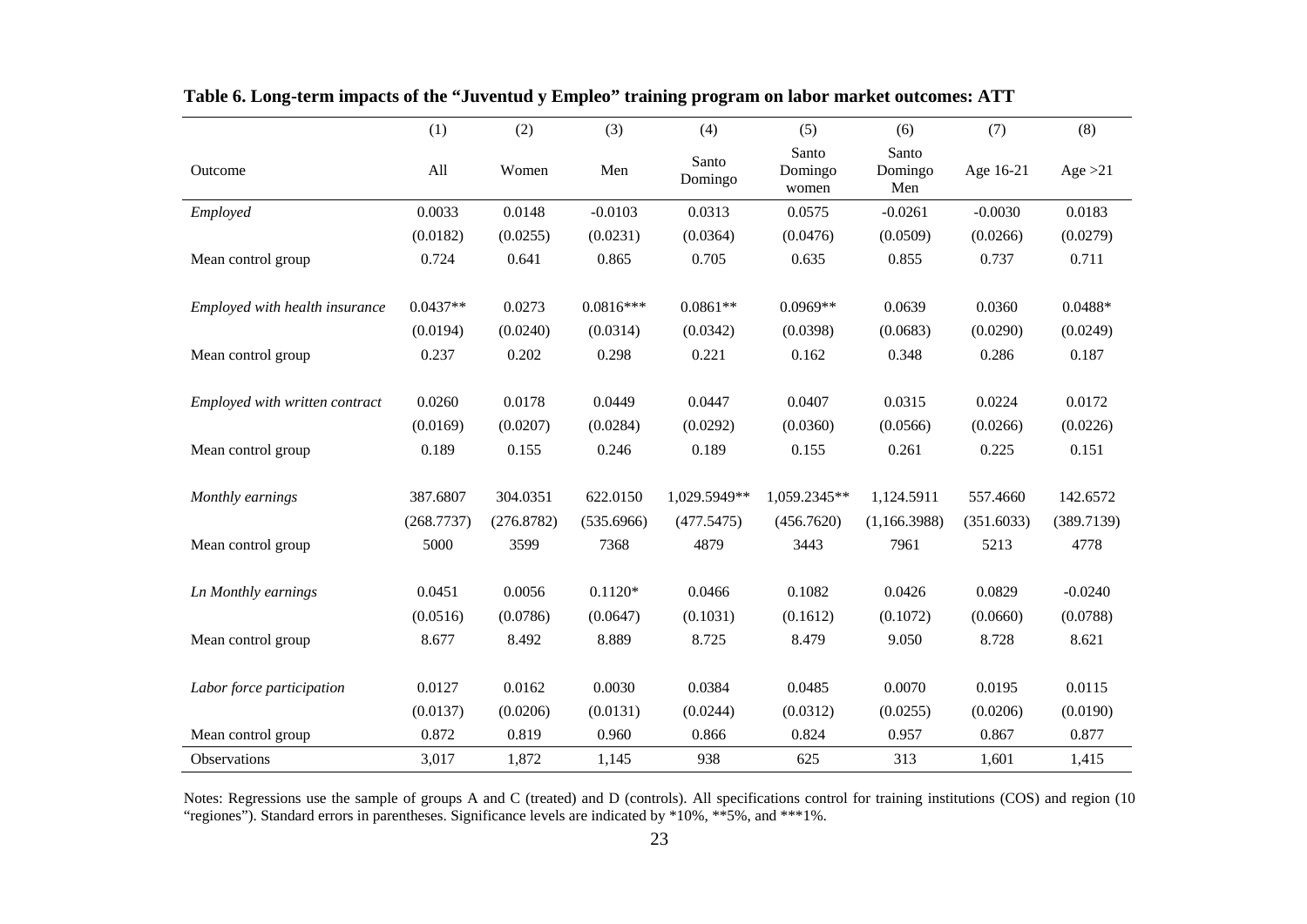written contract – another measure of formality – of 23 per cent. This impact is significant at the 10 per cent level and measured for men and women together. Overall, the long-term impacts are substantial and show that the program has an important effect in helping youth get and keep good jobs. Table 5 also shows that, in Santo Domingo, there is a statistically significant impact on the earnings for women, representing a substantial increase of 25 per cent in the treatment group over the control group.

The results of estimating the ATT impacts (Groups A and C vs. D) shown in Table 6 are consistent with the findings from the ITT analysis. There is an important impact on formality (measured by having employer provided health insurance, in the order of 18 per cent), which is particularly strong for men (27 per cent) and in Santo Domingo (39 per cent over the mean of the control group). In this specification, the impact for men is not concentrated in Santo Domingo, where women do have a very large impact (9.7 percentage points or 60 per cent over the mean of the control group). The impact on earnings in Santo Domingo, in particular for women, is also statistically and economically meaningful, of about 30 per cent. In the case of men the point estimate is similar, but the sample is much smaller and the percentage difference relative to the control group is also smaller (14 per cent, not statistically significant).

Finally, we report the results from a LATE analysis in Table 7, using the random assignment as instrument for participation. As expected, the coefficients are larger than in the ITT analysis shown in Table 5, by a factor of close to two (LATE coefficients are the result of dividing the ITT coefficients by the difference between participation of lottery winners – approximately 87 per cent – and the participation rate of those who did not win the lottery – about 40 per cent). Statistical significance is largely unchanged, and the interpretation is that for those that participated in the program due to the lottery, the impact on formality is substantial. In the case of men, the impact is in the order of 17 percentage points, which represents an increase of about 52 per cent over the mean outcome of the control group. This difference is even stronger in Santo Domingo, representing a 26 percentage point or 70 per cent increase in formality.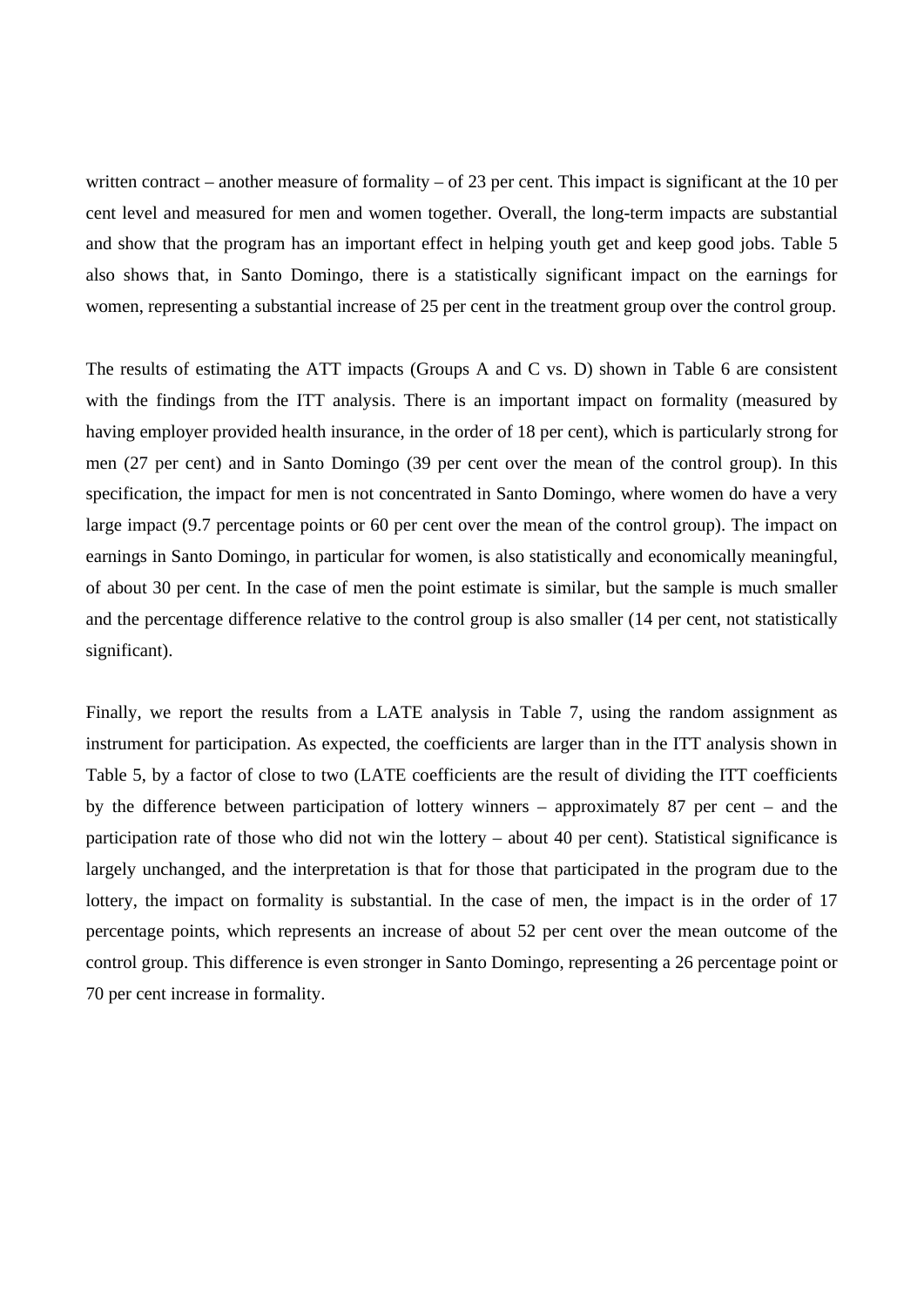|                                | (1)         | (2)        | (3)         | (4)              | (5)                       | (6)                     | (7)        | (8)         |
|--------------------------------|-------------|------------|-------------|------------------|---------------------------|-------------------------|------------|-------------|
| Outcome                        | All         | Women      | Men         | Santo<br>Domingo | Santo<br>Domingo<br>women | Santo<br>Domingo<br>Men | Age 16-21  | Age $>21$   |
| Employed                       | $-0.0296$   | $-0.0325$  | 0.0061      | 0.0485           | 0.0627                    | 0.0449                  | $-0.0074$  | $-0.0517$   |
|                                | (0.0311)    | (0.0438)   | (0.0400)    | (0.0599)         | (0.0747)                  | (0.0967)                | (0.0465)   | (0.0471)    |
| Mean control group             | 0.733       | 0.649      | 0.878       | 0.736            | 0.655                     | 0.899                   | 0.741      | 0.725       |
|                                |             |            |             |                  |                           |                         |            |             |
| Employed with health insurance | $0.0531*$   | 0.0002     | $0.1724***$ | $0.1424***$      | $0.1137**$                | $0.2603**$              | 0.0485     | 0.0361      |
|                                | (0.0322)    | (0.0395)   | (0.0588)    | (0.0516)         | (0.0573)                  | (0.1327)                | (0.0518)   | (0.0448)    |
| Mean control group             | 0.243       | 0.198      | 0.319       | 0.234            | 0.170                     | 0.364                   | 0.293      | 0.191       |
|                                |             |            |             |                  |                           |                         |            |             |
| Employed with written contract | 0.0358      | 0.0221     | 0.0824      | $0.0857*$        | 0.0580                    | 0.1648                  | 0.0449     | 0.0066      |
|                                | (0.0288)    | (0.0346)   | (0.0540)    | (0.0467)         | (0.0525)                  | (0.1117)                | (0.0457)   | (0.0387)    |
| Mean control group             | 0.193       | 0.158      | 0.252       | 0.191            | 0.145                     | 0.283                   | 0.238      | 0.146       |
|                                |             |            |             |                  |                           |                         |            |             |
| Monthly earnings               | $-206.3394$ | 165.3628   | $-197.2966$ | 582.4215         | 1,663.0461**              | $-648.1405$             | 94.6817    | $-631.2885$ |
|                                | (454.8568)  | (434.8564) | (991.5577)  | (740.9820)       | (660.6672)                | (1,988.6684)            | (645.8421) | (665.6751)  |
| Mean control group             | 5041        | 3617       | 7496        | 5208             | 3673                      | 8309                    | 5261       | 4817        |
|                                |             |            | 0.1394      |                  |                           |                         | 0.1344     |             |
| Ln Monthly earnings            | 0.0359      | $-0.0171$  |             | $-0.0694$        | 0.0449                    | $-0.1454$               |            | $-0.0638$   |
|                                | (0.0839)    | (0.1220)   | (0.1153)    | (0.1657)         | (0.2317)                  | (0.2375)                | (0.1142)   | (0.1300)    |
| Mean control group             | 8.681       | 8.488      | 8.906       | 8.738            | 8.504                     | 9.032                   | 8.738      | 8.619       |
| Labor force participation      | $-0.0062$   | $-0.0099$  | 0.0128      | 0.0558           | 0.0724                    | 0.0263                  | 0.0087     | $-0.0203$   |
|                                | (0.0234)    | (0.0359)   | (0.0211)    | (0.0386)         | (0.0533)                  | (0.0368)                | (0.0334)   | (0.0345)    |
| Mean control group             | 0.870       | 0.815      | 0.965       | 0.873            | 0.825                     | 0.970                   | 0.869      | 0.871       |
| Observations                   | 3,279       | 2,041      | 1,238       | 1,020            | 677                       | 343                     | 1,729      | 1,549       |

**Table 7. Long-term impacts of the "Juventud y Empleo" training program on labor market outcomes: LATE estimates** 

Notes: Regressions use the full sample. All specifications control for training institutions (COS) and region (10 "regiones"). Standard errors in parentheses. Significance levels are indicated by \*10%, \*\*5%, and \*\*\*1%.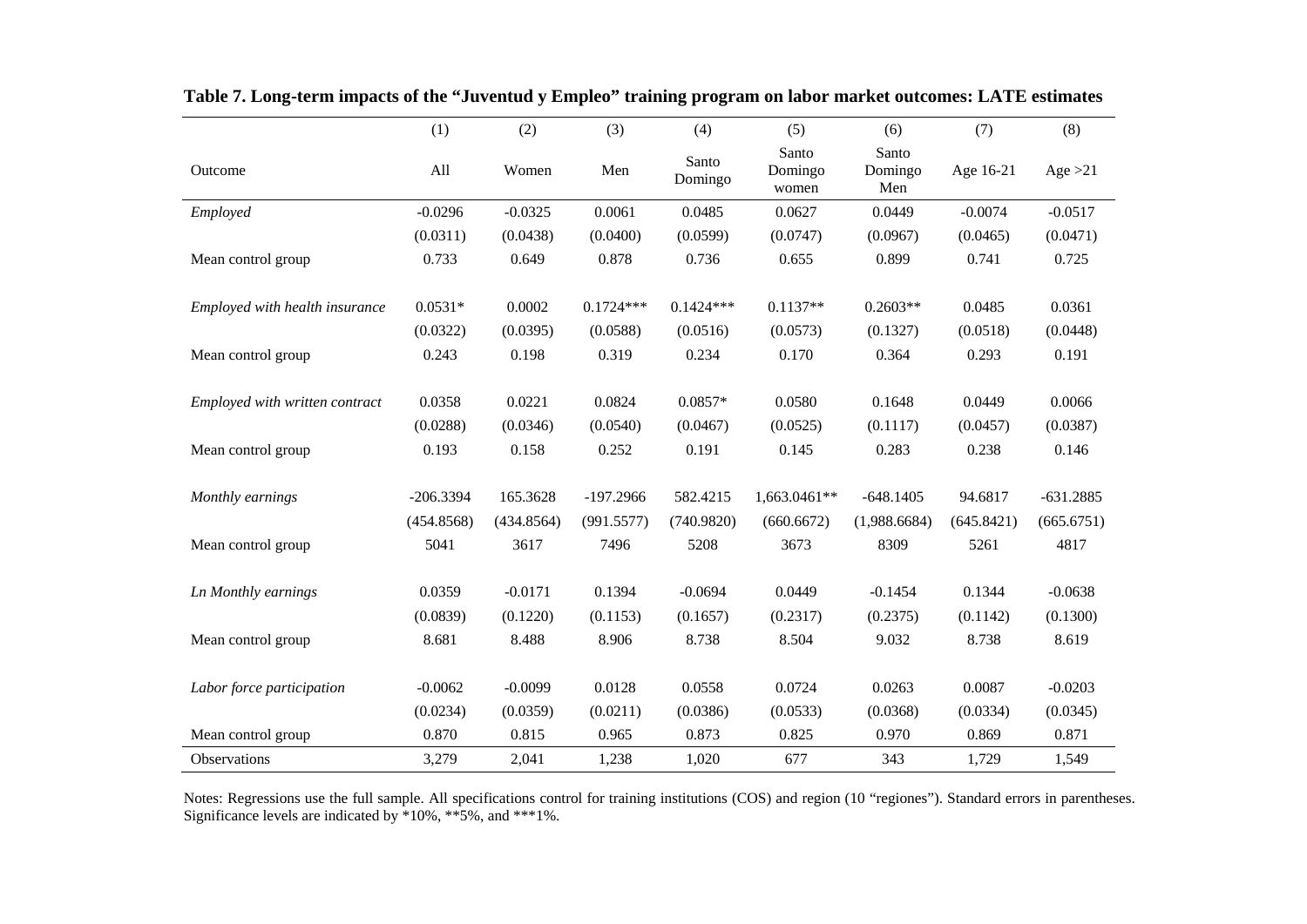#### 4.2 Labor market trajectories

The persistent long-term impact of the Juventud y Empleo training program on formality for men is the most significant and consistent result in all the specifications. The coefficients in Tables 5 through 7 are estimated for the point in time six years after the treatment. In addition to assessing the impacts at the long-term follow-up, we can use a set of retrospective questions on labor market status in the shortterm and long-term surveys to construct labor market trajectories on a monthly basis over the full time horizon (with a very small gap of four months from September to December 2010 not covered by the data due to the timing of the surveys). For this purpose, we merge the short-term and long-term data to combine individual trajectories.

We construct these labor market trajectories for the formal employment rate, as this has been identified as the most relevant outcome in the previous section. Figure 1 depicts the long-term trajectory of formal employment for men, separately for the treatment and control groups. The figure shows several patterns. First, the percentage of men that hold formal sector jobs increases over time for both treatment and controls. It starts at around 5 per cent for both groups before the start of the program, and increases over the six years to approximately 32 per cent for the control group and 40 per cent for the treatment group. Second, the trajectories indicate a slight lock-in effect: the treatment group employment rate is lower than the control group employment rate initially, but the curves soon intersect once the program is over. Third, from that point in time onward the average monthly employment rate for men in the treatment group lies always above the average for the control group. Fourth, this difference is not statistically significant for a substantial time period, but the gap widens and becomes statistically significant during the last 1 to 1.5 years. This indicates that the initially small gains are consistent and increase over time.

Figures A1 to A6 in the appendix depict corresponding labor market trajectories for several other (sub-) samples: for the full sample as ITT and ATT; for women; for youths in Santo Domingo; and separately for the younger age group  $\ll$  21 years of age) and the older age group  $\ll$  21 years of age). Overall, the figures strengthen several of the patterns seen in Figure 1: First, a continuously increasing trend in employment rates over time for all (sub-) samples, in both treatment and control groups. Second, a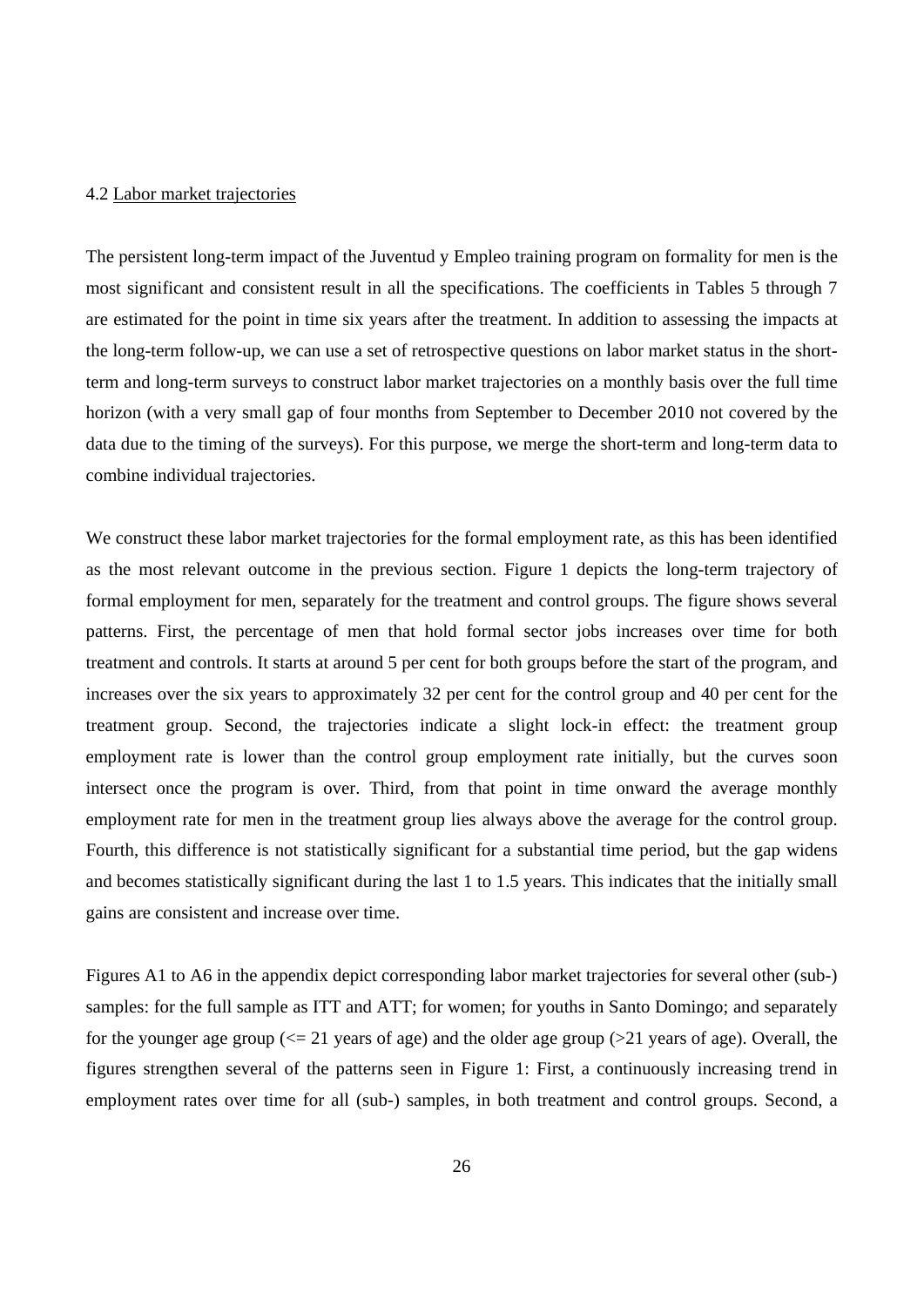lock-in effect during the year 2008, such that the treatment group trajectory typically crosses the control group trajectory during the year 2009. Third, for the years three to six after treatment in all (sub-) samples the treatment group has a consistently higher employment rate than the control group – a rather pronounced pattern, despite the fact that the confidence intervals indicate that the difference is often not statistically significant. However, fourth, in several of the graphs the treatment-control difference does become significantly positive during the last 1 to 1.5 years prior to the long-term follow-up. Overall, this suggests that program gains do develop over time and do persist.



**Figure 1. Labor market trajectory: Formal employment rate – ITT men** 

Notes: The figure depicts monthly averages for treatment and control groups from the time of random assignment until long-term follow-up. Dashed lines correspond to 95% confidence intervals. The labor market trajectories are constructed from merging retrospective information collected in the 2010 and 2014 surveys. Due to the timing of the two surveys, the 4 month-period from September to December 2010 is not covered by the data.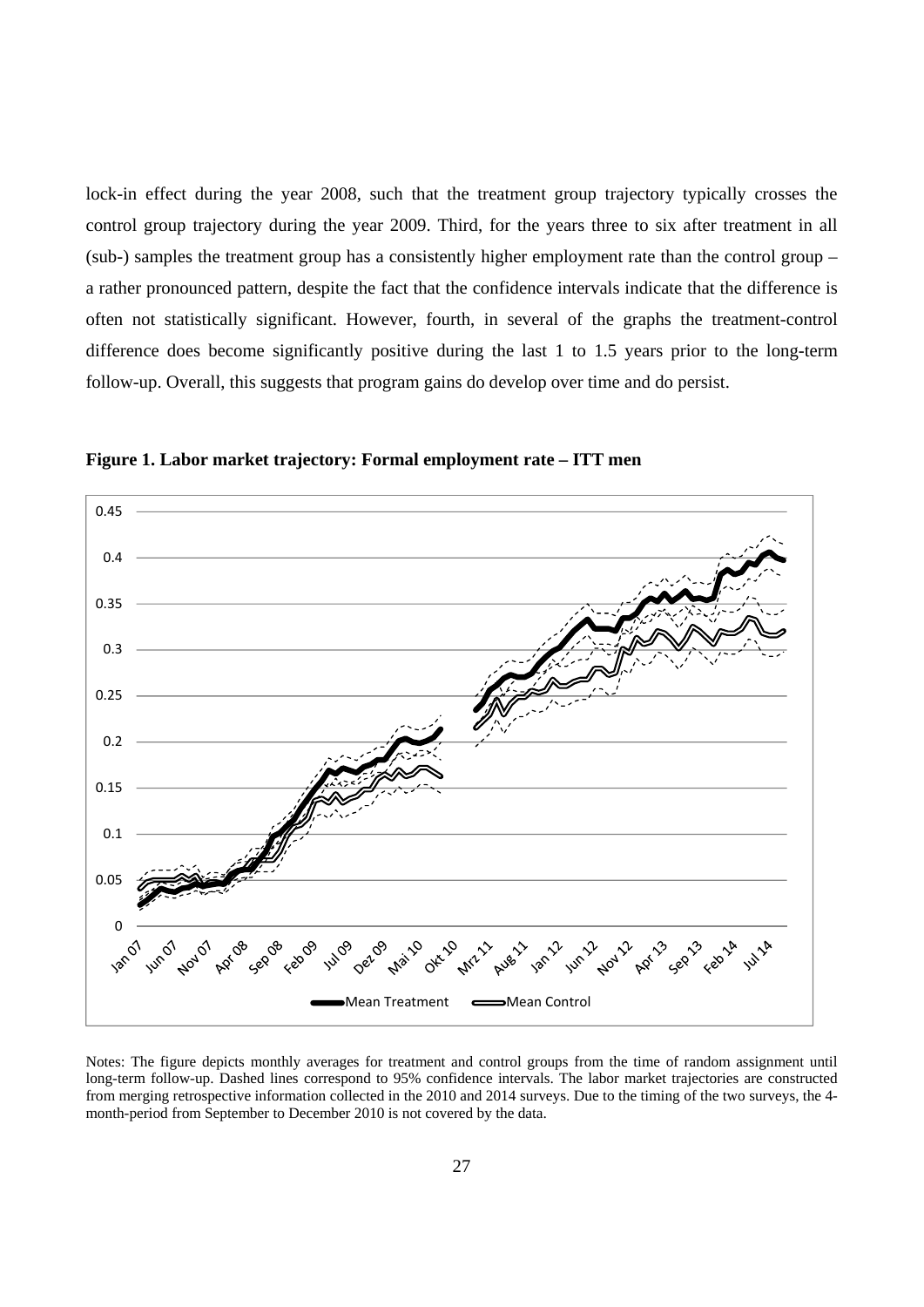#### 4.3 Local labor market context

Local labor market conditions may play a role in determining labor market outcomes and also the effectiveness of labor market interventions, as is the case e.g. for Job Corps in the US (Flores-Lagunes et al. 2010). In the main specifications (Tables 5 to 7, also Figure A4) we find that it is particularly youths in Santo Domingo, the capital, that benefit from participation in Juventud y Empleo. We investigate the role of local labor market further by looking at results by the three Dominican macroregions, "Cibao" (North), "Sur" (South), and "Este" (East), where the latter excludes Santo Domingo. The corresponding regression results are reported in Tables A1 to A3 in the appendix.

In general, the results are not very strong, but do show some coarse pattern by macro-region. First, the North is the region for which we find significantly negative impacts on overall employment and labor force participation, driven by the results for the young women in the sample. For women themselves, also the impact on monthly earnings is significantly negative. At the same time, the North is the one region with a significantly higher rate of youths being in education: the overall average probability to report "currently being studying" is 6.2 percentage points or 11.1 per cent higher in the North (base probability 54.8 per cent, numbers not reported in the table). This pattern would be in line with the lower level of labor market outcomes, in particular for the labor force participation rate. Since marriage rates or number of children are not significantly different between regions, these are unlikely to be key explaining factors.

Looking at the South, almost all estimated coefficients are not significantly different from zero, the sole exception being a positive impact on formality for males. Different from the results for North and South, the regressions for the East do show the main impacts we saw for the overall sample on formality (Table A2), driven mainly by the male population. One might argue that these results for the East are in line with the positive findings for the Santo Domingo subpopulation, in a way that also the region surrounding the capital benefits more strongly than other parts of the country. This may have to do mostly with the fact that the capital is characterized by the most dynamic labor market of the country, such that a skills training program may be more beneficial in a context where these skills are actually in demand.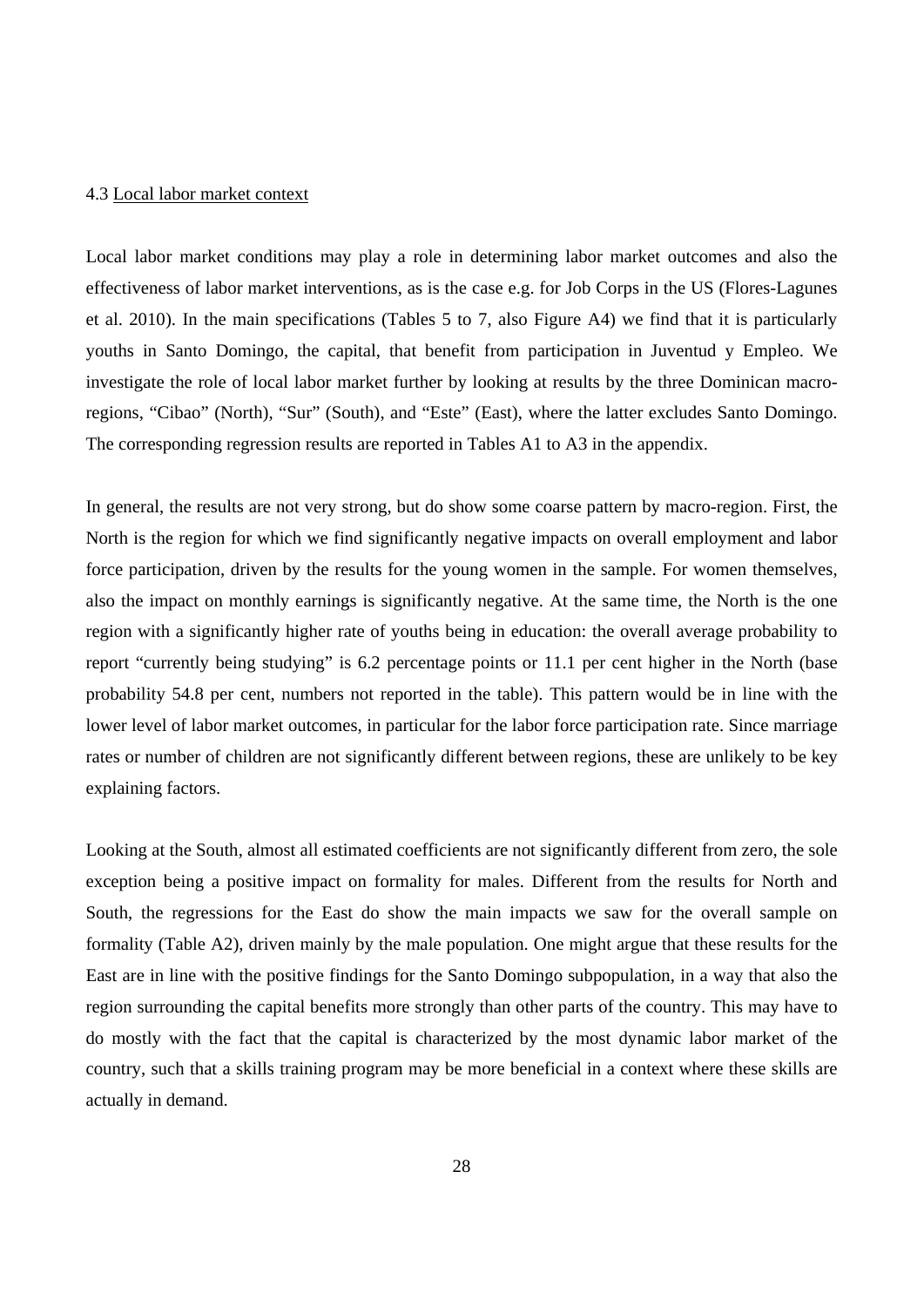#### 5 Conclusions

To the best of our knowledge, this paper is the first experimental analysis of the long-term impacts of a job training program outside the US. The evidence from these earlier experimental US studies – also focusing almost exclusively on training programs for disadvantaged youths (The National Supported Work Demonstration in the 1970s, JOBSTART in the 1980s, Job Corps in the 1990s) – indicates longrun impacts that are small positive at best, but generally tend to be close to zero. In the case of Job Corps, positive medium-run impacts on earnings do not seem to be sustained in the longer run. Against the background that some of these programs are comparatively intensive (and costly), these are certainly not encouraging results for the conception and design of youth training programs.

In the case of this new experimental long-term impact evaluation, we find a series of interesting results: because of the program, young men seem to have a better start of their careers, in the formal sector, and urban women improve their earnings. More specifically, our results show that there is a statistically significant long-run impact on the formality of employment for men (as measured by jobs with health insurance benefits) participating in the Juventud y Empleo program. This effect of the Juventud y Empleo program was previously reported in the short-run evaluations, and it is important to see that this impact is sustained over a long time horizon. Moreover, the long-term labor market trajectories we construct suggest that the effect is growing over time. Such lasting impacts in the quality of employment can make an important difference in the employment experience of young people and their lifetime labor market trajectories.

Second, the ITT and ATT estimates also provide evidence of sustained earnings impacts for female youngsters in the country's most important urban labor market, Santo Domingo. This, together with the impacts on formality for males, suggests that the returns to skills investments may be particularly relevant in the context of a more dynamic labor market where the demand for these skills is higher. The East region surrounding the capital also seems to benefit from this local labor market context (although to a lesser extent), whereas for the other two macro-regions North and South this does not seem to be the case.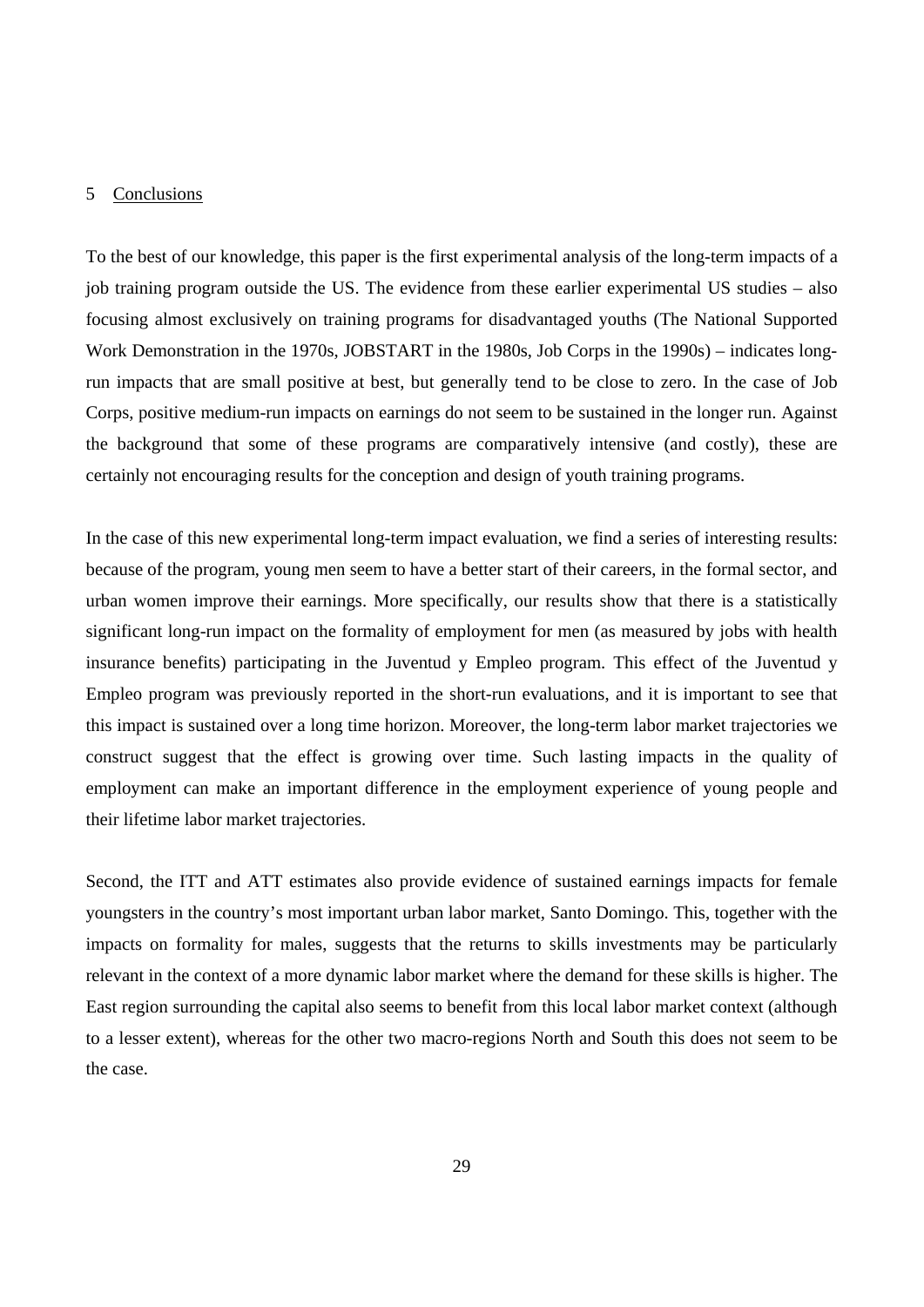Finally, for the full sample, the long-term impacts on labor earnings and overall employment probability are frequently close to zero in size and not statistically significant, which is compatible with the US studies. This result also has to be seen against the background that the total skills investment implied by the program is not very large compared to training programs in developed countries.

Overall we interpret our results as indicating that training programs for disadvantaged youth can have positive long-term outcomes: the Juventud y Empleo training improves formality in a context of high informality; and it seems to increase earnings in that part of the labor market in the Dominican Republic that is comparatively dynamic and where actual demand for skills exists. It is important to highlight the fact that a program of this kind has impacts on formality: given the high rate of informality of young people in LAC, impacts on the probability of being formally employed may change the path on which young people start their careers and can have lifelong impacts.

These findings are relevant for a much broader set of countries, since a multitude of economies worldwide face similar types of labor markets, and challenges for youths. Moreover, the training offered here, while not as comprehensive as the very intensive – and costly – interventions analyzed in previous research on long-term impacts (e.g. Job Corps in the US) does combine a sizeable investment in both classroom and on-the-job training, and is thus comparable and similar to many youth interventions that are used across countries. Moreover, additional external validity comes from the fact that this is not a pilot intervention or pilot evaluation, but a rigorous long-term study on an active labor market program that is part of the set of public policies offered in a developing country to improve labor market opportunities for youth.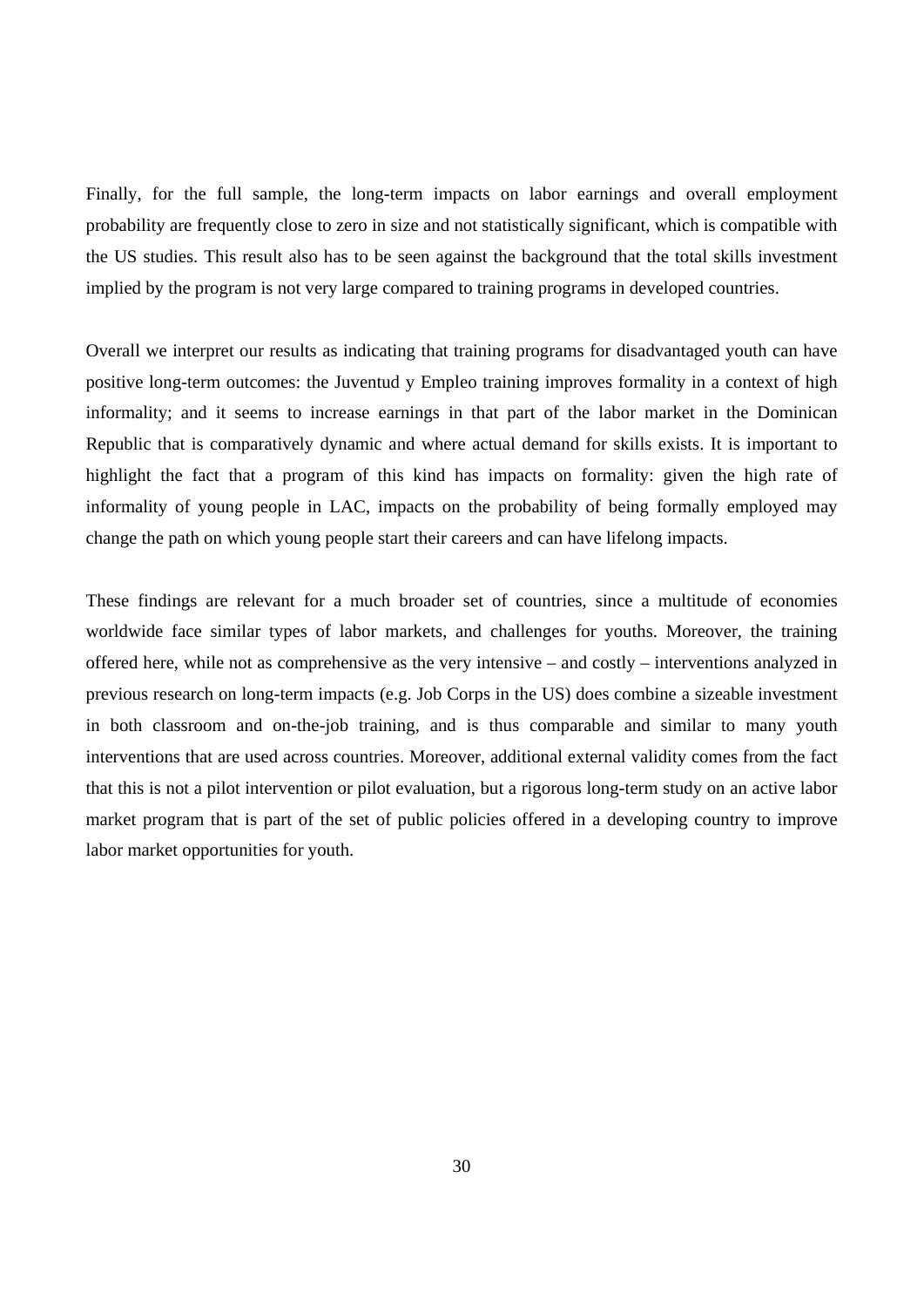#### **References**

Betcherman, G., K. Olivas and A. Dar (2004), Impacts of Active Labor Market Programs: New Evidence from Evaluations with Particular Attention to Developing and Transition Countries, Social Protection Discussion Paper Series 0402, Washington, D.C.: World Bank.

Bloom, H.S., L.L. Orr, S.H. Bell, G. Cave, F. Doolittle, W. Lin and J.M. Bos (1997), The Benefits and Costs of JTPA Title II-A Programs – Key findings from the National Job Training Partnership Act Study, Journal of Human Resources 32, 549-576.

Card, D., P. Ibarraran, F. Regalia, D. Rosas-Shady and Y. Soares (2011), The labor market impacts of youth training in the Dominican Republic, Journal of Labor Economics 29, 267-300.

Card, D., J. Kluve and A. Weber (2010), Active Labour Market Policy Evaluations: A Meta-analysis, The Economic Journal 120, F452-F477.

Cave, G., H. Bos, F. Doolittle and C. Toussaint (1993), JOBSTART: Final Report on a Program for School Dropouts, Manpower Demonstration Research Corporation MDRC.

Couch, K.A. (1992), New Evidence on the Long-Term Effects of Employment Training Programs, Journal of Labor Economics 10, 380-388.

Fitzenberger, B. and R. Völter (2007), Long-run effects of training programs for the unemployed in East Germany, Labour Economics 14, 730-755.

Flores-Lagunes, A., A. Gonzalez and T. Neumann (2010), Learning but not earning? The impact of Job Corps training on Hispanic youth, Economic Inquiry 48, 651-667.

Gonzalez, C., L. Ripani and D. Rosas (2011), Mejorando las Oportunidades de Inserción Laboral de Jóvenes en América Latina, BID Nota Técnica, Washington, DC.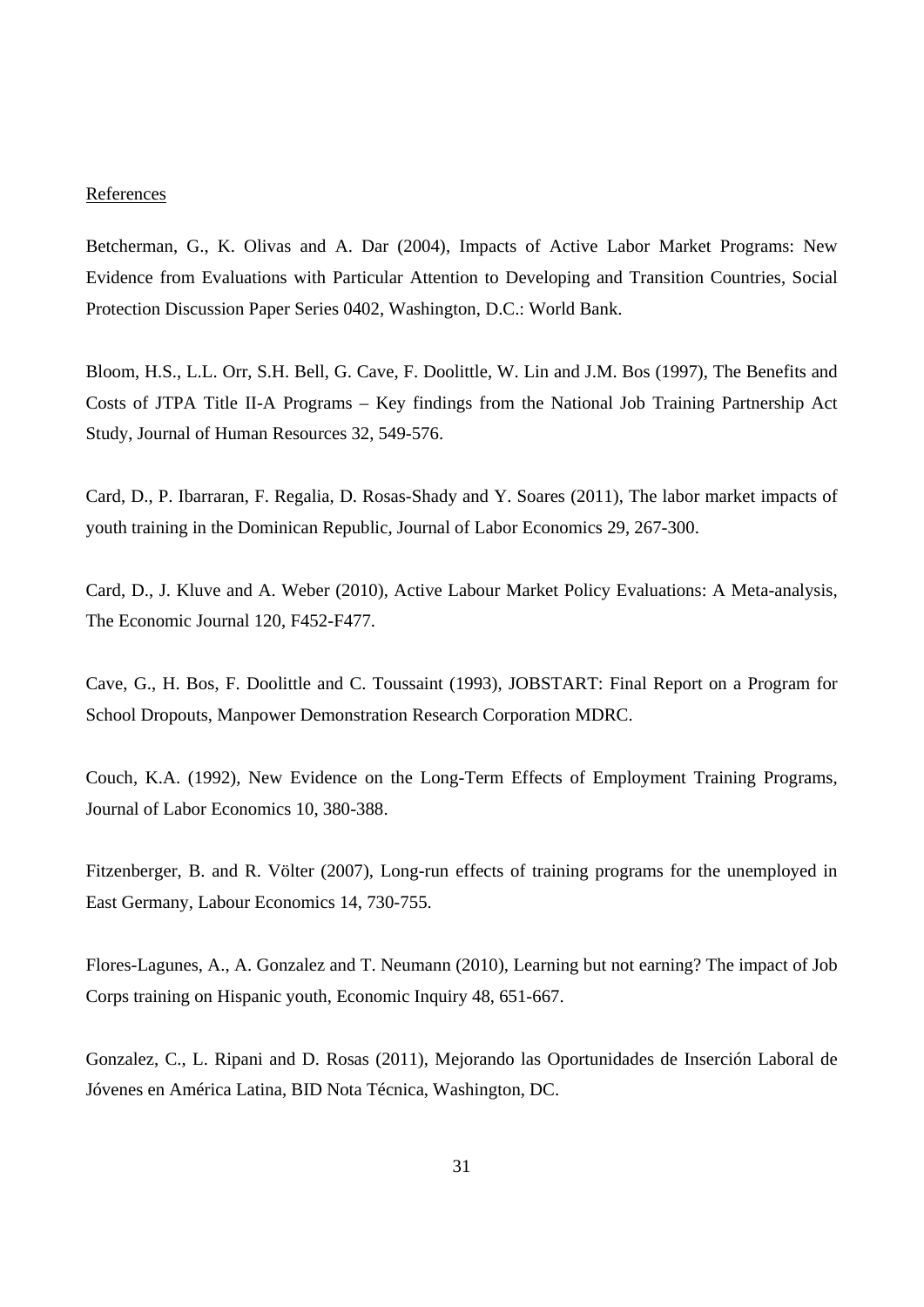Greenberg, D.H., C. Michalopoulos and P.K.Robins (2003), A Meta-Analysis of Government-Sponsored Training Programs, Industrial and Labor Relations Review 57, 31-53.

Heckman, J.J., R.J. LaLonde and J.A. Smith (1999), The economics and econometrics of active labour market programs, in Ashenfelter, O. and D. Card (eds.), Handbook of Labor Economics 3, Elsevier, Amsterdam.

Hirshleifer, S., D. McKenzie, R. Almeida, C. Ridao-Cano (2014), The Impact of Vocational Training for the Unemployed: Experimental Evidence from Turkey, IZA Discussion Paper 8059.

Hotz, V.J., G.W. Imbens and J.A. Klerman (2006), Evaluating the Differential Effects of Alternative Welfare-to-Work Training Components: A Reanalysis of the California GAIN program, Journal of Labor Economics 24, 521-566.

Ibarrarán, P., L. Ripani, B. Taboada, J.M. Villa and B. Garcia (2014), Life skills, employability and training for disadvantaged youth: Evidence from a randomized evaluation design, IZA Journal of Labor and Development 3, 1-24.

Ibarrarán, P. and D. Rosas (2009), Evaluating the impact of Job Training Programs in Latin America: evidence from IDB funded operations, Journal of Development Effectiveness 2, 195-216.

ILO (2014), Global Employment Trends: Risk of a jobless recovery? International Labour Office. Geneva.

Kluve, J. (2010), The effectiveness of European active labor market programs, Labour Economics 17, 904-918.

Lechner, M., R. Miquel and C. Wunsch (2011), Long-run effects of public sector sponsored training in West Germany, Journal of the European Economic Association 9, 742-784.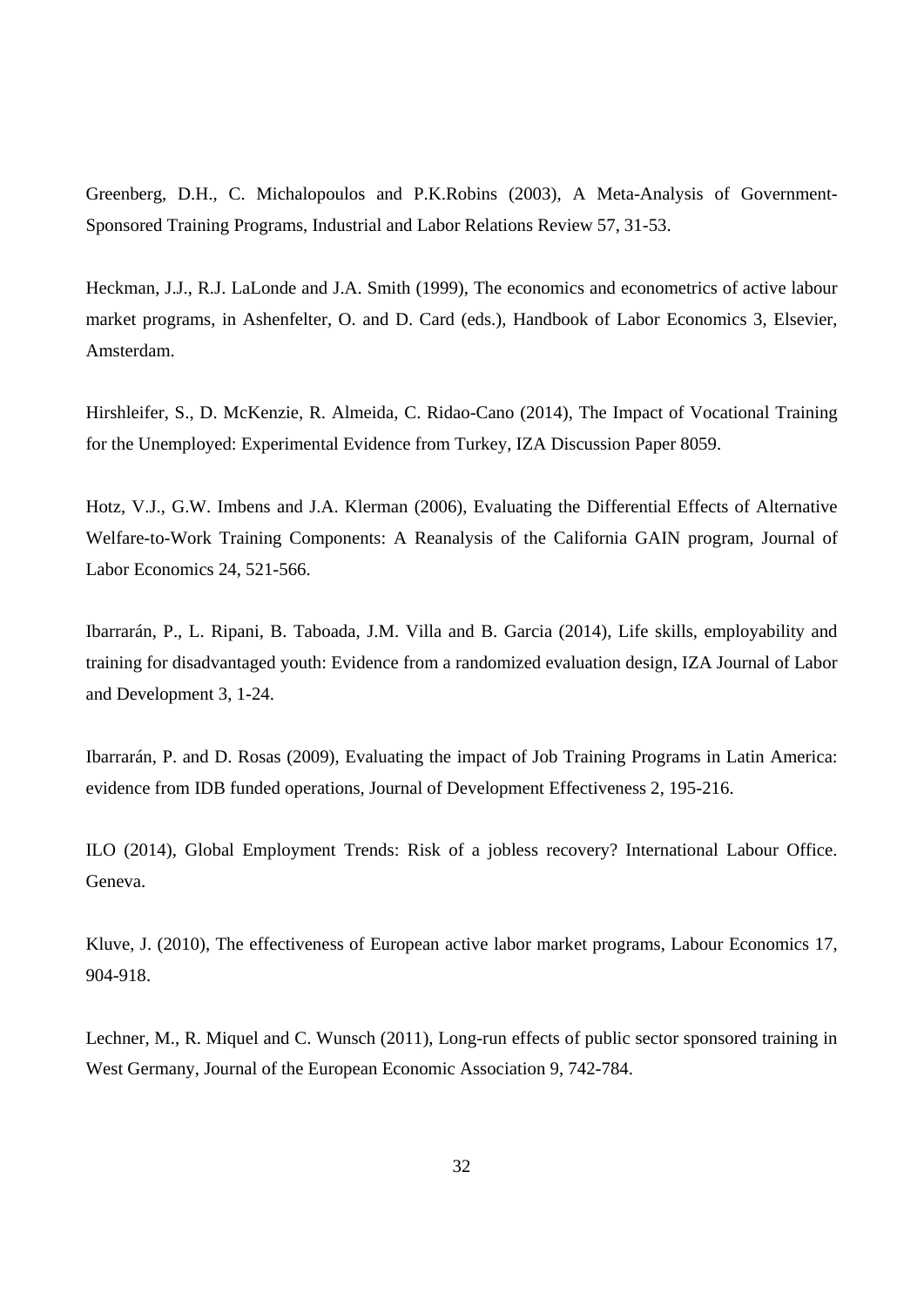Oficina Nacional de Estadística (ONE) (2008), Madres Adolescentes en República Dominicana, Santo Domingo: Dominican Republic.

Osikominu, A. (2012), Quick Job Entry or Long-Term Human Capital Development? The Dynamic Effects of Alternative Training Schemes, The Review of Economic Studies 80, 313-342.

Rosenberg, M. (1989), Society and the Adolescent Self-Image. Revised Edition, Middletown, C.T. Wesleyan University Press.

Schochet, P.Z., J. Burghardt and S. McConnell (2008), Does Job Corps Work? Impact Findings from the National Job Corps Study, American Economic Review 98, 1864-1886.

Urzúa, S. and E. Puentes (2010), La evidencia del impacto de los programas de capacitación en el desempeño en el mercado laboral, Banco Interamericano de Desarrollo – Unidad de Mercados Laborales del Sector Social, Notas Técnicas #268, BID: Washington, DC.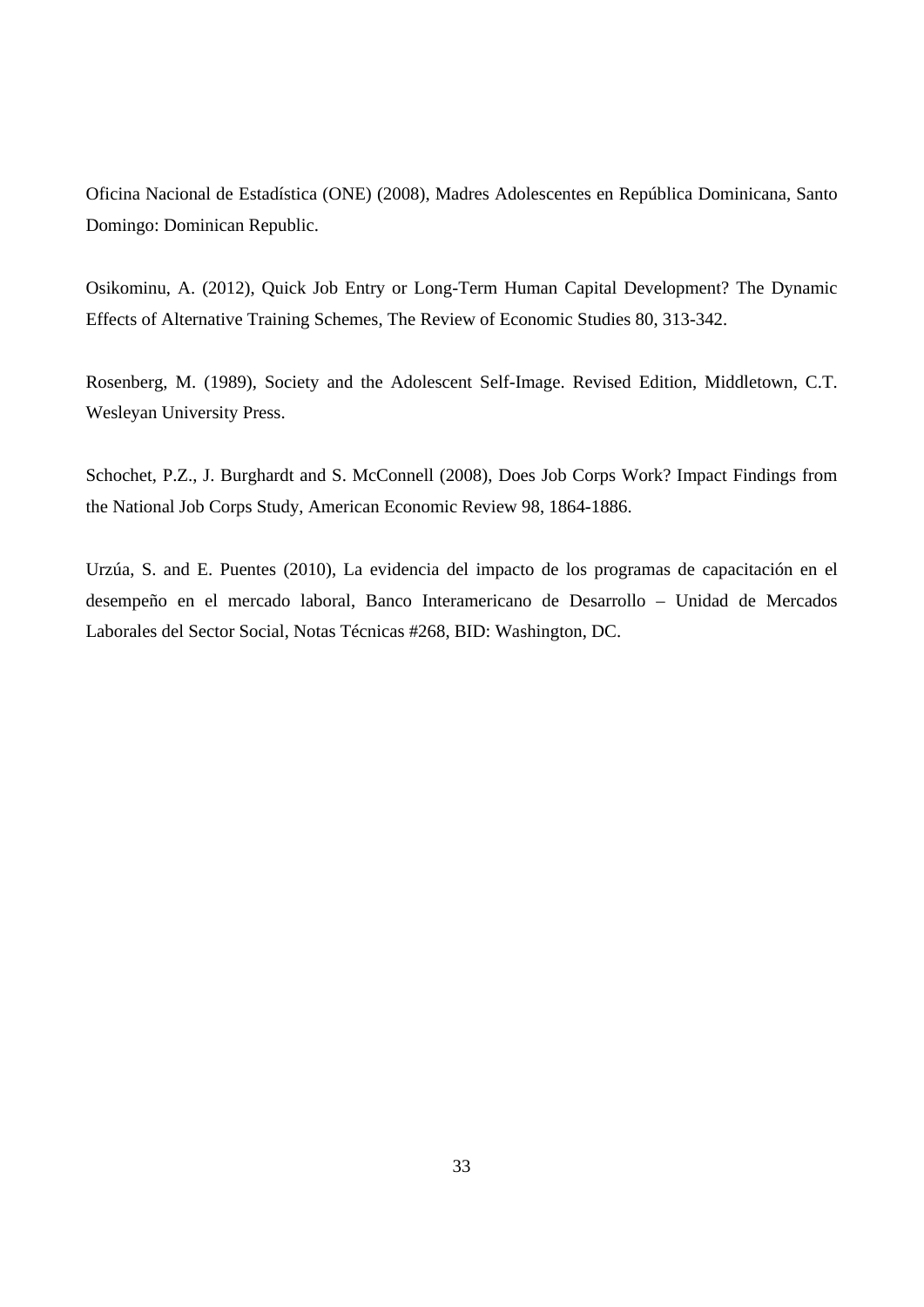#### Appendix



**Figure A1. Labor market trajectory: Formal employment rate – ITT full sample**

Notes: See notes to Figure 1.



**Figure A2. Labor market trajectory: Formal employment rate – ATT full sample**

Notes: See notes to Figure 1.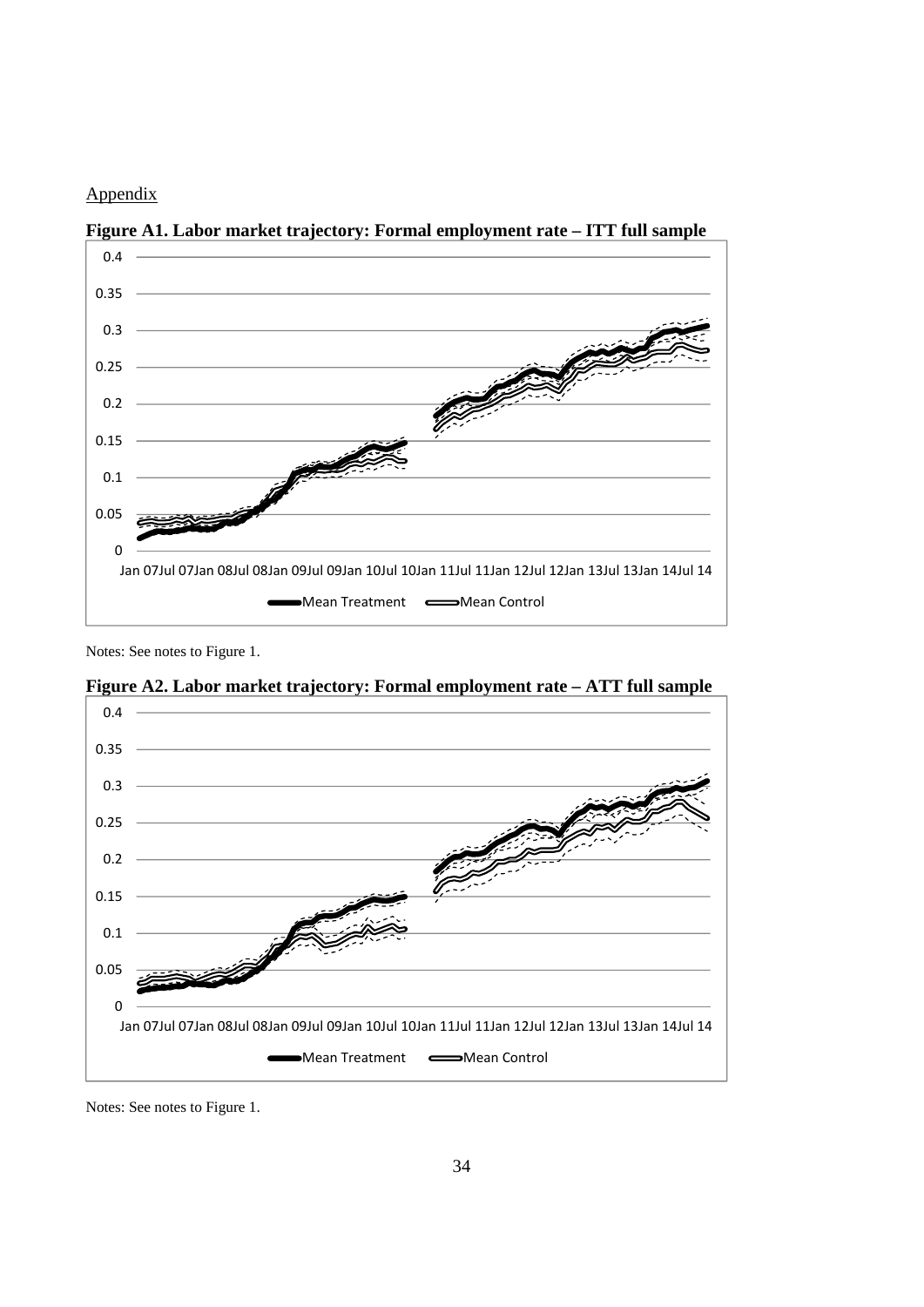

**Figure A3. Labor market trajectory: Formal employment rate – ITT women**

Notes: See notes to Figure 1.



**Figure A4. Labor market trajectory: Formal employment rate – ITT Santo Domingo**

Notes: See notes to Figure 1.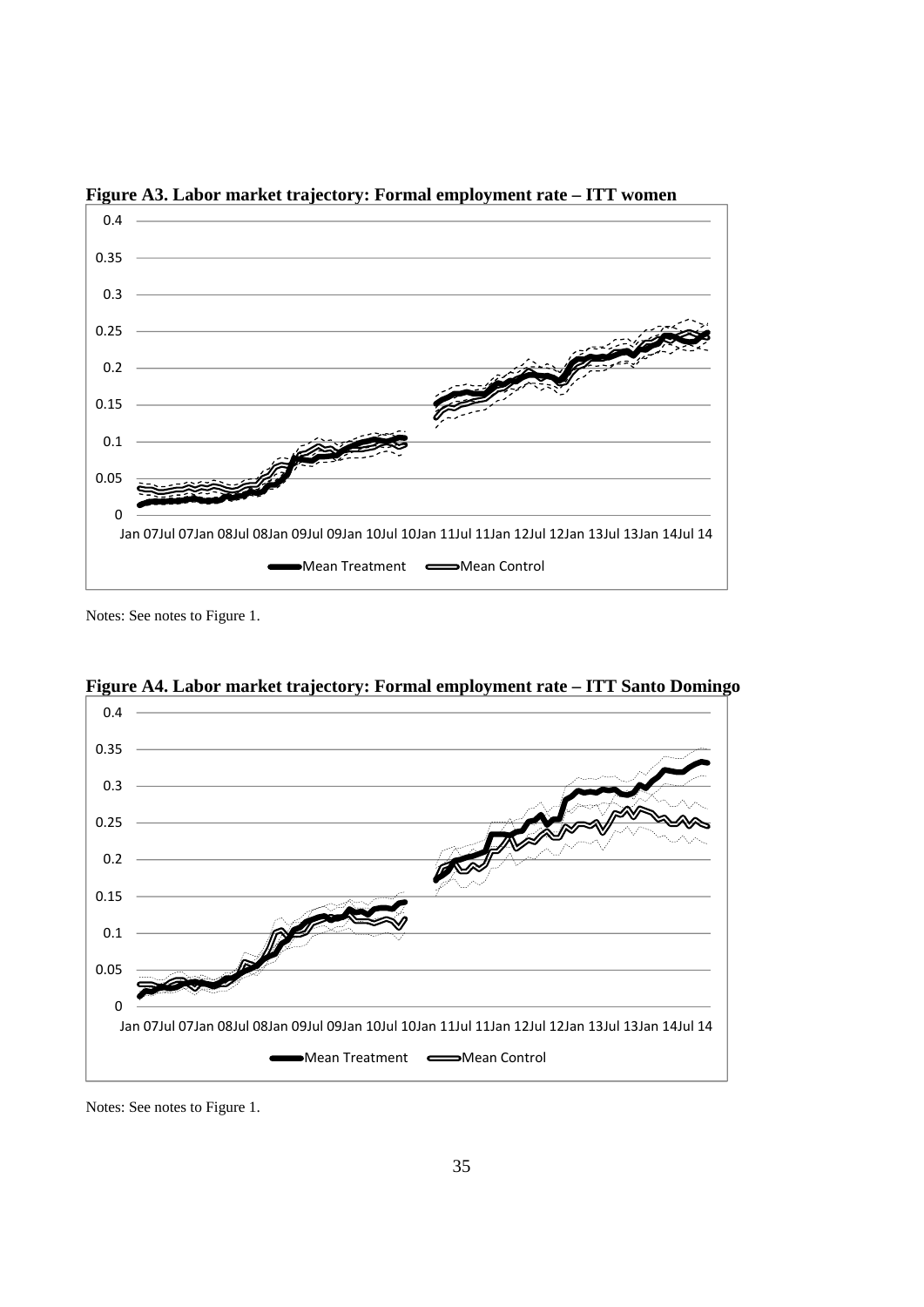

**Figure A5. Labor market trajectory: Formal employment rate – ITT age group <=21 years** 

Notes: See notes to Figure 1.



**Figure A6. Labor market trajectory: Formal employment rate – ITT age group > 21 years**

Notes: See notes to Figure 1.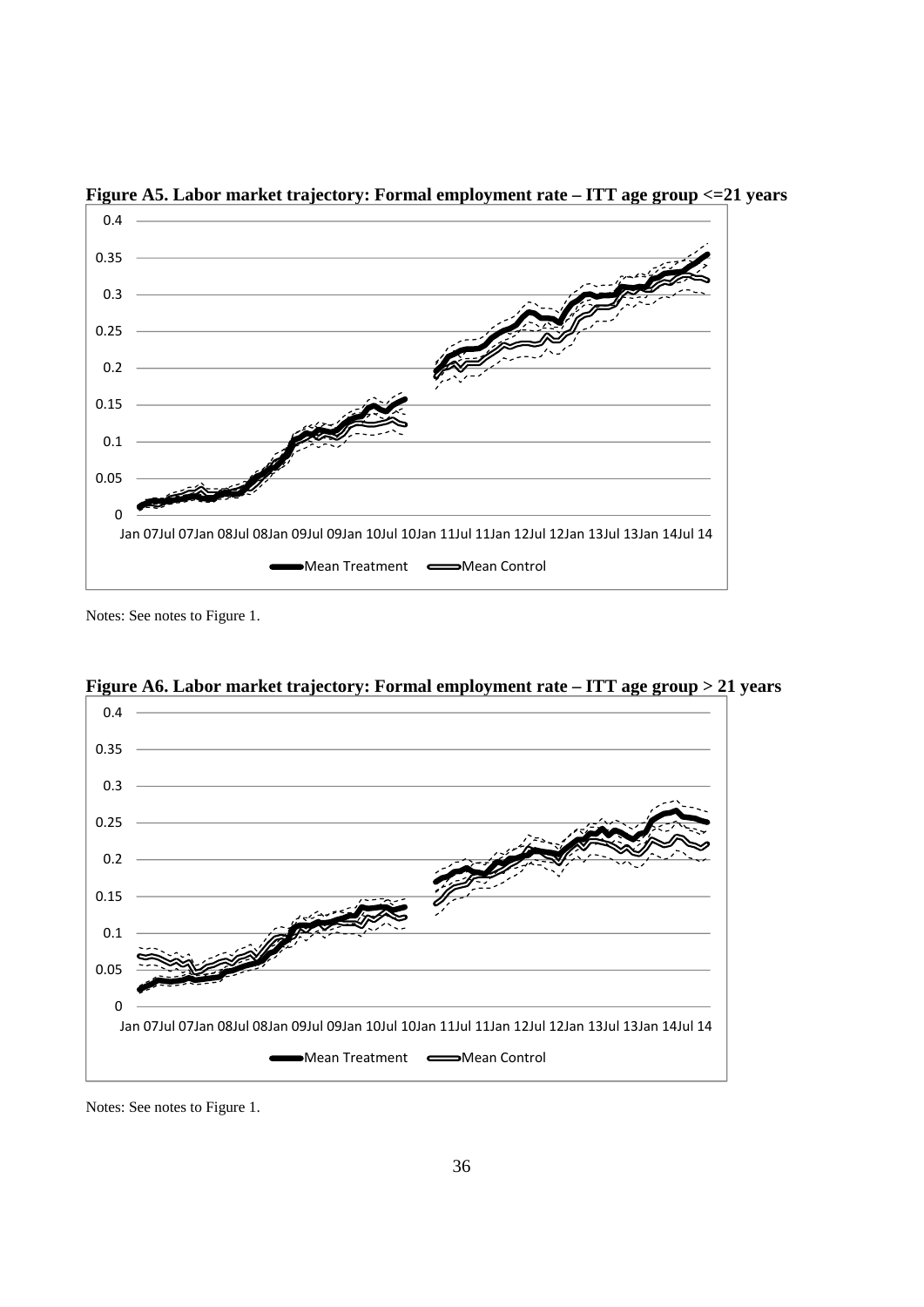|                              | (1)           | (2)            | (3)          | (4)        | (5)            | (6)        | (7)        | (8)           | (9)          |
|------------------------------|---------------|----------------|--------------|------------|----------------|------------|------------|---------------|--------------|
| Outcome                      | North         | North<br>women | North men    | South      | South<br>women | South men  | East       | East<br>women | East men     |
| Employed                     | $-0.0843***$  | $-0.1371***$   | 0.0009       | 0.0021     | 0.0056         | 0.0028     | $-0.0007$  | 0.0188        | $-0.0163$    |
|                              | (0.0269)      | (0.0412)       | (0.0310)     | (0.0293)   | (0.0450)       | (0.0406)   | (0.0315)   | (0.0444)      | (0.0364)     |
| Mean control group           | 0.797         | 0.750          | 0.854        | 0.684      | 0.590          | 0.854      | 0.767      | 0.672         | 0.908        |
| Employed w/ health insurance | $-0.0184$     | $-0.0833*$     | 0.0653       | 0.0106     | $-0.0180$      | $0.0847**$ | 0.0297     | 0.0198        | 0.0504       |
|                              | (0.0352)      | (0.0467)       | (0.0546)     | (0.0285)   | (0.0379)       | (0.0397)   | (0.0350)   | (0.0430)      | (0.0575)     |
| Mean control group           | 0.279         | 0.275          | 0.285        | 0.197      | 0.168          | 0.250      | 0.316      | 0.273         | 0.379        |
| Employed w/ written contract | $-0.0221$     | $-0.0352$      | $-0.0025$    | 0.0258     | 0.0202         | 0.0476     | 0.0172     | 0.0103        | 0.0424       |
|                              | (0.0291)      | (0.0408)       | (0.0467)     | (0.0282)   | (0.0325)       | (0.0548)   | (0.0314)   | (0.0375)      | (0.0540)     |
| Mean control group           | 0.217         | 0.188          | 0.254        | 0.138      | 0.104          | 0.198      | 0.260      | 0.211         | 0.333        |
| Monthly earnings             | $-782.6251$   | $-899.2740**$  | $-469.1724$  | $-51.8795$ | $-252.2339$    | 697.1834   | 135.2489   | 343.3590      | $-154.0295$  |
|                              | (481.1298)    | (394.1821)     | (1,035.7267) | (378.4305) | (439.4946)     | (778.2400) | (540.4879) | (599.0169)    | (986.6684)   |
| Mean control group           | 5909          | 4250           | 7952         | 4409       | 3270           | 6462       | 5545       | 3993          | 7829         |
| Ln Monthly earnings          | 0.0075        | $-0.0379$      | 0.0558       | 0.0711     | $-0.0837$      | 0.2359*    | 0.0264     | 0.0292        | 0.0474       |
|                              | (0.0702)      | (0.1094)       | (0.0956)     | (0.0782)   | (0.1064)       | (0.1259)   | (0.0888)   | (0.1333)      | (0.1099)     |
| Mean control group           | 8.721         | 8.497          | 8.943        | 8.582      | 8.458          | 8.728      | 8.686      | 8.494         | 8.891        |
| Labor force participation    | $-0.0666$ *** | $-0.1108***$   | 0.0042       | 0.0305     | 0.0308         | 0.0302     | $-0.0057$  | 0.0070        | $-0.0247*$   |
|                              | (0.0214)      | (0.0344)       | (0.0241)     | (0.0265)   | (0.0432)       | (0.0203)   | (0.0226)   | (0.0371)      | (0.0134)     |
| Mean control group           | 0.910         | 0.887          | 0.938        | 0.833      | 0.763          | 0.958      | 0.916      | 0.859         | $\mathbf{1}$ |
| Observations                 | 834           | 481            | 353          | 769        | 491            | 278        | 656        | 392           | 264          |

**Table A1. Long-term impacts of "Juventud y Empleo" on labor market outcomes by macro-region: ITT** 

Notes: Regressions use the corresponding full samples for the Dominican Republic's three macro-regions "Cibao" (North), "Sur" (South), and "Este" (East), where the latter excludes Santo Domingo. All specifications control for training institutions (COS) and region (10 "regiones"). Standard errors in parentheses. Significance levels are indicated by \*10%, \*\*5%, and \*\*\*1%.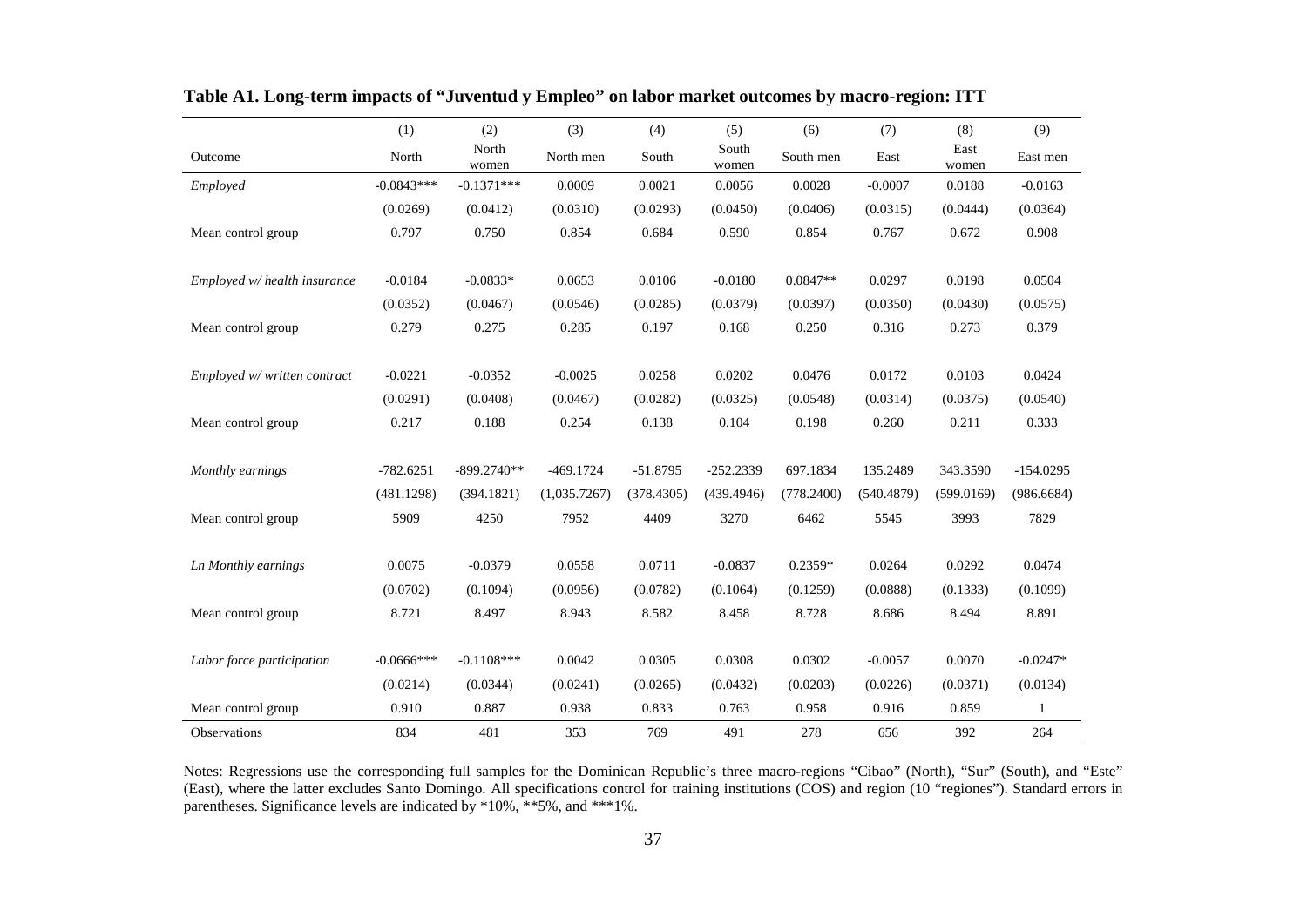|                              | (1)         | (2)            | (3)        | (4)        | (5)            | (6)        | (7)        | (8)           | (9)          |
|------------------------------|-------------|----------------|------------|------------|----------------|------------|------------|---------------|--------------|
| Outcome                      | North       | North<br>women | North men  | South      | South<br>women | South men  | East       | East<br>women | East men     |
| Employed                     | $-0.0768**$ | $-0.1194**$    | $-0.0025$  | 0.0203     | 0.0378         | $-0.0226$  | 0.0478     | 0.0644        | 0.0092       |
|                              | (0.0354)    | (0.0507)       | (0.0416)   | (0.0309)   | (0.0455)       | (0.0435)   | (0.0435)   | (0.0619)      | (0.0516)     |
| Mean control group           | 0.806       | 0.761          | 0.857      | 0.670      | 0.567          | 0.862      | 0.730      | 0.629         | 0.902        |
| Employed w/ health insurance | $-0.0222$   | $-0.0706$      | 0.0453     | 0.0176     | $-0.0023$      | 0.0725     | $0.1037**$ | 0.0586        | $0.1827**$   |
|                              | (0.0392)    | (0.0548)       | (0.0539)   | (0.0375)   | (0.0456)       | (0.0573)   | (0.0435)   | (0.0554)      | (0.0704)     |
| Mean control group           | 0.291       | 0.284          | 0.299      | 0.195      | 0.167          | 0.246      | 0.261      | 0.243         | 0.293        |
| Employed w/ written contract | $-0.0474$   | $-0.0633$      | $-0.0123$  | 0.0227     | 0.0182         | 0.0395     | $0.1034**$ | 0.0681        | $0.1712***$  |
|                              | (0.0328)    | (0.0490)       | (0.0420)   | (0.0315)   | (0.0319)       | (0.0659)   | (0.0427)   | (0.0522)      | (0.0641)     |
| Mean control group           | 0.242       | 0.216          | 0.273      | 0.135      | 0.100          | 0.200      | 0.198      | 0.171         | 0.244        |
| Monthly earnings             | $-545.6250$ | $-744.9065$    | 46.2285    | 112.4076   | $-135.0655$    | 475.4241   | 1,006.2458 | 814.0878      | 843.0617     |
|                              | (544.3540)  | (511.5383)     | (995.1156) | (489.2831) | (551.8664)     | (787.7755) | (696.3942) | (714.5601)    | (1,455.9153) |
| Mean control group           | 5925        | 4289           | 7795       | 4315       | 3234           | 6311       | 5001       | 3688          | 7244         |
| Ln Monthly earnings          | 0.0315      | $-0.0674$      | 0.1230     | 0.0412     | $-0.0552$      | 0.1326     | 0.0435     | $-0.0405$     | 0.1474       |
|                              | (0.1076)    | (0.1775)       | (0.1278)   | (0.0954)   | (0.1331)       | (0.1331)   | (0.1050)   | (0.1387)      | (0.1662)     |
| Mean control group           | 8.723       | 8.526          | 8.901      | 8.580      | 8.440          | 8.745      | 8.666      | 8.543         | 8.818        |
| Labor force participation    | $-0.0409$   | $-0.0524$      | $-0.0050$  | 0.0129     | $-0.0072$      | 0.0266     | 0.0499     | 0.0826        | $-0.0214*$   |
|                              | (0.0248)    | (0.0426)       | (0.0285)   | (0.0292)   | (0.0457)       | (0.0269)   | (0.0335)   | (0.0519)      | (0.0116)     |
| Mean control group           | 0.909       | 0.875          | 0.948      | 0.843      | 0.783          | 0.954      | 0.874      | 0.800         | 1            |
| Observations                 | 755         | 427            | 328        | 719        | 458            | 261        | 605        | 362           | 243          |

**Table A2. Long-term impacts of "Juventud y Empleo" on labor market outcomes by macro-region: ATT** 

Notes: Regressions use the corresponding samples of groups A and C (treated) and D (controls) separately for the Dominican Republic's three macroregions "Cibao" (North), "Sur" (South), and "Este" (East), where the latter excludes Santo Domingo. All specifications control for training institutions (COS) and region (10 "regiones"). Standard errors in parentheses. Significance levels are indicated by \*10%, \*\*5%, and \*\*\*1%.